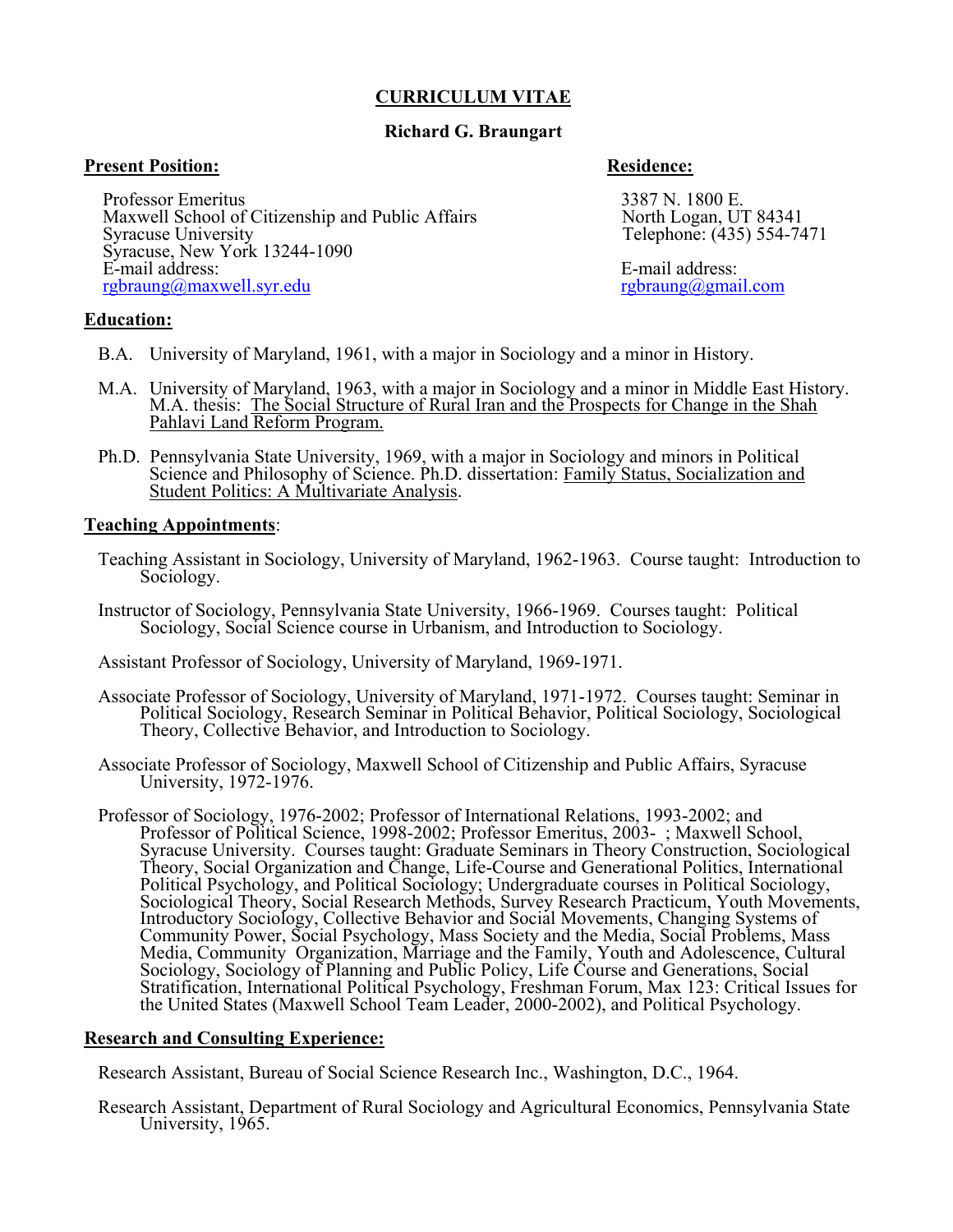- Research Report, Pennsylvania State University, 1966. See Vice-President for Student Affairs, Robert G. Bernreuter, "Students Usually Follow Parents' Politics, Study at Penn State Reveals," Lebanon Daily News, April 8, 1966, p. 28; and Robert G. Bernreuter, "The College Student: He is Thinking, Talking, Acting," Penn State Alumni News, Vol. 52, No. 18, July, 1966, pp. 10-14.
	- Research Grant, Pennsylvania State University, 1966-1969. Designed, coordinated and conducted a study of 1,246 college students -- four campus-based political activist groups, a control group, and the social and political backgrounds of their members from ten eastern universities in three states and from the delegates attending two national conventions.
	- Research Grant, Pennsylvania State University, 1968. Coordinated and conducted a political awareness study (with Undergraduate Student Government) of 750 graduate and undergraduate students attending Penn State. See Denise Demong's four-article series publishing selected results of the survey in The Daily Collegian, University Park, PA, November 15-20, 1968.
- Senior Staff Consultant and Research Associate, The President's Commission on Campus Unrest (Scranton Commission), Washington, D.C., 1970. Consulted, contributed several memoranda, edited chapter drafts of The Report of The President's Commission on Campus Unrest, Washington, D.C.: U.S. Government Printing Office, 1970. Directed research for the Commission and co-directed with The Urban Institute a national survey of college presidents, faculty, and students; Survey Coordinator, Campus Incidents as Interpreted by College Presidents, Faculty Chairmen, and Student Body Presidents, Washington, D.C.: U.S. Government Printing Office, 1970. See Ken W. Clawson, "Report on Campus Unrest," The Washington Post, September 13, 1970, pp. A1, A3.

Faculty Research Award, University of Maryland, Summer, 1970.

- Youth Politics Survey, Syracuse, New York, October, 1972. Directed and conducted a pre-election survey of 373 Syracuse University students and 134 local Syracuse residents between the ages of 18-25. See Michael Kelly's two-article series publishing selected results of the survey in The Daily Orange, Syracuse, NY, January 29-30, 1973.
- Field Research Coordinator, U.S. Department of Labor, Project Transition survey of occupational background and needs of former Vietnam-era Armed Forces personnel in the Central New York area, Spring, 1973.
- Annotated Bibliography of Empirical Research on Campus Unrest: "Braungart, Richard G." by Kenneth Keniston, Mary-Kay Duffield, and Sharon Martinik. Radical Militants, Lexington, MA: D. C. Heath and Company, 1973, pp. 30-35.
	- Co-Directed 1976 pre-election survey of 505 residents of Syracuse, New York.
	- Senate Research Grant, Syracuse University, on The Socioeconomic Effects of Private Foreign Investment and Aid on Third World Countries, 1980-1981. Also a Maxwell School Research Grant, Syracuse University to conduct global study of historical generations and youth movements, 1982.
	- Co-Director (with Margaret M. Braungart), Center for Research on Life-Course and Generational Politics, Department of Sociology, Syracuse University, 1985-2002.
	- Doctoral Dissertation Consultant/Adjudicator, Andhra University, Waltair, Visakhaptnam, India, 1987, 1988, 1993, 1994, 1995, and 1996 (seven dissertations).
	- Research Consultant, The Center for the Study of the Vietnam Generation, Washington, D.C., 1987.
	- Consultant, "Sixties School: The Legacy of the Sixties," WETA-TV, Washington, D.C., May 31-June 3, 1989; "Youth Movement" project, WETA-TV, Washington, D.C., 1989-1991; and "Making Sense of the Sixties," PBS, January 21-23, 1991.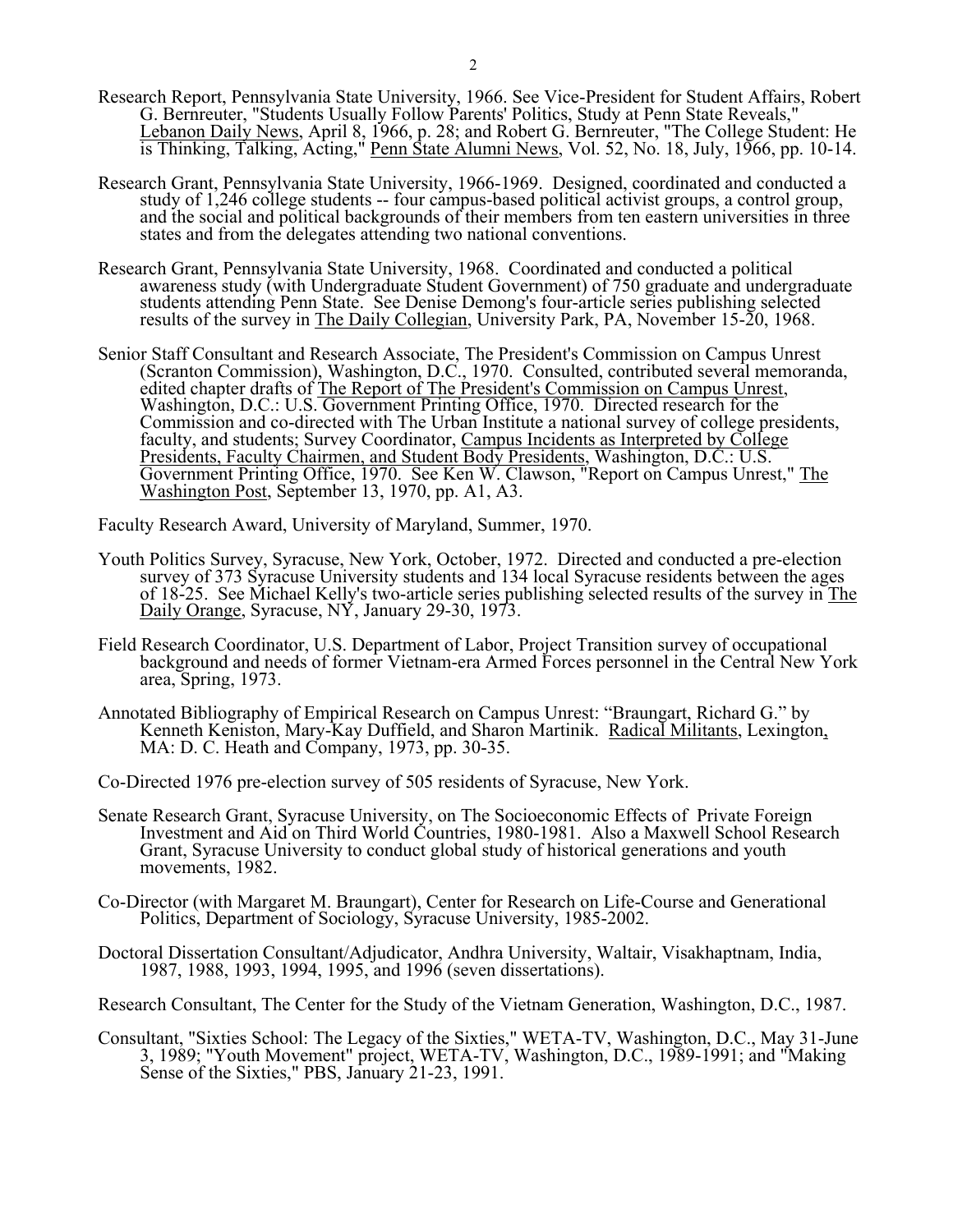- Research Consultant, All-Union Study, "The Social Development of Soviet Youth," The Institute of Sociology: The Sector on Youth Social Problems, USSR Academy of Sciences, Moscow, USSR, May 8-22, 1989.
	- Senior Consultant Panel, U.S. Department of Education Fund for the Improvement of Post-Secondary Education (FIPSE) Project "Developing a Political Psychology Curriculum," Elliott School of International Affairs, George Washington University, Washington, D.C., 1989-1993.

Research Consultant, Knowledge Systems and Research, Inc., Syracuse, New York, 1991.

- Interpretationsvarianten des amerikanischen Studentenbegwegung der 60er Jahre: "Der Ansatz Richard Braungarts" in Lothar Müller, "Student Unrest" Analyse und Bewertung durch die US-Soziologie in der Folgezeit. Pfaffenweiler, Germany: Centaurus-Verlagsgesellschaft, 1992, pp. 113-115. (in German)
	- Chair, GAI International Political Psychology Seminar Series and Working Group, 1994-1999; and Member, GAI Advisory Council, Global Affairs Institute, Maxwell School of Citizenship and Public Affairs, Syracuse University, 1995-2002. Member, International Relations Program (IRP) Executive Committee, Maxwell School, Syracuse University, 1997-2002.
	- Consultant and Participant, Planning Committee for the "World Youth Forum of the United Nations System/Forum Mondial de la Jeunesse Systeme Des Nations Unies," Division for Social Policy and Development, United Nations Headquarters, New York, New York, July 17-19, 1995. Consultant with the United Nations Youth Unit, 1998-1999.
- Research Report and Proposal, "Giving Voice to Youth: International Surveys of Youth and a Global Research Proposal," with Margaret M. Braungart. Prepared for the United Nations Department of Economic and Social Affairs, Division for Social Policy and Development for the UN Study "The Global Situation of Youth: Trends and Prospects 2000," United Nations Headquarters, New York, NY, June 1998 (Contract Agreement No. 2753), pp. 1-75. See CYC-Online, UN REPORT, The Global Situation of Youth: [www.cyc-net.org/cyc-online/cycol-1299](http://www.cyc-net.org/cyc-online/cycol-1299-un-report.html) [un-report.html](http://www.cyc-net.org/cyc-online/cycol-1299-un-report.html) and "United Nations Report Global Situation of Youth Shows Changing Trends": <https://aiesecbaroda.wordpress.com/2014/01/23/unitednationsreportonyouth/>
- Consultant, "Cultural Wheel Documentary Series" Project, Moxie Firecracker Films, New York, New York, June 5, 2003.

# **Editorships and Editorial Board Positions:**

Founder and Series Editor, Research in Political Sociology, 1984-1989.

Co-editor, Journal of Political and Military Sociology, 1983-1984.

Book Review Editor, Journal of Political and Military Sociology, 1977-1984.

Board of Advisory Editors, Sociological Symposium, 1972-1977.

Associate Editor, Western Sociological Review, 1976-1982.

Associate Editor, Sociological Spectrum, 1980-1983.

Editorial Board, Political Behavior, 1978-1984.

Editorial Board, Micropolitics, 1980-1984.

Consulting Editor, Quarterly Journal of Ideology, 1983-1989.

Editorial Board, Research in Political Sociology, 1989-2004.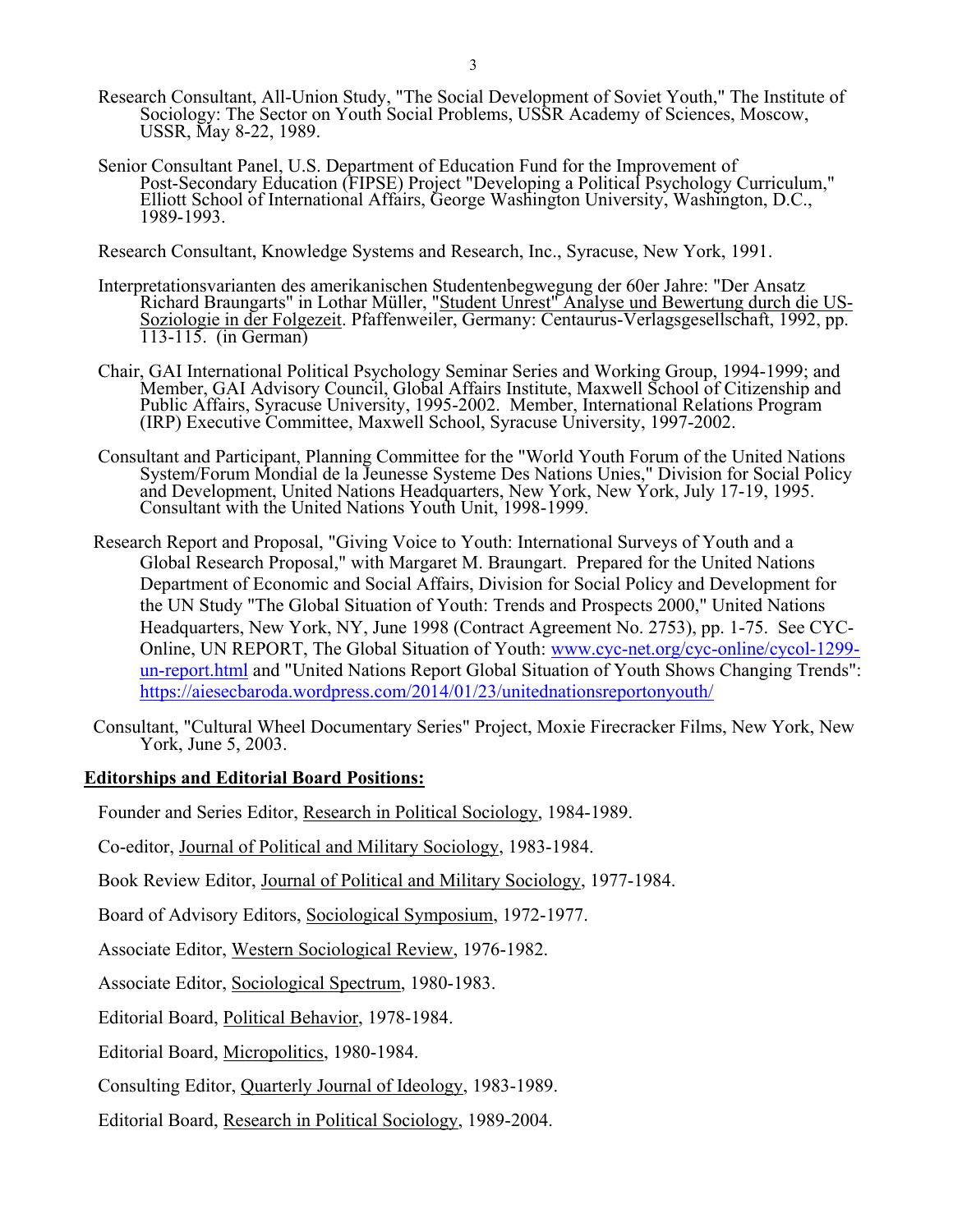Associate Editor, Journal of Political and Military Sociology, 1984-2008.

Editorial Advisory Board, Bangladesh e-Journal of Sociology, 2004-present.

# **Editorial Consulting Activities:**

- Editorial Consultant, American Sociological Review, American Political Science Review, American Journal of Sociology, Social Forces, Rural Sociology, Sociology of Education, Social Psychology Quarterly, Sociological Inquiry, Western Sociological Review, Sociological Quarterly, Sociological Focus, Sociological Symposium, Journal of Political and Military Sociology, Science, Political Psychology, Political Behavior, Micropolitics, Sociological Spectrum, Qualitative Sociology, Social Problems, Research in Social Movements, Conflict and Change, Annual Review of Sociology, Sociological Theory, International Sociology, Social Science Journal, Research in Political Sociology, Sociological Forum, Public Opinion Quarterly, Journal of Contemporary Ethnography, Mobilization, and Current Sociology.
- Consultant, The Arnold and Caroline Rose Monograph Series, National Science Foundation, PSC-CUNY Research Program, Prentice-Hall, Inc., John Wiley and Sons, Hamilton Publishing Company, C.V. Mosby Company, Wm. C. Brown Company Publishers, St. Martin's Press, Inc., Syracuse University Press, Addison-Wesley Publishing Company, D. Van Nostrand Company, Wadsworth Publishing Company, Random House, Inc., Alfred A. Knopf, Inc., Rutgers University Press, Duke University Press, and Holt, Rinehart and Winston.

## **Professional Activities, Speaking Appearances, Awards, Offices, and Biographies:**

Member, Alpha Kappa Delta Honorary, 1963; Delta Tau Kappa International Honor Society, 1977.

- Visiting Lecturer on "Social Change in Modern Iran," United States Peace Corps Iranian Project, Georgetown University, Washington, D.C., Summer, 1964.
- Conducted a series of seminars on "Student Politics" and participated in the study of Student Stress and the Educational Environment, Department of Sociology, University of Notre Dame, South Bend, IN, April 12-14, 1967.
- Interview, "The Why's and Wherefores of Student Political Behavior," ON THE LINE, WMAJ-AM Radio, Department of Public Information, Pennsylvania State University, University Park, PA, July 10, 1967.
- Panel Discussant on "Student Power" as part of the NOW! series, WPSX-TV, taped at University Park, PA, May 13, 1968.
- Co-chairman, Committee on Membership, 1969-1970; Chairman, Committee on Student Affairs, 1970-1971, District of Columbia Sociological Society.
- Chairperson of the Fourth Annual District of Columbia Sociological Society Career Conference for Sociology Undergraduates, College Park, MD, May 1, 1971, sponsoring a panel discussion on "Career Opportunities for Sociologists" and 11 workshops.
- Visiting Lecturer on "American Student Activists: Causes and Future Prospects," U.S. Information Agency, Washington, D.C., May 26, 1971.
- Interview, "American Youth and the Military," REPORT FROM THE CORRESPONDENT, by Yoshiki Hidaka, JBC-TV, Japan Broadcasting Corporation, taped at the University of Maryland, College Park, MD, October 15, 1971.
- Panel Discussant on "Life Styles of Youth: Faddism or Are They Telling Us Something?" THE COLLEGE FORUM SERIES, National Educational Television (NET), taped at The University of Vermont, Burlington, VT, May 11, 1972.

Lecture Series on "Special Minorities, Deviant Sub-cultures, Institution of Crime, Collective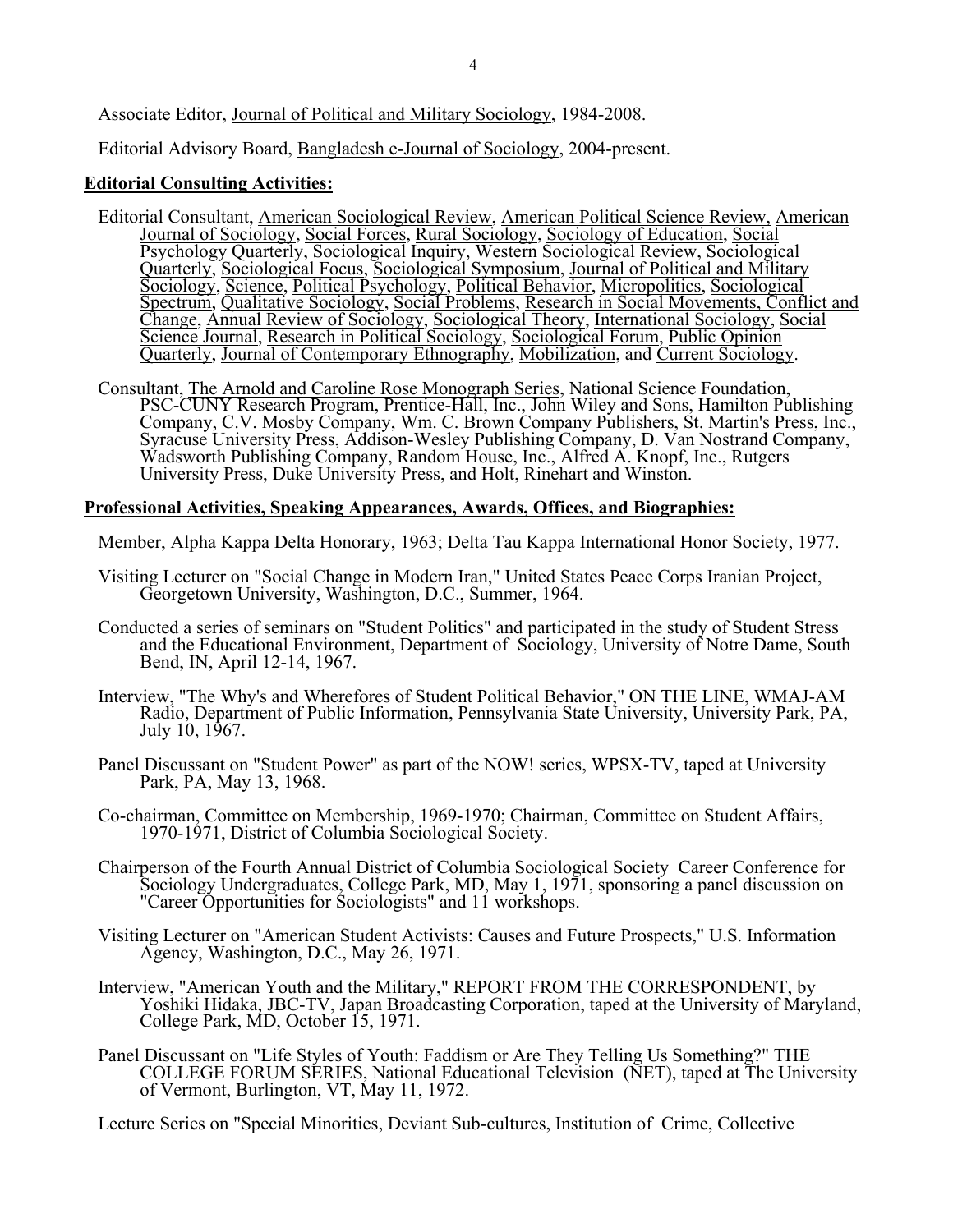Behavior, Social Movements, and Police-Youth Relations," at the Central New York Regional Academy for Police Training, Syracuse, NY, 1972-1974.

- Lecturer on "Case Studies in Community Analysis," at the 6th and 7th Annual Institutes of Municipal Clerks, Syracuse, NY, August 14, 1974, and August 18, 1975.
- Colloquium Speaker on "The Sociology of Multinational Corporate Power," Departments of Sociology and Anthropology, Kent State University and the University of Akron, Kent, OH, November 21, 1975.
- Visiting Lecturer and participant in a "Symposium on Ideology and Social Science," Department of Sociology and Anthropology, Purdue University, West Lafayette, IN, February 15-17, 1977.
- Professional Associate, Conference on Social and Cultural Effects of Multinational Corporations, East-West Cultural Learning Institute, The East-West Center, Honolulu, Hawaii, September 13-23, 1978.
- Panelist on Plenary Session entitled "Code of Conduct for Multinational Corporations," at the Annual Meeting of the Society for the North Central Sociological Association, Akron, OH, April 26, 1979.
- Panelist on "Family and Youth Crisis," WSYR-AM, Syracuse, NY, June 24, 1979, 9-10 p.m.
- Interviews on "Youth Problems in the 1970s," WIXT-TV, Channel 9 Evening News, Syracuse, NY, September 17 and 19, 1979.
- Panelist on "The Iranian Crisis," Hendricks Chapel, Syracuse University, with an appearance on WTVH-TV, Channel 5, Late Evening News, Syracuse, NY, November 15, 1979.
- Speaker and Participant, Coloquio International Sobre Adolescencia, "Modelos Historicos y Generacionales de los Movimientos Juveniles": Mesa Redonda (televised) "El Futuro de La Investigacion en La Adolescencia." Con motivo del Sexto Aniversario de la Universidad Autonoma Metropolitant-Xochimilco (UNAM), Cuidad Mexico, Noviembre 10-14, 1980. Sponsored by the Government of Mexico, Division de Ciencias Biologicas y de la Salud.
- Member, Advisory Committee, Division of International Conflict and Cooperation, Society for the Study of Social Problems, 1980-1982.
- Lecturer on "Science and Values," National Science Foundation Summer Workshop on Science and Technology, Dewitt, NY, July 13, 1981.
- Member, C. Wright Mills Award Committee, Society for the Study of Social Problems, 1981-1982; 1982-1983.
- Vice President-at-Large and Board Member, Research Committee on the Sociology of Youth, International Sociological Association, 1982-1986.
- Member, International Studies Association Task Force on Improving the Interdisciplinary Nature of the ISA, 1982-1983.
- Founding Member, Political Sociology Organizing Committee and Co-founder of the ASA Section on Political Sociology, American Sociological Association, 1982-1983.
- Treasurer and Member of the Executive Board, Section on Political Sociology, American Sociological Association, 1983-1984.
- Member, International Society of Political Psychology Nominating Committee, 1983-1984; Futures Workshop, Mershon Center, Ohio State University, January 16-17, 1988; International Program Committee, 1989-1990; Co-Chair Nominating Committee, 1989-1990; Chair Search Committee for the New Councillor of the ISPP, 1990-1991; Political Psychology Program Development Committee, 1993-1994; Chair, Alfred Freedman Award Committee, 1997-1998.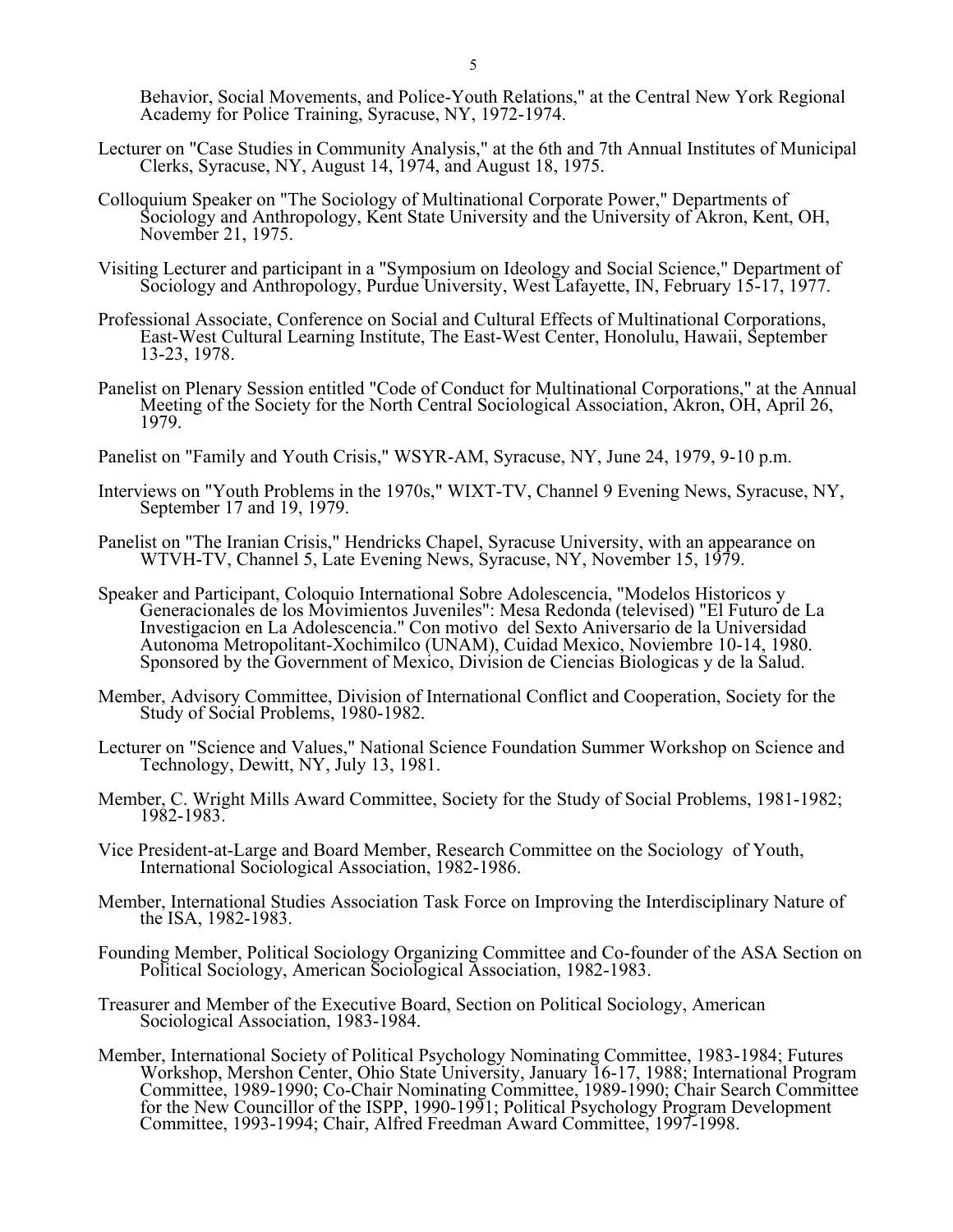- Guest Program Chairperson, International Conferences on "Social Indicators on Comparative Youth Studies," and "Youth in the 80s: Participation, Development, Peace." Sponsored by the International Sociological Association, United Nations European Center at Vienna, and the Bulgarian Sociological Society, Primorsko, Bulgaria, September 19-24, 1983; September 1-6, 1985.
- Member, Program Committee for the 1984 Annual Meeting of the Society for the Study of Social Problems, 1983-1984.
- Published Interview and Personal Profile, "Duty and Honesty," Problemi na Mladezhta (Problems of Youth), Sofia, Bulgaria: Institute of Youth Studies, 1984, pp. 17-23. Interviewed and translated into Bulgarian by Y. Petrova and G. Dimitrov. Published in Bulgarian.
	- Chairperson, International Conflict and Cooperation Division, Society for the Study of Social Problems, 1984-1986.
	- Council Member, Section on Collective Behavior and Social Movements, American Sociological Association, 1984-1987.
	- Guest Appearance on the topic of "Crowd Behavior" on the GOOD AFTERNOON show, WCNY-TV (NET), Channel 24, Syracuse, NY, July 3, 1985, 3:00-4:00 p.m. (a Central New York call-in talk show).
	- Council Member, Section on Political Sociology, American Sociological Association, 1985-1988.
	- Guest Lecturer on "Terrorism" for the Epstein School of Jewish Studies, Temple Beth Sholom-Chevra Shas, Syracuse, NY, October, 6, 1985.
	- Member and Delegate, Coalition for National Service, Washington, D.C., 1986-1995 . Member of the U.S. delegation from the Coalition for National Service, who met with high-level Soviet officials in Moscow, USSR for purposes of establishing a "Soviet-American Youth Service" (SAYS), December 9-16, 1989. A Protocol of Intentions and an Agreement were signed between the Committee of Youth Organizations, the Scientific Research Center of the Komsomol, USSR, and the Coalition for National Service, Washington, D.C., USA. Interviewed Literaturnaya Gazeta, December 14, 1989 (2 hours), interview published during week of December 18, 1989. See "Professor Finds Soviets Open to Ideas," The Post-Standard, February 19, 1990, p. B2.
	- Published Dialogues, "Video i Molodezh"" ("Video and Youth"). Problemi na Mladezhta (Problems of Youth), Sofia, Bulgaria: Institute of Youth Studies, 1986, pp. 51-57. Interviewed and translated into Bulgarian by Y. Petrova and A. Aleksiev.
	- Vice President for the USA and Canada and Board Member, Research Committee on the Sociology of Youth, International Sociological Association, 1986-1990.
	- Participant and Consultant, Conference on "1968 and Its Aftermath," Center for International Studies, Duke University, Durham, NC, March 20-21, 1987.
	- Listed in: Marquis Who's Who in America, 44th and subsequent Editions (1986- ); Marquis Who's Who in the World, 21st and subsequent Editions (2004-); Marquis Who's Who in the East, 29th and subsequent Editions (2002-2007, 2016); Marquis Who's Who in American Education, 6th and subsequent Editions (2004-2008); Marquis Who's Who in American Politics, 22<sup>nd</sup> and subsequent Editions (2009-2014); Men of Achievement, 12th Edition (1987 [IBC, Cambridge, England]); International Leaders in Achievement, First Edition (1988), Second Edition (1996); International Directory of Distinguished Leadership (1987-1988); Directory of Distinguished Americans (1988); Directory of International Biography (1989/90); Dictionnaire d'Excellence en Sciences Sociales: Autobiographies (DESSA), Paris: Fondation Mattei Dogan, 2010.

Member, Eastern Sociological Society Papers Review Committee, 1987-1988; 1988-1989.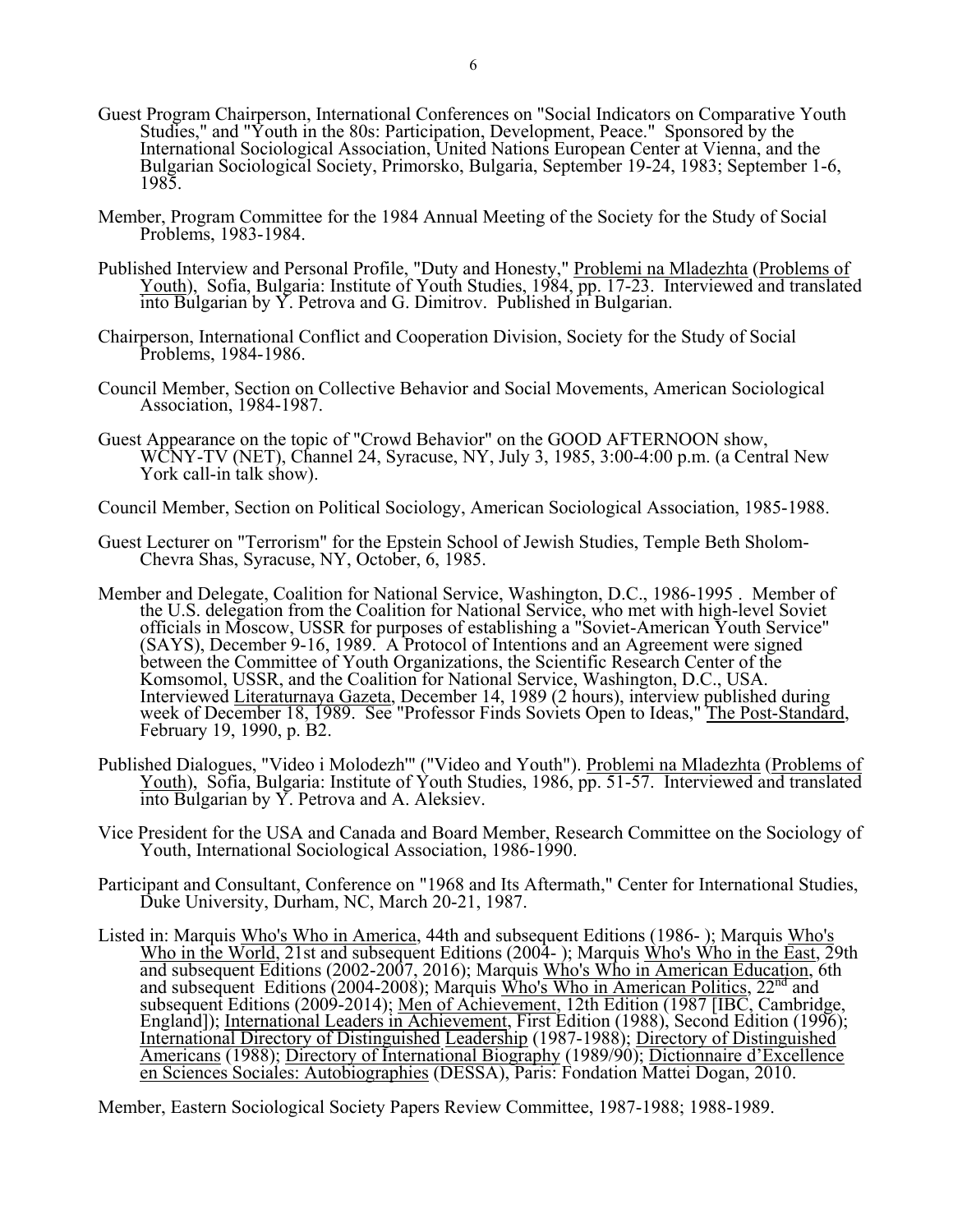- Speaker and Participant, Special Invited Thematic Panel Session on "'1968' in Comparative Perspective," Southern Sociological Society Annual Meeting, Nashville, TN, March 17-20, 1988.
- Speaker and Participant, International Conference on "Youth and Perestroika," Higher Komsomol School, Moscow, USSR, November 9-15, 1988. Presented a Research Committee Report on Youth representing the International Sociological Association Research Committee on Youth, and a Proposal for a Joint "Soviet-American Youth Service" to the Plenary Session of the International Conference in Moscow representing the American Coalition for National Youth Service, Washington, D.C. Interview, Komsomolskaya Pravda (published November 13, 1988:3); participated in a series of roundtable discussions on youth problems for Praga (World Marxist Review) taped November 11, 1988 (two hours), Yunost' ("Youth," national radio program) taped November 11, 1988 (two hours), and Vzglyad ("View," a popular national evening television program) taped November 14, 1988 (one hours thirty minutes) and shown over national Soviet TV in February, 1989. Interview, "SU Professor: Unite Superpower Youths," Syracuse Herald-Journal, December 9, 1988, pp. B1, B4.
	- Honorary Director, International Seminar on Youth, Peace, and Development, sponsored by the University Grants Commission and Indian Council of Social Science Research (New Delhi), and Andhra University, Visakhapatnam, India, March 6-10, 1989 (in absentia).

Member, Governing Council, International Society of Political Psychology, 1989-1991.

- Visiting Lecturer and Agreement: Lecturer on "Theory Construction in Sociology and in the Sociology of Youth," Institute of Sociology, USSR Academy of Sciences, Moscow, USSR, May 8-22, 1989. Six lectures taped and simultaneously translated into Russian. Discussions for a "Joint Soviet-American Youth Study" between the USSR Academy of Sciences and Center for Research on Life-Course and Generational Politics, Syracuse University, resulted in an "Agreement of Intent" to improve the "cooperative research and mutual understanding between the two countries in the future," May 19, 1989.
- Guest Lectureship on "Historical and Political Generations," in the Federal Republic of Germany, sponsored by a grant from The German Marshall Fund of the United States. Lectured and consulted at the University of Trier, University of Siegen, Deutsches Jugendinstitut--München, Technical University of Berlin, and the Free University of Berlin, January 28-February 11, 1990.
- Speaker and Participant, "Seminario: Los Nuevos Movimientos Sociales Y El Fin De Las Ideologias," Universidad Internacional Menendez Pelayo (UIMP), Santander, Spain, del 16 al 20 de Julio, 1990. Paper and discussion taped and translated into Spanish.
- Speaker and Participant, "International Seminar on the Perception of Europe," Polish Association for the Club of Rome and Institute of Philosophy and Sociology, Polish Academy of Sciences, Radziejowice Palace (near Warsaw), Poland, October 28-30, 1990.
- Visiting Lecturer and Consultant, The Peoples Republic of China and The Republic of Korea (South Korea), October 5-23, 1991. Lectured on the following topics in (1) Beijing, (2) Shanghai, (3) Seoul, and (4) Taejon--(1) The China Youth and Children's Research Center, China Youth College for Politics, Beijing and The Institute for Sociology, Chinese Academy of Social Sciences, Beijing, October 5-13, 1991: "Contemporary American Youth: Social Structures, Problems, Politics," "Middle Range Theory Building in the Sociology of Generations," "Topics, Scope, and Methods of Youth Research in the United States," "Current and Future Trends in American Sociology," and "Socialization and Generational Theory," etc.; (2) The Shanghai Center for Youth Research, and the Shanghai Academy of Social Sciences, October 13-18, 1991: "Symposium on Youth," "American Youth Problems," "Youth Politics and Youth Culture," "Generational Movements," etc.; (3) Ewha University and The Korea Institute for Youth and Children, Seoul, October 19, 1991: "Youth Culture and Politics in the Chinese Context," and "Generational Sociology"; (4) Han Nam University, Taejon, Korea, October 20-23, 1991: "Youth Movements" and "Changing Soviet and Chinese Youth Politics." All lectures taped and/or simultaneously translated into Chinese and Korean.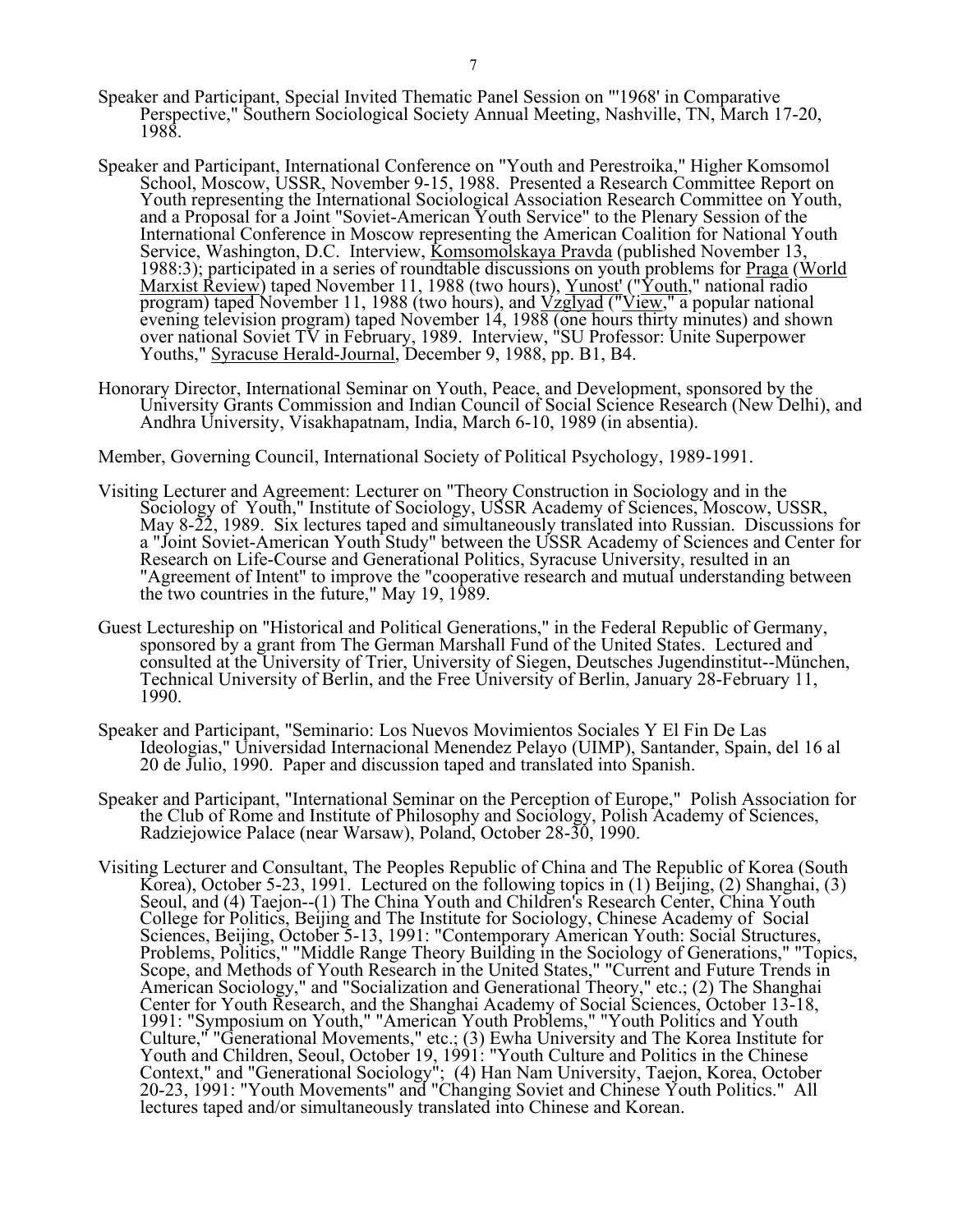- Photographic Essay, "American (Professor R.G. Braungart, Syracuse University) and Japanese (Dr. Tamotsu Sengoku, Director, Japan Youth Research Institute, Tokyo) Scholars of Youth Studies Are in Beijing for Academic Activities," Haiwai Qingnian Yanjiu (China Youth Study) 1 (1992), p. 1.
- Visiting Lecturer, Guest Speaker, and Consultant, Republic of South Africa, sponsored by Vista University (a nationally desegregated Black university system), July 29-September 5, 1992--(1) Visiting lecturer at Vista University branch campuses at Bloemfontein, Welkom, Port Elizabeth, Soweto, Mamelodi, and Pretoria Head Office: "Social and Political Changes in South Africa," "Theory Construction," "Political Sociology," "Sociology of Generations," "Life-Course and Generational Politics," "Problems and Changes in Higher Education," etc.; (2) Guest lectures at University of Pretoria, Potchefstroom University (Vaal Triangle Campus and Potchefstroom main campus), University of Orange Free State in Bloemfontein, University of Port Elizabeth, and Witwatersrand University in Johannesburg: "Political Generations," "Age and Politics," "Political Sociology of Development," "Multiculturalism and Race Relations in the U.S. and South Africa," "Collective Behavior and Social Movements," "Trends in American Sociology," "Graduate Study in Sociology," "Political and Historical Generations," etc.; (3) Consulted at the Human Science Research Council (HSRC) in Pretoria, Rand Afrikaanse University (RAU) in Johannesburg, and Stellenbosch University outside of Cape Town on topics related to recent changes in South Africa; (4) Consulted with Black and White community leaders and officials (Mayors of cities; members of S.A. Parliament; representatives from the ANC, PAC, DP, NP, CP, etc.; campus SRC leaders; business leaders; national and local civic leaders in Vereeniging [dinner speech in F.W. De Klerk's district], Bloemfontein, Welkom, and elsewhere; Girl Scout leaders; etc. Interviewed by the press throughout 6-week trip to South Africa.
- Photographic Essay, "DR. RICHARD BRAUNGART," by Nancy Chambers, The Onondagan (The 1993 SU Yearbook), Syracuse University, Syracuse, NY, 1992, pp. 46-47.
	- Guest Appearance on "Generational Changes in America," WSYR-AM Radio, Syracuse, NY, November 16, 1992, 10:00-11:00 a.m. (a Central New York call-in news-talk show).
	- Speaker and Consultant, "International Conference on Political Consciousness and Civic Education During the Transformation of the System," Institute of Political Studies, Polish Academy of Sciences, Warsaw, Poland, November 30-December 4, 1992. Invited to the Seim (Polish Parliament) and consulted with Members of Parliament.
	- Contributor and Consultant, National Research Report on Youth and Youth Movements, "ETATS-UNIS D'AMÉRIQUE: Youth and Youth Movements, 1800 to the Present" (with Margaret M. Braungart), compiled by Joël Colton, *La Jeunesse et Ses Mouvements: Influence sur* L'Evolution des Sociétés aux XIXe et XXe Siècles. Paris: Editions du Centre National de la Recherche Scientifique, 1992, pp. 345-358. Braungarts' contribution pp. 349-353. Report in English and French.
	- President, Committee on Political Sociology (CPS), representing both the International Sociological Association (Research Committee 18) and International Political Science Association (Research Committee 6), 1992-1998. Vice President, CPS, 1998-2002.
- Interview, "Woodstock '94," ON TARGET with Robert Vairo, CJAD-Radio, Montreal, Quebec, Canada, August 10, 1994.
- Interview, "The Generational Debate in America," FLAIR with Rob Owen, Richmond Times-Dispatch, Richmond, Virginia, September 15, 1994. See "Generation X label losing its charm?" Richmond Times-Dispatch, September 18, 1994, p. A1.
	- Chairperson, SSSP Committee on Standards and Freedom of Research, Publication, and Teaching, Society for the Study of Social Problems, 1996-1998; Committee Member, 1995-1996.

Guest Lecturer and Consultant, "Life Course and Generational Perspectives" and "Youth and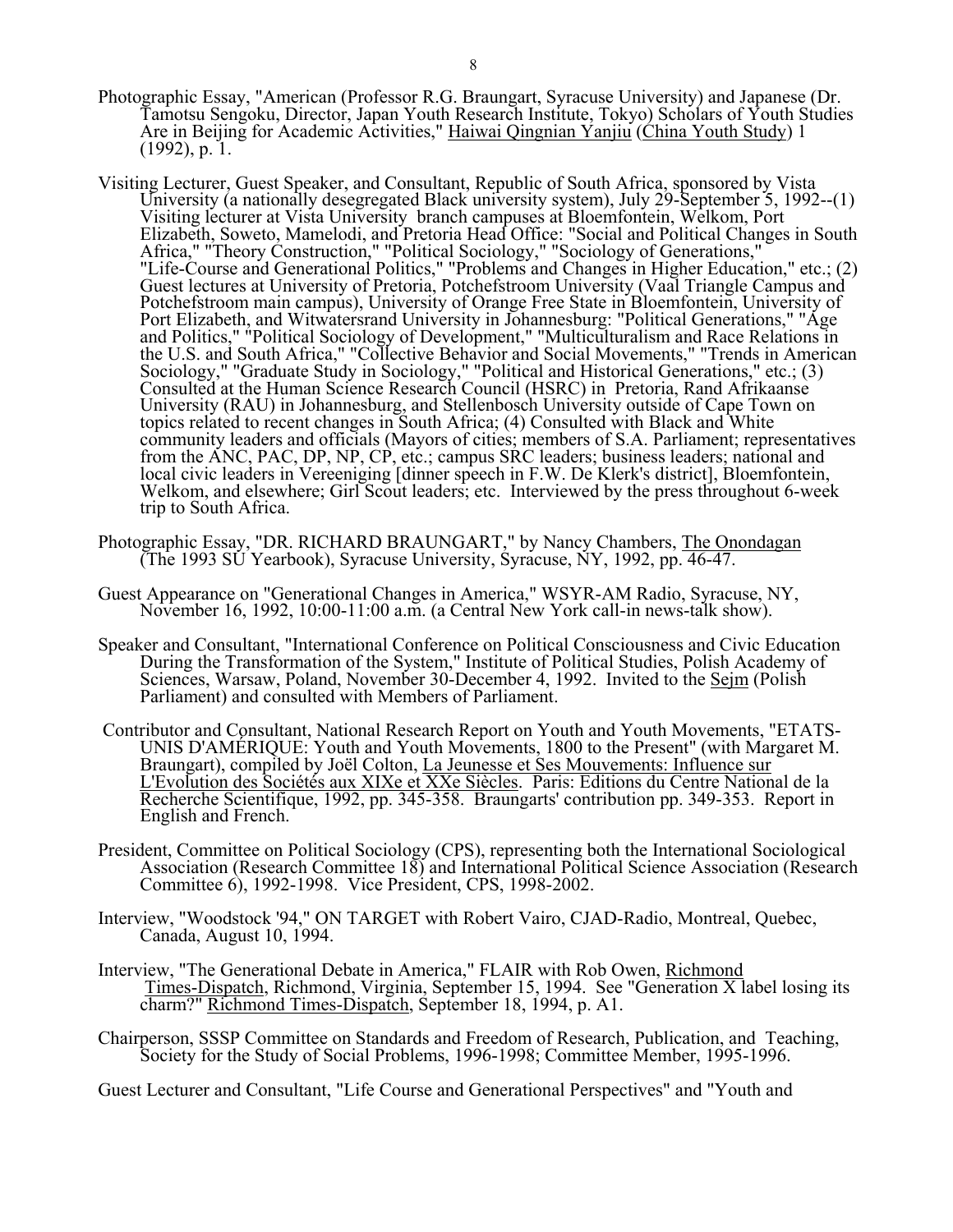Citizenship: A Global Perspective" (with Margaret M. Braungart), Department for Policy Coordination and Sustainable Development, Division for Social Policy and Development, United Nations Headquarters, New York, New York, March 28, 1995.

Interview, "Generation X," by Claudine Williams, News In Record, Greensboro, NC, April 26, 1995.

- Program Organizer, Committee on Political Sociology, CPS (ISA, IPSA) Interim World Congress Meeting in cooperation with the South African Sociological Association Annual Meeting, University of Natal, Durban, South Africa, July 7-11, 1996.
- Member, International Sociological Association Research Council (ISARC) Nominating Committee, 1997-1998.
- Discussant and Participant, International Conference on "Party Systems and Voter Alignments: Thirty Years Later," Norwegian Research Council, Norwegian Social Science Data Services, Faculty for Social Sciences, and Department of Comparative Politics, University of Bergen, Bergen, Norway, April 24-27, 1997.
- Interview, "Youth Values and Politics," with Hélène Papper, National Public Radio (NPR), March 23, 1998.
- Guest Speaker, "Collective Behavior and Social Movements," Summer Institute in Political Psychology, Mershon Center, Ohio State University, Columbus, Ohio, August 6, 1998. Sponsored by the International Society of Political Psychology.
- 2000 Outstanding Teacher of the Year Award, Syracuse University, Syracuse University Alumni Association.

## **Professional Contributions, Papers, Mini Publications, and Panels:**

- "A Sociological Study of Social Policy and Social Change in Rural Iran," paper presented at the Annual Institute of the District of Columbia Sociological Society, Howard University, Washington, D.C., May, 1963.
- "Iran: The Context for Development," United States Agency for International Development, AID Memorandum, Washington, D.C.: Bureau of Social Science Research, Inc., March, 1966, pp. B1-B9.
- "Class, Party, and Student Rebellion," (with David L. Westby), paper presented at the 36th Annual Meetings of the Eastern Sociological Society, Philadelphia, PA, April, 1966. See Jerome Weinstein, "Human Rights--Opposite True in Studying Origins," The Centre Daily Times, April 19, 1966, p. 4; John P. Feeley, "The Campus Rebel--Chip Off Old Block," Philadelphia Bulletin, April 9, 1966; John Leo, "Studies Agree That Most Campus Activists Are Comparatively Intelligent, Stable, Unprejudiced," The New York Times, June 19, 1967, p. C29.
- "SDS and YAF: Backgrounds of Student Political Activists," paper presented at the 61st Annual Meetings of the American Sociological Association, Miami Beach, FL, August-September, 1966. See "Campus Political Activists Portrayed in Left, Right," The Miami Herald, September 1, 1966.

Reprinted summary results:

David O. Sears, "Political Behavior" in Gardner Lindzey and Elliot Aronson (eds.), The Handbook of Social Psychology, 2nd Edition, Vol. V, Reading, MA: Addison-Wesley Publishing Company, 1969, pp. 411-413.

 Clifford T. Morgan and Richard A. King, Introduction to Psychology, 4th Edition, New York: McGraw-Hill Book Company, 1971, p. 526.

 "Suggestions for Further Reading," in Irving Howe (ed.), Student Activism, Indianapolis, IN: The Bobbs-Merrill Company, Inc., 1967, p. 64.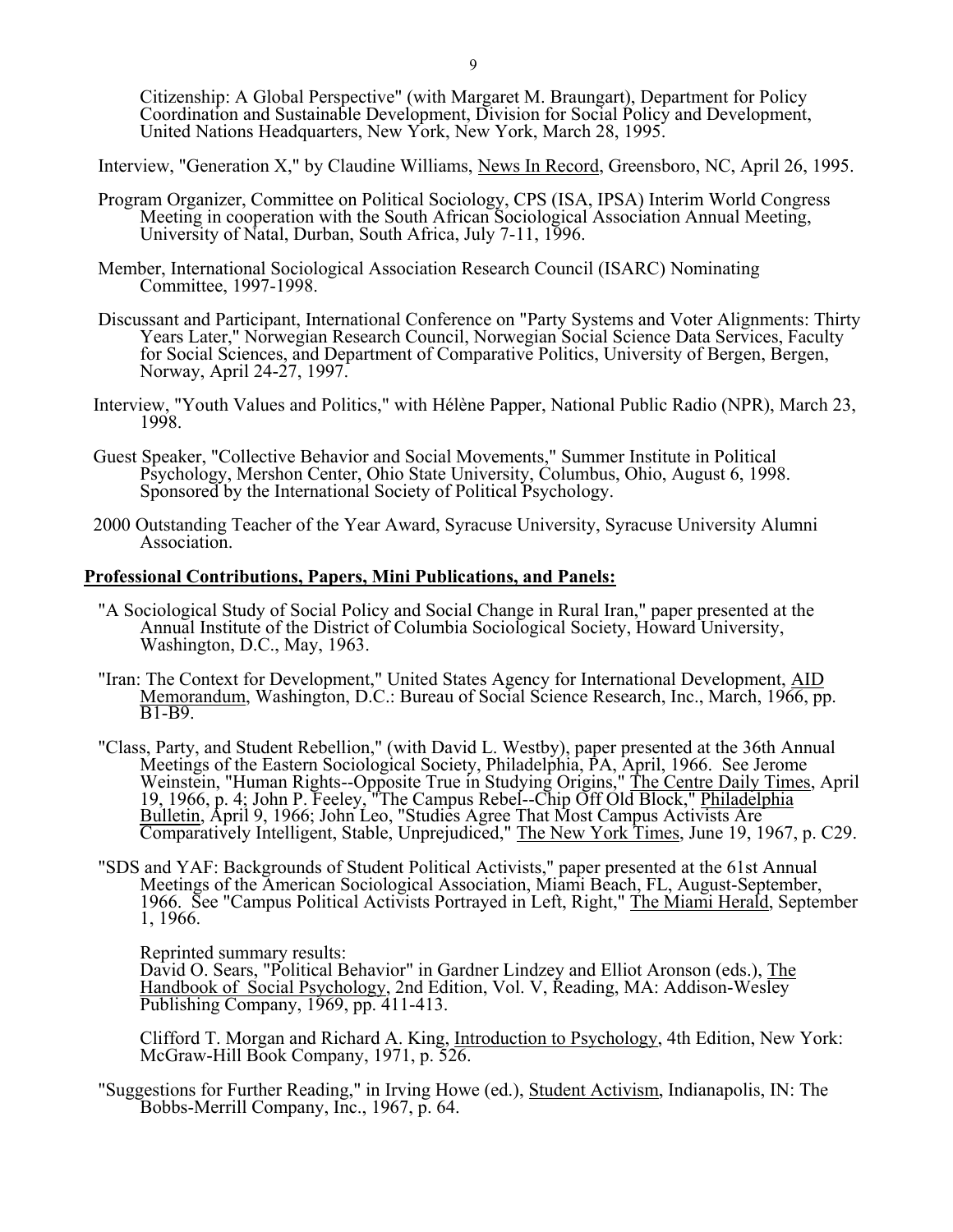"Utopian Mentality and Conservatism: The Case of the Young Americans for Freedom," (with David L. Westby), paper presented at the 62nd Annual Meetings of the American Sociological Association, San Francisco, CA, August, 1967.

 Conclusion of paper (pp. 33-35) published in: Gary B. Rush and R. Serge Denisoff (eds.), Social and Political Movements, New York: Appleton-Century-Crofts, 1971, pp. 477-478.

- "Student Activist Research: Where It Is and Where It Is Going," discussant at the Annual Meetings of the American Psychological Association, Washington, D.C., September, 1969.
- "Family Status, Socialization, and Student Politics: A Multivariate Analysis," paper presented at the 64th Annual Meetings of the American Sociological Association, San Francisco, CA, September, 1969.
- "Status Politics and Student Politics: An Analysis of Left- and Right-Wing Student Activists," paper presented at the Annual Research Institute of the District of Columbia Sociological Society, College Park, MD, May 9, 1970.
- "Student Politics," research note in Behavior Today, I, November 9, 1970, p. 3.
- "Parental Identification and Student Politics: An Empirical Reappraisal," paper presented at the 65th Annual Meetings of the American Sociological Association, Washington, D.C., September, 1970. See Lynn Langway, "Silent Dropout Society," New York Post, September 2, 1970, p. 7; "Study of Politics, Family Life: Radicals Freer of Home Ties," Los Angeles Times, September 3, 1970; "More Radical Most Alienated," San Antonio Express, September 4, 1970; "Sociologist's Finding: If Junior Doesn't Write, He's Probably with SDS," Des Moines Tribune-Chicago Daily News Service, September, 1970.
- "Student Unrest: Present and Future Prospects," panel organizer and moderator for the District of Columbia Sociological Society, George Washington University, Washington, D.C., January 18, 1971.
- "Stress and Strain and the Groves of Academe," discussant at the Annual Meetings of the Southern Sociological Society, Miami Beach, FL, May 6, 1971.
- "A Metatheoretical Note on Max Weber's Political Sociology," paper presented at the Annual Institute of the District of Columbia Sociological Society, George Washington University, Washington, D.C., May 14, 1971.
	- "Administration, Faculty, and Student Reactions to Campus Unrest," (with Margaret M. Braungart), paper presented at the 66th Annual Meetings of the American Sociological Association, Denver, CO, August-September, 1971.
	- "Social and Political Correlates of Protest Attitudes and Behavior among College Youth: A Case Study," (with Margaret M. Braungart), paper presented at the Annual Meetings of the Southern Sociological Society, New Orleans, LA, April 3-8, 1972.
	- "Youth and Politics," panel organizer and moderator for the 21st Annual Research Institute of the District of Columbia Sociological Society, Howard University, Washington, D.C., May 13, 1972.
	- "The Sociology of Generations and Student Politics: A Comparison of the Structural-Functional and Generation Unit Models," paper presented at the 67th Annual Meetings of the American Sociological Association, New Orleans, LA, August 28-31, 1972.
	- "Student Ecology: The Case of the College Fraternity," discussant at the 67th Annual Meeting of the American Sociological Association, New Orleans, LA, August 28-31, 1972.
	- "Reflections on Causation in Sociology: A Practical Classroom Guide," paper presented at the 43rd Annual Meetings of the Eastern Sociological Society, New York, NY, April 14, 1973.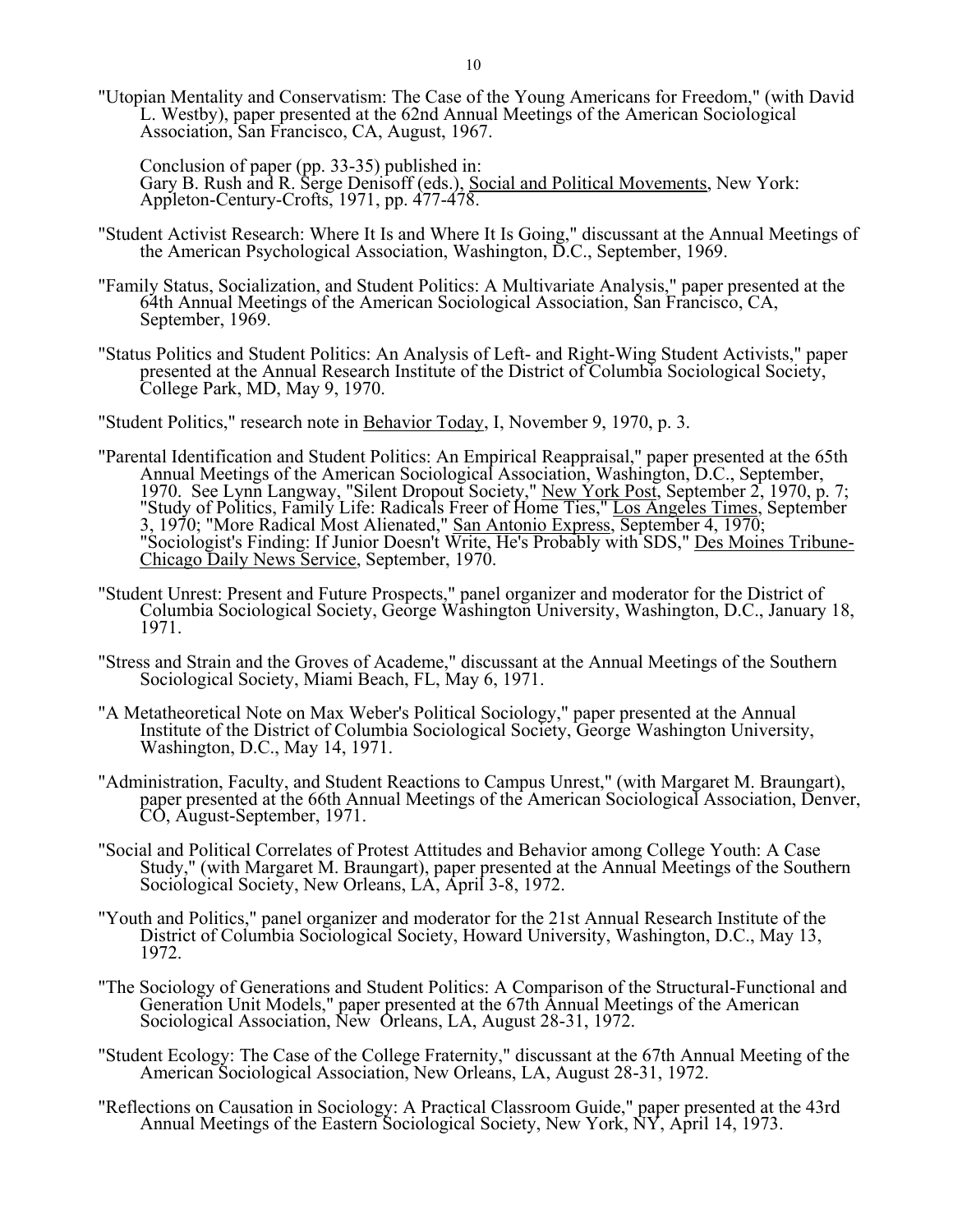- "Path Analysis and Causal Analysis: Variations on a Multivariate Technique of Measuring Student Politics," paper presented at the 23rd Annual Meetings of the Society for the Study of Social Problems, New York, August, 1973.
- "Political Sociology: A Proposed Agendum for Theory Construction," paper presented at the 23rd Annual Meetings of the Society for the Study of Social Problems, New York, August, 1973.
- "Youth and Social Movements," paper prepared for the Conference on Adolescence in the Life Cycle, National Institute of Child Health and Human Development, Baltimore, MD, October 5, 1973; smaller version presented at the 69th Annual Meetings of the American Sociological Association, Montreal, Canada, August 26-29, 1974.
	- Portions published:

Tortions published:<br>"The Youth Movement of the 1960s," in James W. Vander Zanden, Human Development, 2nd Edition, New York: Alfred A. Knopf, 1981, p. 444.

 "Temporal Location and Decisive Political Events in Relation to Youth Movements," in John W. Santrock, Adolescence: An Introduction, 2nd Edition, Dubuque, IA: William C. Brown, 1981, p. 355.

 "Temporal Location, Decisive Political Events, and Youth Movements," in R. Liebert and M. Harris, The Child, Englewood Cliffs, NJ: Prentice-Hall, 1985, pp. 498-499.

- "An Application of the Block Technique for Causal Model Testing," (with Eugene A. Rosa and Margaret M. Braungart), paper presented at the 44th Annual Meetings of the Eastern Sociological Society, Philadelphia, PA, April 5-7, 1974.
	- "Reference Group, Social Judgment and Student Politics," (with Margaret M. Braungart), paper presented at the 24th Annual Meetings of the Society for the Study of Social Problems, Montreal, Canada, August 23-26, 1974.
	- "College and Noncollege Youth Politics in 1972: An Application of Mannheim's Generation Unit Theory," paper presented at the 38th Annual Meetings of the Southern Sociological Society, Washington, D.C., April 11, 1975.
	- "Family, School, and Personal Political Factors in Student Politics: A Case Study of the 1972 Presidential Election," (with Margaret M. Braungart), paper presented at the 25th Annual Meetings of the Society for the Study of Social Problems, San Francisco, CA, August 23, 1975.
	- "Multinational Corporations: A New Agendum for Community Power Research," paper presented at the 25th Annual Meetings of the Society for the Study of Social Problems, San Francisco, CA, August 23, 1975.
	- "Political Development: Multivariate Paths to Citizenship," (with Raymond P. Clemente), paper presented at the 71st Annual Meetings of the American Sociological Association, New York, NY, August, 1976.
	- "Class Background Factors and College Major of Members of Left- and Right-Wing Student Political Organizations," tabular results from R. Braungart's doctoral dissertation published in David L. Westby, The Clouded Vision: The Student Movement in the United States in the 1960s, Lewisberg, PA: Bucknell University Press, 1976, pp. 44-45, 116-117.
	- "A Comparison of the Functional and Historical Dimensions of Political Sociology," paper presented at the 27th Annual Meetings of the Society for the Study of Social Problems, Chicago, IL, September, 1977.
	- "Age, Sex, and Social Factors in Fear of Crime," (with Margaret M. Braungart and William J. Hoyer), paper presented at the 41st Annual Meetings of the Southern Sociological Society, New Orleans, LA, March-April, 1978.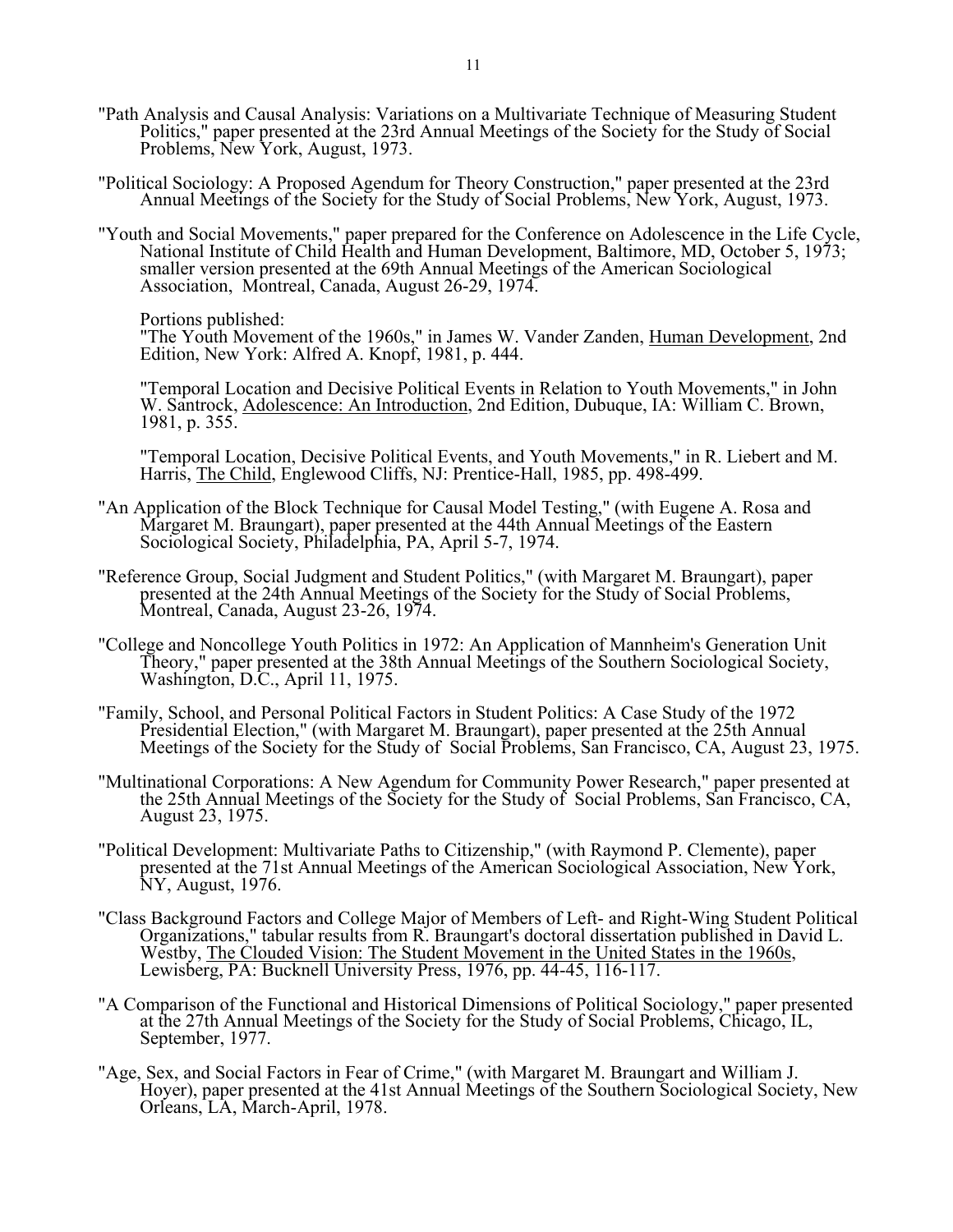- "Multinational Corporations," session organizer and chairperson at the 73rd Annual Meetings of the American Sociological Association, San Francisco, CA, September, 1978.
- "Multinational Corporate Expansion and Nation-State Development: A Global Perspective," (with Margaret M. Braungart), paper presented at the 73rd Annual Meetings of the American Sociological Association, San Francisco, CA, September 6, 1978.
- "Social Origins of the People's Temple Cult," (with J.P. Hunt and M.M. Braungart), paper presented at the Annual Meetings of the Southern Sociological Society, Atlanta, GA, April 4-7, 1979.
- "Life-Course and Generational Politics," session organizer and chairperson at the 2nd Annual Scientific Meetings of the International Society of Political Psychology, Washington, D.C., May 24, 1979.
- "The Utopian and Ideological Styles of Student Political Activists," paper presented at the Annual Meetings of the International Society of Political Psychology, Washington, D.C., May 24, 1979.
	- "Transnational Corporate Enterprises: Research and Theory," discussion seminar at the 74th Annual Meetings of the American Sociological Association, Boston, MA, August, 1979.
	- "Political Attitudes and Behavior," discussant at the 74th Annual Meetings of the American Sociological Association, Boston, MA, August, 1979.
	- "Nation-State Development, Multinational Corporate Growth, and Citizenship: A Theoretical Comparison," paper presented at the Annual Meetings of the North Central Sociological Association, Dayton, OH, May 1, 1980.
	- "Political Career Patterns of Radical Activists in the 1960s and 1970s: Some Historical Comparisons," paper presented at the International Society for the Comparative Study of Civilizations, Syracuse, NY, May 23, 1980.
	- "Political Sociology," session organizer and chairperson at the Annual Meetings of the New York State Sociological Association, Syracuse, NY, October 18, 1980.
	- "Political Sociology," session organizer and chairperson at the 44th Annual Meetings of the Southern Sociological Society, Louisville, KY, April 10, 1981.
	- "The Alienation and Politics of Older, Middle-Aged, and Young Adults: An Inter- and Intra-Age Group Analysis," (with Margaret M. Braungart), paper presented at the 44th Annual Meetings of the Southern Sociological Society, Louisville, KY, April 10, 1981.
	- "Life-Course and Generational Politics," session organizer and chairperson; and "Age and Ideological Politics," session chairperson at the 4th Annual Scientific Meetings of the International Society of Political Psychology, University of Mannheim, Federal Republic of Germany, June 24-27, 1981.
	- "Historical and Generational Patterns of Youth Movements: A Global Perspective," paper presented at the 4th Annual Scientific Meetings of the International Society of Political Psychology, University of Mannheim, Federal Republic of Germany, June 24, 1981.
	- "Theoretical and Methodological Problems Related to International Conflict and Cooperation," symposium organizer and presenter at the 31st Annual Meetings of the Society for the Study of Social Problems, Toronto, Canada, August 24, 1981.
	- "Historical Generations and Youth Movements: A Theoretical Perspective," paper presented at the Meetings of the 10th World Congress of Sociology, University of Mexico, Mexico City, August 17, 1982.
	- "World Political Economy," session organizer and chairperson at the 32nd Annual Meetings of the Society for the Study of Social Problems, San Francisco, CA, September 5, 1982.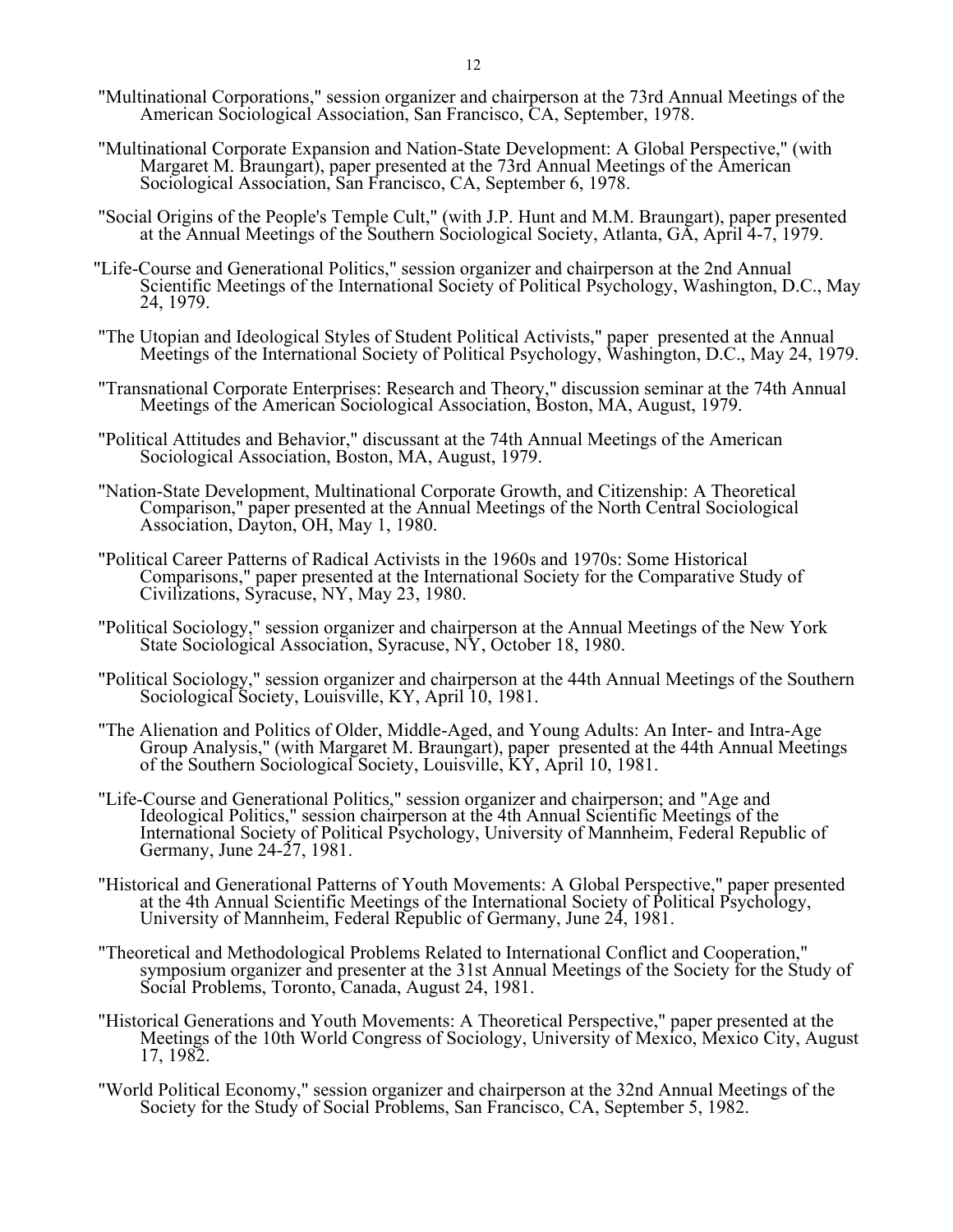- "Historical Generations and Generation Units: A Global Pattern of Youth Movements," paper presented at the Seventh Annual Meetings of the Social Science History Association, Indiana University, Bloomington, IN, November 4-7, 1982.
- "Past, Present, and Future Prospects of Terrorism," paper presented at the 1983 Annual Meetings of the North Central Sociological Association, Ohio State University, Columbus, OH, April 28-30, 1983.
- "Religion and Politics," discussant at the 1983 Annual Meetings of the North Central Sociological Association, Ohio State University, Columbus, OH, April 28-30, 1983.
- "Life-Course and Generational Politics," session organizer and chairperson at the 6th Annual Scientific Meetings of the International Society of Political Psychology, St. Catherine's College, Oxford University, Oxford England, July 19-22, 1983.
- "Generational Politics," (with Margaret M. Braungart), paper presented at the 6th Annual Scientific Meetings of the International Society of Political Psychology, St. Catherine's College, Oxford University, Oxford England, July 19-22, 1983.
	- "Social and Psychological Roots of Terrorism," (with Margaret M. Braungart), paper presented at the 6th Annual Scientific Meetings of the International Society of Political Psychology, St. Catherine's College, Oxford University, Oxford England, July 19-22, 1983.
	- "Left-Right and Moderate-Extreme Sources of Ideologies and Utopias: A Typology of Youth Politics" paper, and Roundtable Discussion on "Problems of Youth in the 1980s," presented at the International Sociological Association Research Committee 34 "Sociology of Youth," 1983 Conference "Social Indicators in the Comparative Research of Youth," International Youth Center "Georgi Dimitrov," Primorsko, Bulgaria, September 19-24, 1983.

Roundtable discussion published in:

Social Indicators in Comparative Youth Studies, Ivan Velev (ed.), Sofia, Bulgaria: Institute of Youth Studies, 1985, pp. 261-263.

- "Theory and Research on 'Historical Generations and Generation Units,'" paper presented at the 31st Annual Meetings of the New York State Sociological Association, State University of New York at Potsdam, Potsdam, NY, October 28-29, 1983.
	- "Life-Course and Generational Approaches to Studying Political Behavior," (with Margaret M. Braungart), paper presented at the 7th Annual Scientific Meeting of the International Society of Political Psychology, University of Toronto, Toronto, Canada, June 24-27, 1984.
	- "Protest Movements in West Germany," session organizer and chairperson at the 7th Annual Scientific Meeting of the International Society of Political Psychology, University of Toronto, Toronto, Canada, June 24-27, 1984.
	- "Protest Movements," session discussant at the 7th Annual Scientific Meeting of the International Society of Political Psychology, University of Toronto, Toronto, Canada, June 24-27, 1984.
- "Managing Multinationals: Capital, Culture, Communities and Control," session organizer, chair, and discussant at the 34th Annual Meeting of the Society for the Study of Social Problems, San Antonio, TX, August 23-26, 1984.
	- "Conceptual and Methodological Approaches to Studying Life-Course and Generational Politics," (with Margaret M. Braungart), paper presented at the 79th Annual Meeting of the American Sociological Association, San Antonio, TX, August 27-31, 1984.
	- "Political Sociology," session organizer and chairperson at the 80th Annual Meeting of the American Sociological Association, Washington, D.C., August 26-30, 1985.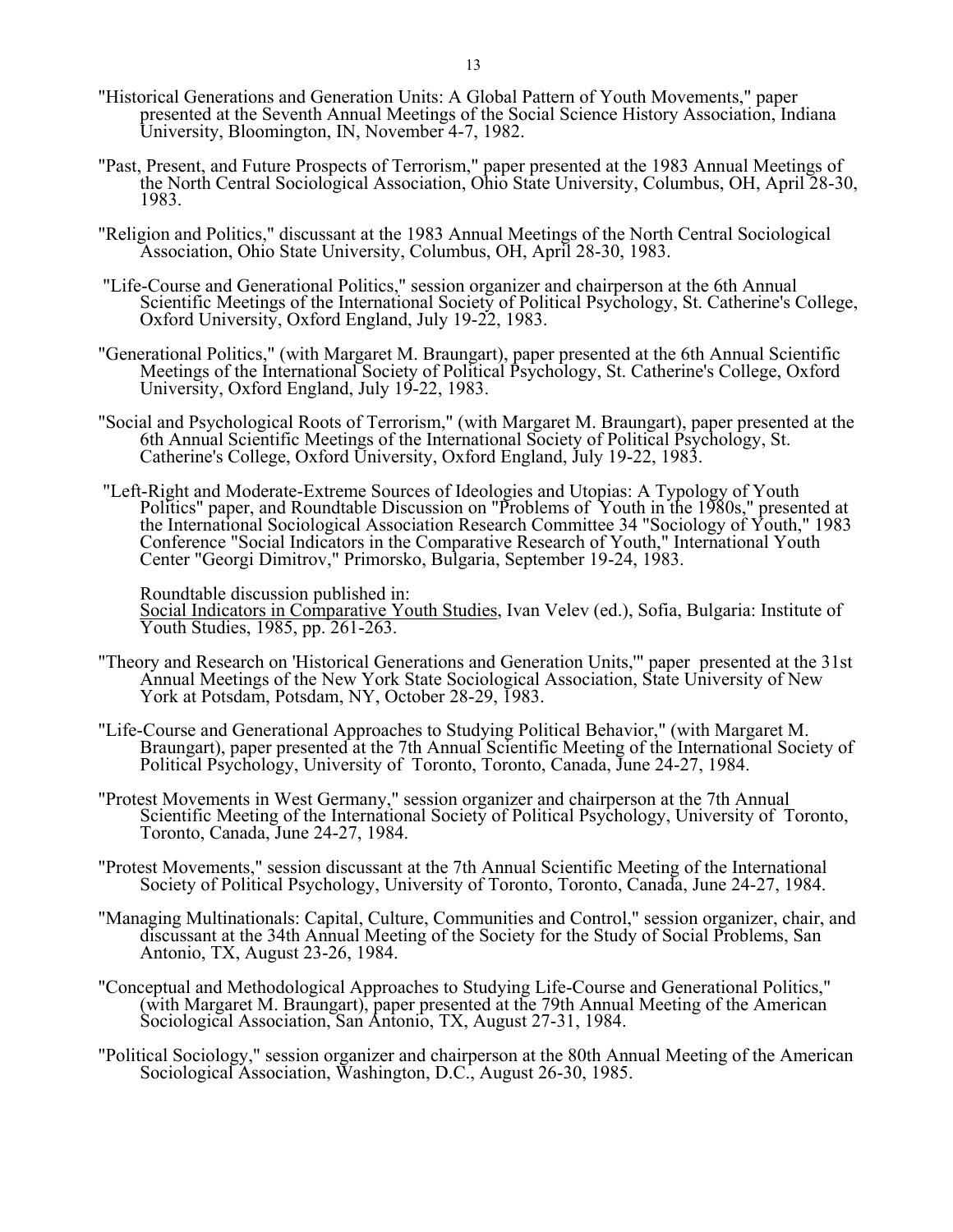- "Life-Course and Generational Politics," (with Margaret M. Braungart), paper presented at the 80th Annual Meeting of the American Sociological Association, Washington, D.C., August 26-30, 1985.
	- "The Young Europe Historical Generation," paper presented at the 35th Annual Meeting of the Society for the Study of Social Problems, Washington, D.C., August 23-26, 1985.
	- "Youth Problems and Politics in the 1980s: Some Multinational Comparisons," (with Margaret M. Braungart), paper presented at the International Sociological Association Research Committee 34 "Sociology of Youth" 1985 International Youth Year Conference, International Youth Center "Georgi Dimitrov," Primorsko, Bulgaria, September 1-6, 1985.
	- "Political Generations," (with Margaret M. Braungart), paper prepared for the Conference on "Générations et changements politiques," Université Laval, Québec, Canada, June 19-21, 1986; revised version presented at the 82nd Annual Meeting of the American Sociological Association, Chicago, IL, August 17-21, 1987.
	- "The Concept of 'Youth': Theoretical and Methodological Problems of the Sociology of Youth," session organizer and co-chairperson at the International Sociological Association XI World Congress of Sociology, New Delhi, India, August 18-22, 1986.
	- "The Post-Victorian Historical Generation," paper presented at the International Sociological Association XI World Congress of Sociology, New Delhi, India, August 18-22, 1986.
	- "Youth Dependency and National Development: The Global Status of Youth in the 1980s," (with Margaret M. Braungart), paper presented at the 81st Annual Meeting of the American Sociological Association, New York, NY, August 30-September 3, 1986.
	- "Generational Conflict and Intergroup Relations: Complementary Perspectives of Political Generations," (with Margaret M. Braungart), paper presented at the 10th Annual Scientific Meeting of the International Society of Political Psychology, San Francisco, CA, July 4-7, 1987.
	- "Life Course and Generational Politics," session organizer and chairperson at the 10th Annual Scientific Meeting of the International Society of Political Psychology, San Francisco, CA, July 4-7, 1987.
	- "The Origins of Political Protest," session discussant at the 10th Annual Scientific Meeting of the International Society of Political Psychology, San Francisco, CA, July 4-7, 1987.
	- "Continuities and Discontinuities in American College Freshmen's Attitudes and Norms:1966-1986," (with Margaret M. Braungart), paper presented at the International Seminar on "Young People and Their Parents," co-sponsored by the International Sociological Association's Research Committees on the Family (06) and Youth (34), and the Deutsches Jugendinstitut, Freising/München, Federal Republic of Germany, September 14-16, 1987.

Portions published:

 "Attitudes Among Students Entering American (U.S.) Colleges, 1968-1996," in John J. Macionis, Sociology, 3rd Edition, Englewood Cliffs, NJ: Prentice-Hall, 1991, p. 75; 5th Edition, 1995, p. 82; 6th Edition, 1997, p. 81; 7th Edition, 1999, p. 81, 8th Edition, 2002; John J. Macionis, Sociology: The Basics, 4th Edition, Saddle River, NJ: Prentice-Hall, 1998, p. 47.

- "The Life-Course Development of Left- and Right-Wing Youth Activist Leaders from the 1960s" (with Margaret M. Braungart), paper presented at the 11th Annual Scientific Meeting of the International Society of Political Psychology, Secaucus, NJ, July 1-5, 1988.
- "Life Course, Socialization, and Political Communication," session co-chair and discussant at the 11th Annual Scientific Meeting of the International Society of Political Psychology, Secaucus, NJ, July 1-5, 1988.

"Political Sociology: History, Scope, and Method," paper presented at the Teaching Political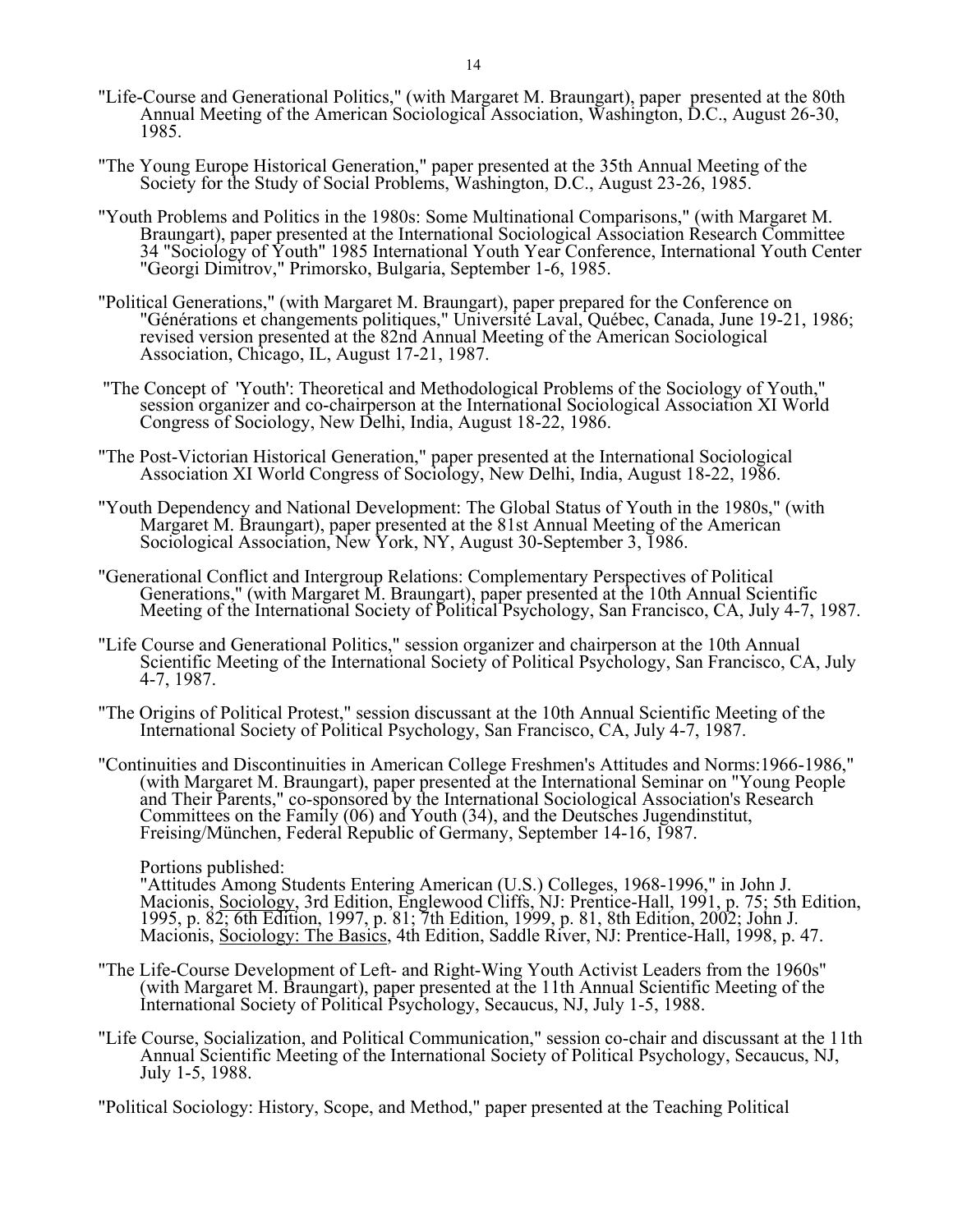Sociology Workshop, 83rd Annual Meeting of the American Sociological Association, Atlanta, GA, August 24-28, 1988.

Published in:

 Syllabi and Instructional Material for Courses in Political Sociology, Second Edition. Frederick D. Weil (ed.). Washington, D.C.: American Sociological Association, 1990, pp. 1-14.

- "Youth Movements in the 1980s: A Global Perspective," (with Margaret M. Braungart), paper presented at the Osrodek Badan Spolecznych (Sociological Research Center) conference on "Problems of the Academic Environment," Kazimierz nad Wisla, Poland, April 5-8, 1989. See Marek Sarjusz-Wolski, "Mlodziez i Reszta ("Youth and Others"), Przeglad Tygodniowy (The Weekly Review [Warsaw]), No. 16, April 16, 1989, in Polish.
- "Changing Attitudes and Behavior of Black College Freshmen in America: 1968-1988," (with Margaret M. Braungart), paper presented to the International Conference on "Youth and Social Mobility," Institute of Youth Studies and International Sociological Association Research Committee on Youth, Varna, Bulgaria, May 26-31, 1989.
- "Institutional Roots of Political Socialization," "Political Socialization over the Life Course," "Trajectories in Political Socialization," "Comparative Political Socialization," and "Political Socialization for Peaceful Coexistence of Arabs and Jews in Israel," paper sessions organizer and co-chair at the 12th Annual Scientific Meeting of the International Society of Political Psychology, Tel Aviv, Israel, June 18-23, 1989.
- "From Protest to Terrorism: The Case of SDS and the Weathermen," (with Margaret M. Braungart), paper presented at the 12th Annual Scientific Meeting of the International Society of Political Psychology, Tel Aviv, Israel, June 18-23,1989.
	- "Generational Politics," Roundtable at the 12th Annual Scientific Meeting of the International Society of Political Psychology, Tel Aviv, Israel, June 18-23, 1989.
	- "Political Generational Themes in the American Student Movements of the 1930s and 1960s," (with Margaret M. Braungart), paper presented at the 84th Annual Meeting of the American Sociological Association, San Francisco, CA, August 9-13, 1989.
- "Soviet and American Youth in the 1980s," (with Margaret M. Braungart), paper presented at the International Seminar on "Youth and Value Orientation: Structures, Determinants, and Processes," Zentralinstitut für Jugendforschung and International Sociological Association Research Committee on Youth, Weimar, German Democratic Republic, September 11-15, 1989.
	- "Governance and Popular Participation," panel moderator at the 1989 Donald S. MacNaughton Symposium on Democratic Government: America in the 21st Century, Maxwell School of Citizenship and Public Affairs, Syracuse University, Syracuse, NY, November 8-9, 1989.
	- "Changing Soviet Youth and Youth Politics," Maxwell Public Forum on Soviet Union and Eastern Europe, Maxwell School of Citizenship and Public Affairs, Syracuse University, Syracuse, NY, November 29, 1989.
	- "The Effects of the 1960s Political Generation on the Lives of Former Left- and Right-Wing Youth Activist Leaders," (with Margaret M. Braungart), paper presented at the XIIth World Congress of Sociology, Madrid, Spain, July 9-13, 1990.
	- "Historical Generations and Citizenship: Two Hundred Years of Youth Movements," (with Margaret M. Braungart), paper presented at the Colloquium on New Social Movements at the Universidad Internacional Menendez Pelayo, Santander, Spain, July 16-21, 1990; summarized version presented at the XIIth World Congress of Sociology, Madrid, Spain, July 9-13, 1990.
	- "Theory and Methods in Youth Research," and "The 1960s: A Comparative Review Some Thirty Years On," paper sessions organizer and chairperson, the XIIth World Congress of Sociology, Madrid, Spain, July 9-13, 1990.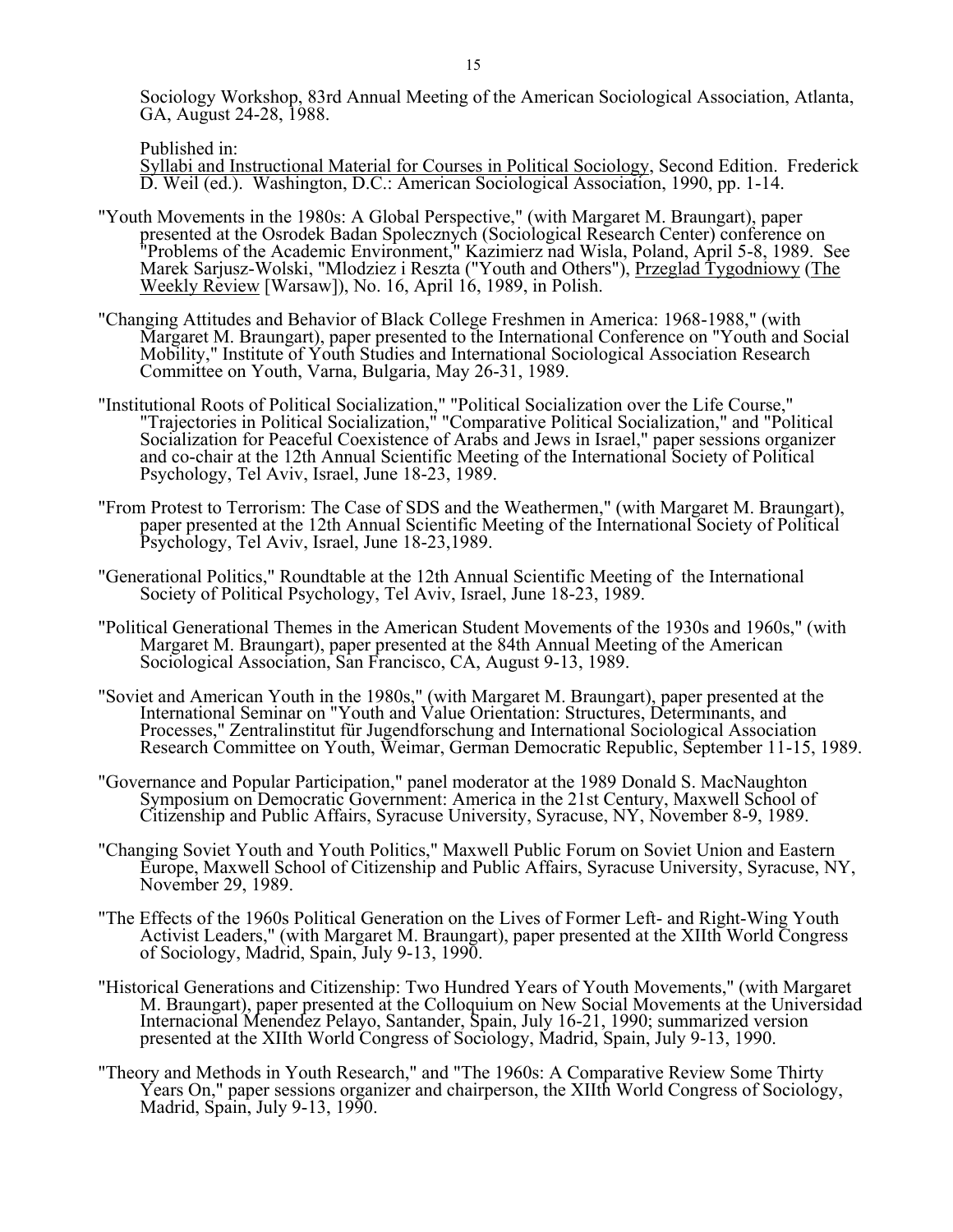- "European Youth Movements in the 1980s: A Political Generational Perspective," (with Margaret M. Braungart), paper presented at the International Conference on National Identities, Multicultural Education, and International Cooperation," One Europe Research Group of the International Sociological Association, Cracow/Koninki, Poland, October 21-27, 1990.
- "Perceptions of Europe from the Outside: American Students from Syracuse University," (with Margaret M. Braungart), report submitted to the Seminar on the International Study of "Perceptions of Europe," Polish Association for the Club of Rome, Radziejowice Palace, Warsaw, Poland, October 28-30, 1990.
- "The Childhood and Youth Experiences of Former Left- and Right-Wing Political Activist Leaders from the 1960s," (with Margaret M. Braungart), paper presented at the 87th Annual Meeting of the American Sociological Association, Pittsburgh, PA, August 20-24, 1992.
- "The Youth Generation, Legal and Economic Reforms in China and Korea," panel organizer and chairperson, the 40th Annual Meeting of the New York State Sociological Association, Syracuse, NY, October 16-17, 1992.
- "Political Attitudes and Behavior of Chinese Youth: Interpretations of the 1989 Beijing Uprising," (with Margaret M. Braungart), paper presented at the 40th Annual Meeting of the New York State Sociological Association, Syracuse, NY, October 17, 1992; revised version presented at the 16th Annual Scientific Meeting of the International Society of Political Psychology, Cambridge, MA, July 6-10, 1993.
- "Prospects for South African Youth in the Future," lecture presented to the Eduardo Mondlane African Studies Seminar Series, Department of African American Studies, Maxwell School of Citizenship and Public Affairs, Syracuse University, Syracuse, NY, October 28, 1992.
- "Personal Perceptions and Political Aspirations of Young Americans," (with Margaret M. Braungart), paper presented at the International Conference on Political Consciousness and Civic Education During the Transformation of the System, Institute of Political Studies, Polish Academy of Sciences, Warsaw, Poland, November 30-December 4, 1992.
- "Historical Generations and Politics" and "Life Course, Socialization, and Generational Politics," sessions organizer and chairperson at the 16th Annual Scientific Meeting of the International Society of Political Psychology, Cambridge, MA, July 6-10, 1993.
- "Starting a Political Psychology Program," roundtable session at the 17th Annual Scientific Meeting of the International Society of Political Psychology, Santiago de Compostela, Spain, July 12-15, 1994.
- "The Teaching Profession and Political Psychology," roundtable session at the 17th Annual Scientific Meeting of the International Society of Political Psychology, Santiago de Compostela, Spain, July 12-15, 1994.
- "Life-Course and Generational Politics I" and "Life-Course and Generational Politics II," sessions organizer and chairperson, Research Committee on Political Sociology, XIIIth World Congress of Sociology, Bielefeld, Germany, July 18-23, 1994.
- "Black and White South African University Students' Perceptions of Self and Country," (with Margaret M. Braungart), paper presented at the XIIIth World Congress of Sociology, Bielefeld, Germany, July 18-23, 1994.
- "Changing Views of Young College Women and Men in the United States," roundtable session on "The United States as Seen from Europe Today: de Tocqueville Revisited," XIIIth World Congress of Sociology, Bielefeld, Germany, July 18-23, 1994.
- "Political Socialization," panel discussant at the 18th Annual Scientific Meeting of the International Society of Political Psychology, Washington, D.C., July 5-8, 1995.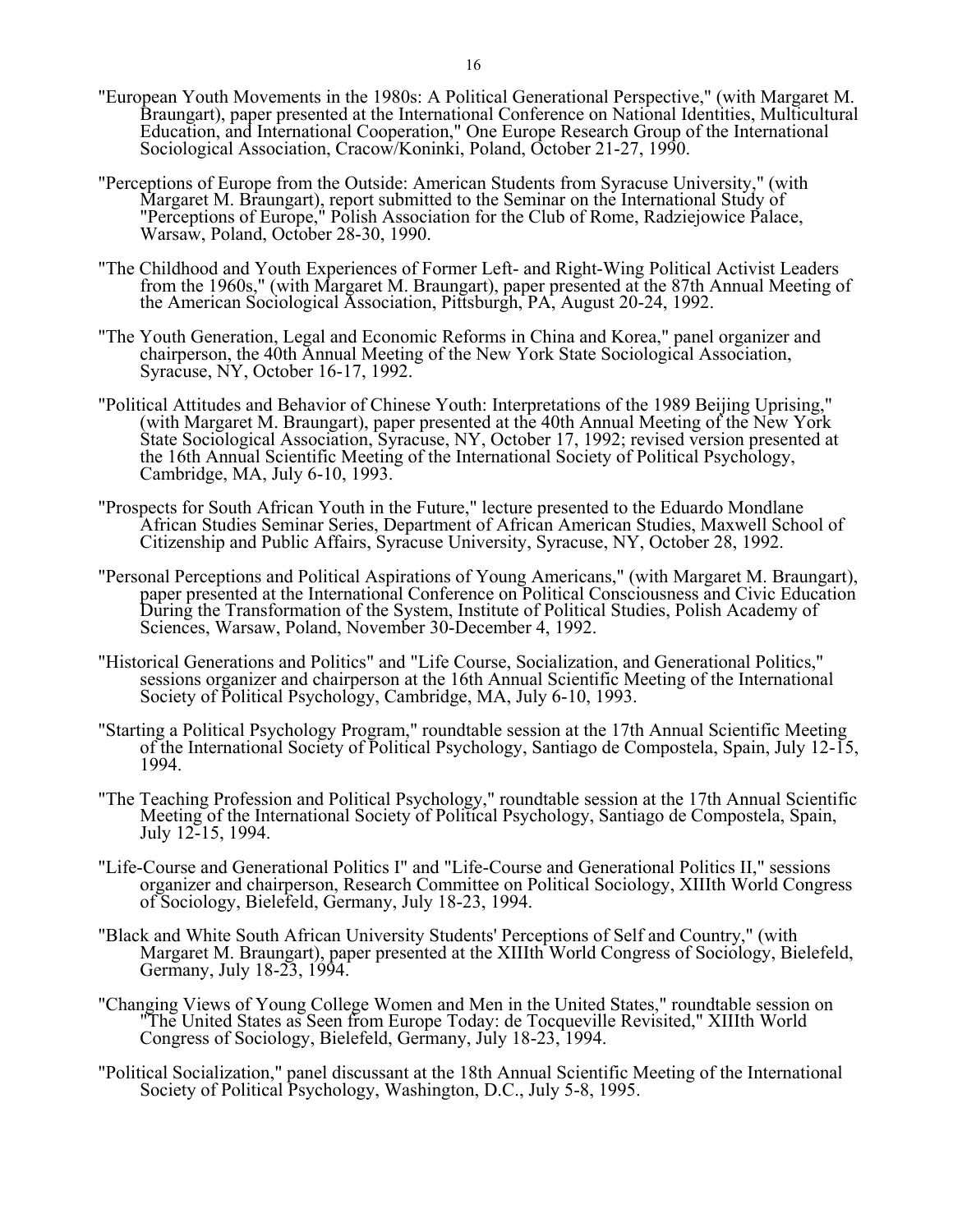- "Life-Course and Generational Politics" and "Life Course, Socialization and Politics," paper sessions organizer and chairperson at the 18th Annual Scientific Meeting of the International Society of Political Psychology, Washington, D.C., July 5-8, 1995.
	- "Today's Youth, Tomorrow's Citizens," (with Margaret M. Braungart), paper presented at the 18th Annual Scientific Meeting of the International Society of Political Psychology, Washington, D.C., July 5-8, 1995.
	- "Theoretical Perspectives in Political Sociology," panel organizer and chair; "Age, Socialization and Citizenship," panel discussant at the Joint Meeting of the Committee on Political Sociology (ISA, IPSA) and the South African Sociological Association Congress, University of Natal, Durban, South Africa, July 7-11, 1996.
	- "Citizenship and Citizenship Education in the United States in the 1990s," (with Margaret M. Braungart), paper presented at the Joint Meeting of the Committee on Political Sociology (ISA, IPSA) and the South African Sociological Association Congress, Univeristy of Natal, Durban, South Africa, July 7-11, 1996.
	- "Youth Violence, Citizenship, and Citizenship Education in the United States in the 1990s," (with Margaret M. Braungart), paper presented at the International Conference on "Cross-Cultural Perspectives on Youth, Radicalism and Violence," Center for International Studies and Department of Political Science, University of Wisconsin-Milwaukee, Milwaukee, WI, August 7-10, 1996. See Georgia Pabst, "Experts say pressures turn youth around the world toward violence," <u>Milwaukee Journal Sentinel</u>, August 9, 1996, p. 7B.
- "Life-Course Politics I and II" panels organizer, chair, and discussant at the 20th Annual Scientific Meeting of the International Society of Political Psychology, Collegium Novum, Jagiellonian University, Kraków, Poland, July 21-24, 1997.
	- "Why 'Youth' in Youth Movements?" (with Margaret M. Braungart), paper presented at the 20th Annual Scientific Meeting of the International Society of Political Psychology, Collegium Novum, Jagiellonian University, Kraków, Poland, July 21-24, 1997.
	- "International Political Sociology," (with Margaret M. Braungart), paper presented at Research Council Conference of the International Sociological Association, Universite de Montreal, Quebec, Canada, August 6-7, 1997.

Portions published in:

"Political Sociology--The Formation of the Committee on Political Sociology (CPS/RC-18) in the International Sociological Association," (with Margaret M. Braungart), Political Sociology: States, Power, and Societies, Volume 14 (Number 2, Winter 1998):5-7. Washington, D.C.: ASA.

- "Political Socialization and Life-Course Development Around the World," panel organizer and chair, Research Committee on Political Sociology, XIV World Congress of Sociology, ISA, Montreal Canada, July 26-August 1, 1998.
- "The Life-History of Lajos Kossuth: Leader of the 1848 Hungarian Revolution," (with Margaret M. Braungart), paper presented at the XIV World Congress of Sociology, ISA, Montreal, Canada, July 26-August 1, 1998.
- Critical Issues for the United States: The American Dream Reconsidered. Co-edited by Richard Braungart, Mark Rupert, et. al. New York: McGraw-Hill, Inc., Primis Custom Publishing, 1997, 1998, Revised Edition 2000. Textbook for the team-taught Max 123 course at Syracuse University, with 47 readings organized by Mark Rupert and team members.

## **Book Reviews and Mini Review Series in Political Sociology:**

 "E.G. Williamson and John L. Cowan, THE AMERICAN STUDENTS' FREEDOM OF EXPRESSION: A RESEARCH APPRAISAL, Minneapolis: University of Minnesota Press, 1966," American Sociological Review, 32, October, 1967, pp. 854-856.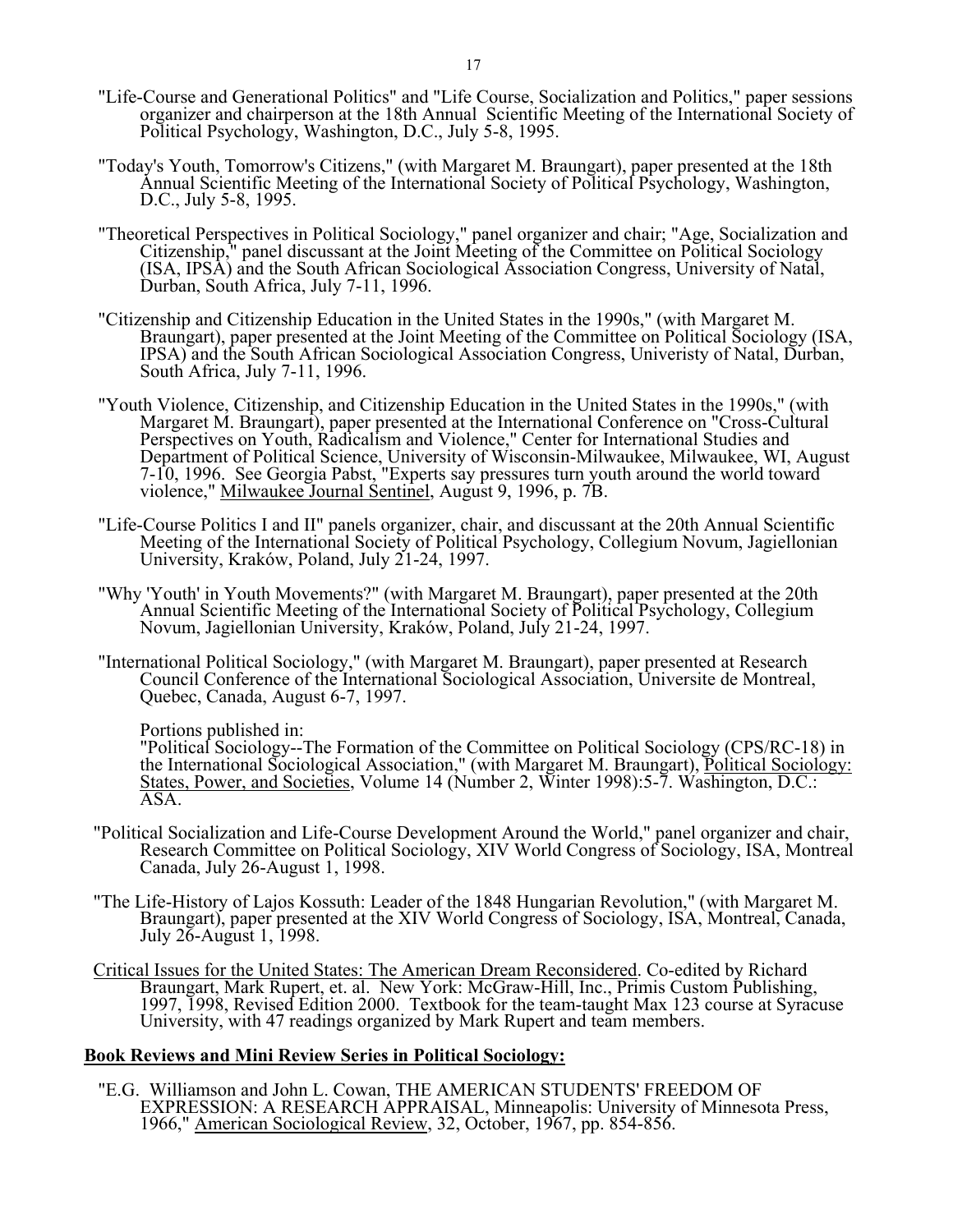- "Vera Rubin and Marisa Zavalloni, WE WISH TO BE LOOKED UPON: A STUDY OF THE ASPIRATIONS OF YOUTH IN A DEVELOPING COUNTRY, New York: Teachers College Press, 1969," American Sociological Review, 36, April, 1971, pp. 348-349.
- "Jack H. Baker, URBAN POLITICS IN AMERICA, New York: Charles Scribner's Sons, 1972," Social Forces, 50, March, 1972, pp. 410-411.
- "E. Wight Bakke and Mary S. Bakke, CAMPUS CHALLENGE: STUDENT ACTIVISM IN PERSPECTIVE, Hamden, Connecticut: Archon Books, 1971," Contemporary Sociology, 2, January, 1973, pp. 93-95.
- "N.J. Demerath III, Gerald Marwell and Michael T. Aiken, DYNAMICS OF IDEALISM: WHITE ACTIVISM IN A BLACK MOVEMENT, San Francisco: Jossey-Bass, Inc., Publishers, 1971," Contemporary Sociology, 2, November, 1973, pp. 645-648.
- "Laurence Veysey, THE COMMUNAL EXPERIENCE: ANARCHISTS AND MYSTICAL COUNTER-CULTURES IN AMERICA, New York: Harper and Row, 1973," Sociology, 1, January, 1974, p. 62.
- "Richard F. Hamilton, CLASS AND POLITICS IN THE UNITED STATES, New York: John Wiley and Sons, 1972," The Social Studies, 65, March, 1974, pp. 136-137.
- "David Riesman and Verne A. Stadtman (eds.), ACADEMIC TRANSFORMATION: SEVENTEEN INSTITUTIONS UNDER PRESSURE, New York: McGraw-Hill Book Company, 1973," The Journal of Higher Education, 45, April, 1974, pp. 314-317.
- "William E. Connolly and Glen Gordon (eds.), SOCIAL STRUCTURE AND POLITICAL THEORY, Lexington, Massachusetts: D.C. Heath and Company, 1974," Sociology, 1, April, 1974, pp. 115-116.
- "Stuart S. Blume, TOWARD A POLITICAL SOCIOLOGY OF SCIENCE, New York: The Free Press, 1974," Sociology, 1, May/June, 1974, p. 130.
- "John C. Leggett, TAKING STATE POWER: THE SOURCES AND CONSEQUENCES OF POLITICAL CHALLENGE, New York: Harper and Row, 1973," Journal of Political and Military Sociology, 2, Fall, 1974, pp. 284-286.
- "Philip G. Altbach, STUDENT POLITICS IN AMERICA: A HISTORICAL ANALYSIS, New York: McGraw-Hill, 1974," Perspective, 3, September, 1974, p. 157.
- "James L. Wood, THE SOURCES OF AMERICAN STUDENT ACTIVISM, Lexington, Massachusetts: D.C. Heath and Company, 1974," Sociology, 2, March, 1975, pp. 109-110.
- "August B. Hollingshead, ELMTOWN'S YOUTH AND ELMTOWN REVISITED, New York: John Wiley and Sons, 1975," Sociology, 2, May/June, 1975, p. 151.
- "N.J. Demerath III, Otto Larsen, and Karl Schuessler (eds.), SOCIAL POLICY AND SOCIOLOGY, New York: Academic Press, 1975," Sociology, 3, January, 1976, p. 43.
- "Morris Janowitz, SOCIAL CONTROL OF THE WELFARE STATE, New York: Elsevier, 1976," Sociology, 3, July, 1976, p. 142.
- "Thomas R. Dye, WHO'S RUNNING AMERICA? INSTITUTIONAL LEADERSHIP IN THE UNITED STATES, Englewood Cliffs, NJ: Prentice-Hall, Inc., 1976," Sociology, 4, November/December, 1976, pp. 5-6.
- "Monica B. Morris, AN EXCURSION INTO CREATIVE SOCIOLOGY, New York: Columbia University Press, 1977," Sociology, 4, May/June, 1977, pp. 82-83.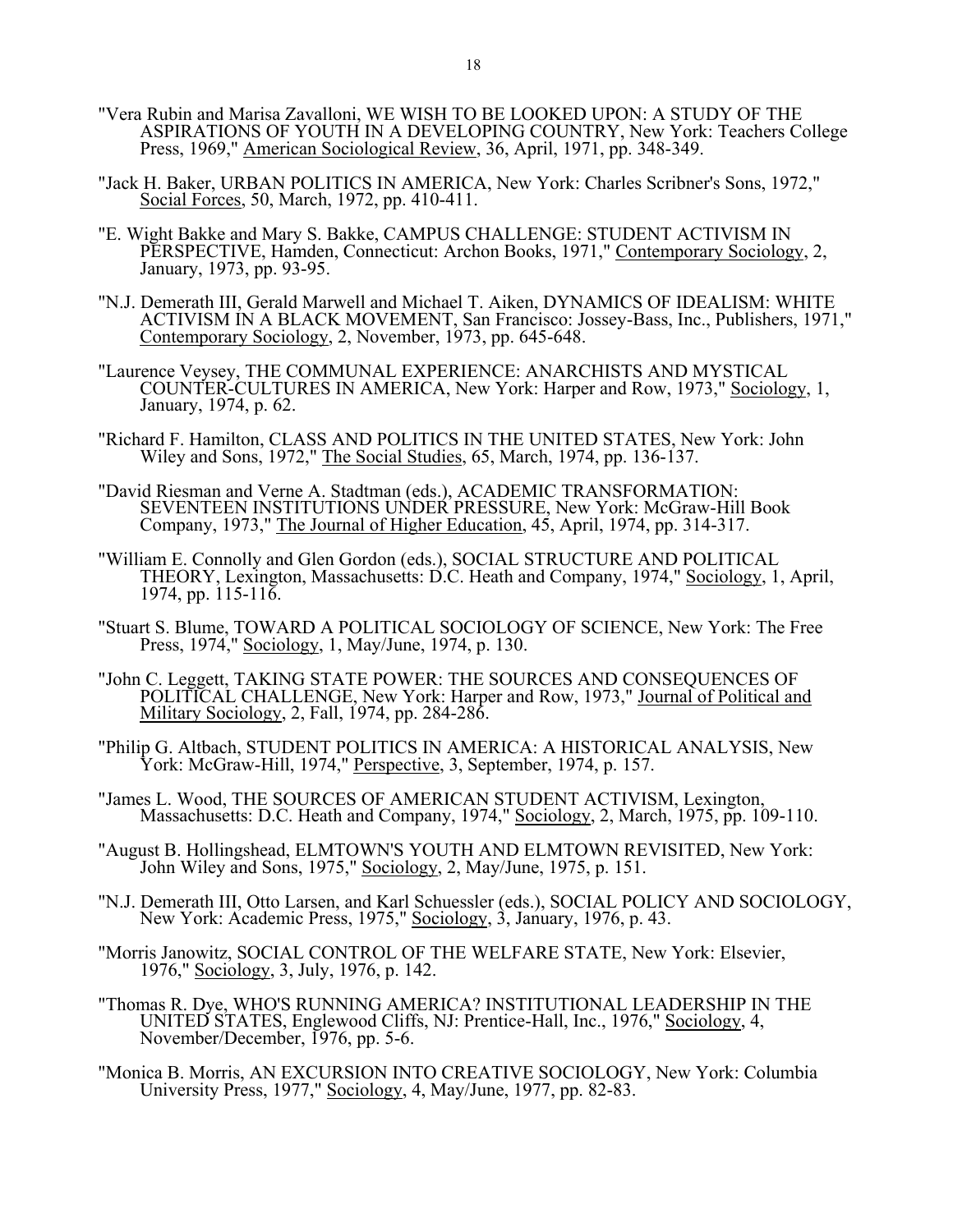- "Lewis A. Coser and Otto M. Larsen (eds.), THE USES OF CONTROVERSY IN SOCIOLOGY, New York: Free Press, 1976," <u>Rural Sociology,</u> 42, Summer, 1977, pp. 284-286.
	- "John Taft, MAYDAY AT YALE: A CASE STUDY IN STUDENT ACTIVISM, Boulder, Colorado: Westview Press, 1976; and James L. Wood, THE SOURCES OF AMERICAN STUDENT ACTIVISM, Lexington, MA: D.C. Heath and Sons, 1974," Contemporary Sociology, 6, July, 1977, pp. 461-463.
	- "Doris Y. Wilkinson (ed.), SOCIAL STRUCTURE AND ASSASSINATION BEHAVIOR: THE SOCIOLOGY OF POLITICAL MURDER, Cambridge, MA: Schenkman, 1976," Sociology, 5, November/December, 1977, p. 5-6.
	- "Edward A. Wynne, GROWING UP SUBURBAN, Austin Texas: University of Texas Press, 1977," Sociology, 5, 1978, p. 72.
	- "Mini Reviews: Political Sociology," Journal of Political and Military Sociology, 6, Fall, 1978, pp. 289-292. (10 books reviewed)
	- "Anthony M. Orum, INTRODUCTION TO POLITICAL SOCIOLOGY, Englewood Cliffs, New Jersey: Prentice-Hall, Inc., 1978," Sociology, 5, September/October, 1978, pp. 161-162.
	- "Gianfranco Poggi, THE DEVELOPMENT OF THE MODERN STATE: A SOCIOLOGICAL INTRODUCTION, Stanford: Stanford University Press, 1978," Sociology, 6, March/April, 1979, pp. 67-68.
	- "Mini Reviews: Political Sociology," Journal of Political and Military Sociology, 7, Spring, 1979, pp. 159-163. (10 books reviewed)
	- "Otto Klineberg, Marisa Zavalloni, Christiane Louis Guerin, and Jeanne Ben Brika, STUDENTS, VALUES, AND POLITICS: A CROSS-CULTURAL COMPARISON, New York: The Free Press, 1979," Sociology, 6, July/August, 1979, pp. 130-131.
	- "Ergun Özbudun, SOCIAL CHANGE AND POLITICAL PARTICIPATION IN TURKEY, Princeton, NJ: Princeton University Press, 1976," American Journal of Sociology, 85, September, 1979, pp. 461-464.
	- "Mini Reviews: Political Sociology," Journal of Political and Military Sociology, 7, Fall, 1979, pp. 323-328. (11 books reviewed)
- "Christopher Murray (ed.), YOUTH IN CONTEMPORARY SOCIETY, Atlantic Highlands, NJ: Humanities Press, 1979," Sociology, 7, January/February, 1980, p. 53.
	- "Mini Reviews: Political Sociology," Journal of Political and Military Sociology, 8, Spring, 1980, pp. 145-149. (11 books reviewed)
	- "A. Khoshkish, THE SOCIO-POLITICAL COMPLEX: AN INTERDISCIPLINARY APPROACH TO POLITICAL LIFE, New York: Pergamon Press, 1980," Sociology, 7, September/October, 1980, p. 165.
	- "Mini Reviews: Political Sociology," Journal of Political and Military Sociology, 8, Fall, 1980, pp. 317-323. (12 books reviewed)
	- "C.C. Harris, THE SOCIOLOGICAL ENTERPRISE: A DISCUSSION OF FUNDAMENTAL CONCEPTS, New York: St. Martin's Press, 1980," Sociology, 8, May/June, 1981, pp. 67-68.
	- "Mini Reviews: Political Sociology," Journal of Political and Military Sociology, 9, Spring, 1981, pp. 133-138. (10 books reviewed)
	- "Ralph S. Brax, THE FIRST STUDENT MOVEMENT: STUDENT ACTIVISM IN THE U.S. DURING THE 1930s, Port Washington, NY: Kennikat Press, 1981," Sociology, 9, November/December, 1981, p. 8.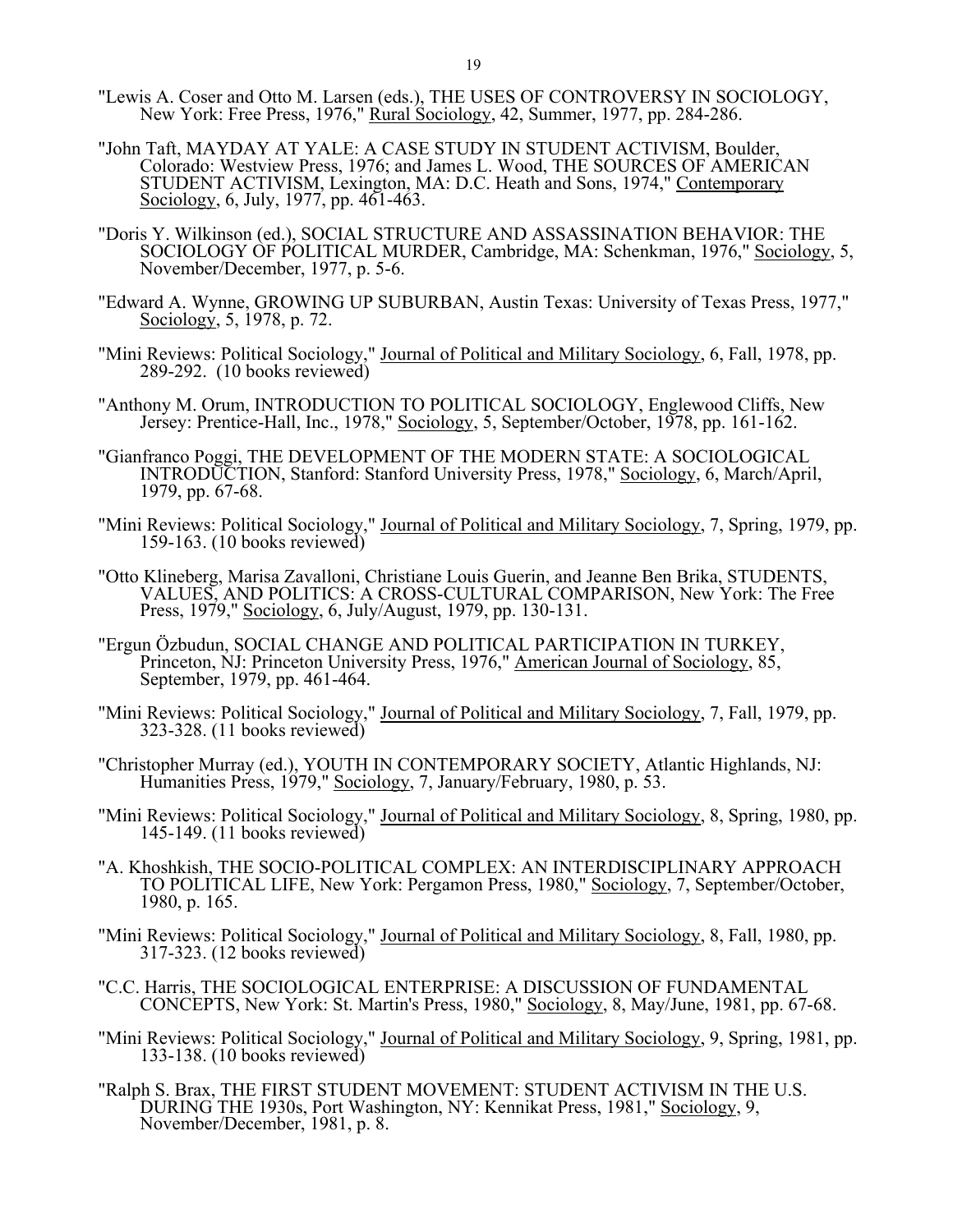- "Mini Reviews: Political Sociology," Journal of Political and Military Sociology, 9, Fall, 1981, pp. 321-327. (10 books reviewed)
- "Samuel L. Long (ed.), THE HANDBOOK OF POLITICAL BEHAVIOR, VOLUMES 1-5, New York: Plenum Publishing Corp., 1981," Journal of Political and Military Sociology, 10, Spring, 1982, pp. 142-144.
- "Mini Reviews: Political Sociology," Journal of Political and Military Sociology, 10, Spring, 1982, pp. 149-155.  $(11$  books reviewed)
- "Philo C. Wasburn, POLITICAL SOCIOLOGY: APPROACHES, CONCEPTS, HYPOTHESES, Englewood Cliffs, NJ: Prentice-Hall, 1981," Sociology, 9, July/ August, 1982, pp. 130-131.
- "Mini Reviews: Political Sociology," (with Margaret M. Braungart), Journal of Political and Military Sociology, 10, Fall, 1982, pp. 345-351. (11 books reviewed)
- "Mini Reviews: Political Sociology," (with Margaret M. Braungart), Journal of Political and Military Sociology, 11, Spring, 1983, pp. 157-163. (10 books reviewed)
- "Mini Reviews: Political Sociology," (with Margaret M. Braungart), Journal of Political and Military Sociology, 11, Fall, 1983, pp. 363-369. (10 books reviewed)
- "Mini Reviews: Political Sociology," (with Margaret M. Braungart), Journal of Political and Military Sociology, 12, Fall, 1984, pp. 361-366. (10 books reviewed)
	- "Roger Benjamin and Stephen L. Elkin (eds.), THE DEMOCRATIC STATE, Lawrence, KS: University Press of Kansas, 1985," Contemporary Sociology, 15, September, 1986, pp. 764-766.
	- "Joseph Adelson, INVENTING ADOLESCENCE: THE POLITICAL PSYCHOLOGY OF EVERYDAY SCHOOLING, New Brunswick, NJ: Transaction Books, 1986," Contemporary Sociology, 16, November, 1987, pp. 891-892.
	- "Samuel Long (ed.), RESEARCH IN MICROPOLITICS, Volume 1, Greenwich, CT: JAI Press, 1986," Contemporary Sociology, 17, May, 1988, pp. 338-339.

## **Publications**:

## **Books, Monograph, Reviews, and Edited Series:**

Society and Politics: Readings in Political Sociology, Englewood Cliffs, NJ: Prentice-Hall, 1976.

 Reviewed by: M. Margaret Conway, Sociology, Volume 3, No. 9 (August, 1976), pp. 167-168. James L. Wood, Journal of Political and Military Sociology (JPMS), Volume 6, No. 2 (Fall, 1978), pp. 272-274.

 Family Status, Socialization and Student Politics, Ann Arbor, MI: UMI Research Press, 1979. Published for the Department of Sociology, San Diego State University, San Diego, CA. Foreward by James  $\vec{L}$ . Wood, pp. xiii-xv.

 Reviewed by: Robert K. Whelan, Sociology, Volume 7, No. 6 (September/October, 1980), p. 166. Anthony Esler, J $\overline{PMS}$ , Volume 9, No. 2 (Fall, 1981), pp. 319-320.

- Journal of Political and Military Sociology, Political Sociology Guest Editor, Volume 11, Number 1, (Spring-Summer), 1983.
- Journal of Political and Military Sociology, Political Sociology Guest Editor, Volume 11, Number 2, (Fall-Winter), 1983.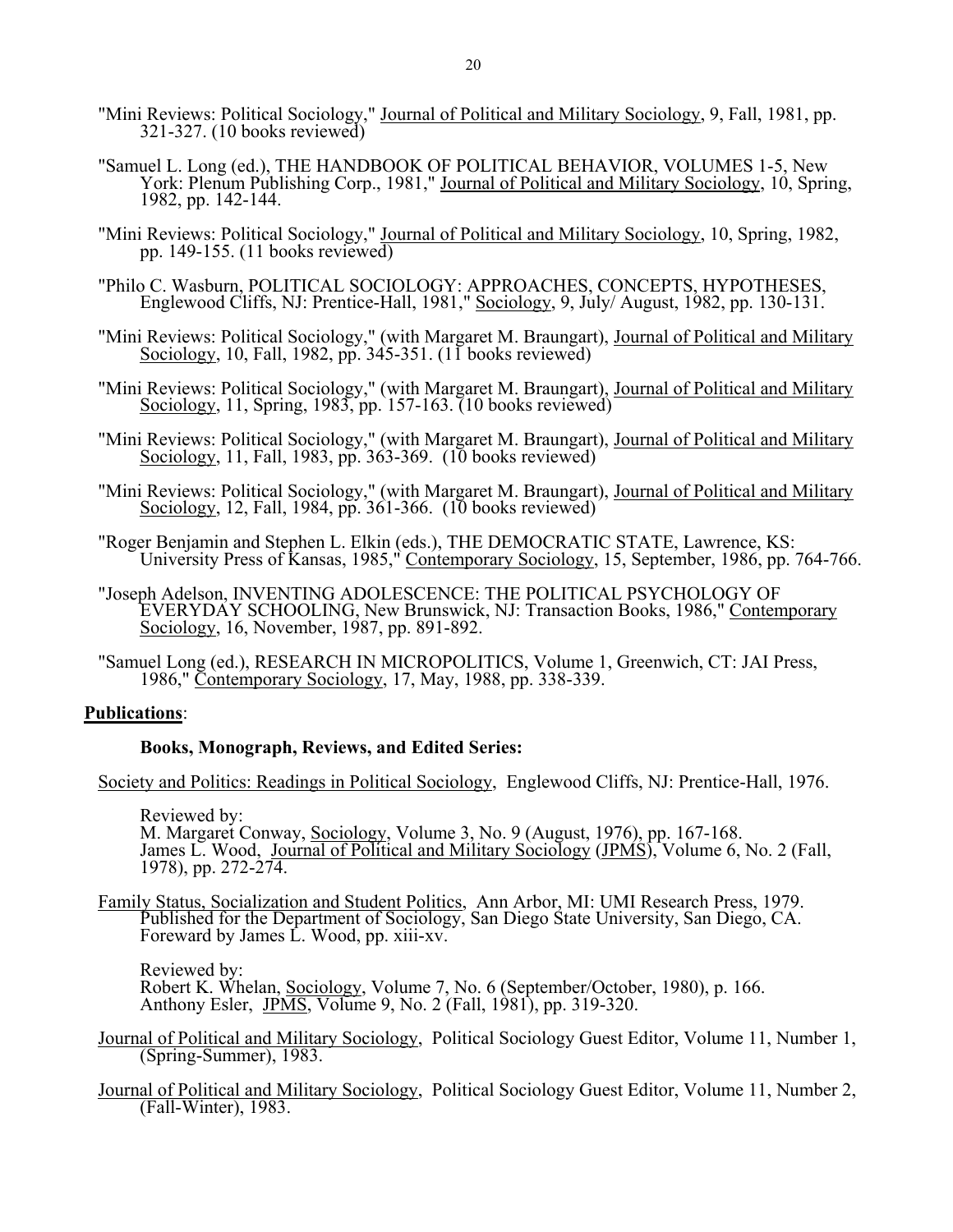Life Course and Generational Politics, Special Issue of the JPMS co-edited with Margaret M. Braungart, Volume 12, Number 1 (Spring-Summer), 1984.

Republished:

 Life Course and Generational Politics, co-edited with Margaret M. Braungart, Lanham, MD: University Press of America, 1993, 1996.

 Research in Political Sociology, Volume 1, co-edited with Margaret M. Braungart, Greenwich, CT: JAI Press, 1985.

Reviewed by:

Diane Mitsch Bush, Contemporary Sociology, Volume 16, No. 2 (January, 1987), pp. 114-115. Edward L. Kick, <u>JPMS</u>, Volume 15, No. 1 (Spring, 1987), p. 133.

 Research in Political Sociology, Volume 2, co-edited with Margaret M. Braungart, Greenwich, CT: JAI Press, 1986.

Reviewed by:

Edward L. Kick, JPMS, Volume 15, No. 1 (Spring, 1987), pp. 133-134. David Plotke, Contemporary Sociology, Volume 16, No. 6 (November, 1987), pp. 821-823. André J. Belanger, American Political Science Review, Volume 81, No. 4 (December, 1987), pp. 1344-1346.

 Research in Political Sociology, Volume 3, co-edited with Margaret M. Braungart, Greenwich, CT: JAI Press, 1987.

 Reviewed by: John F. Zipp, Contemporary Sociology, Volume 17, No. 3 (May, 1988), pp. 336-338.

- Research in Political Sociology, Volume 4, co-edited with Margaret M. Braungart, Greenwich, CT: JAI Press, 1989.
- The Political Sociology of the State: Essays on the Origins, Structure, and Impact of the Modern State, co-edited with Margaret M. Braungart, Greenwich, CT: JAI Press, 1990, 1991, 1996.

#### **Journal Articles, Book Chapters, and Essays:**

 "Class and Politics in the Family Background of Student Political Activists,"(with David L. Westby), American Sociological Review, 31, (October, 1966), pp. 690-692.

Reprinted:

Robert W. O'Brian, Clarence C. Schrag, and Walter T. Martin (eds.), Readings in General Sociology, New York: Houghton Mifflin Company, 1969, pp. 270-272.

 John Sandberg (ed.), Introduction to the Behavioral Sciences, New York: Holt, Rinehart, and Winston, Inc., 1969, pp. 162-165.

 Stephen V. Monsma and Jack R. Van Der Slik (eds.), American Politics: Research and Reading, New York: Holt, Rinehart and Winston, Inc., 1970, pp. 487-491.

 Anthony M. Orum (ed.), Youth and Politics in the United States, Englewood Cliffs, NJ: Prentice-Hall, Inc., 1972, pp. 253-257.

 Harry Silverstein (ed.), The Sociology of Youth: Evolution and Revolution, New York: Macmillan Company, 1973, pp. 348-353.

 "The Alienation of Generations and Status Politics: Alternative Explanations of Student Political Activism," (with David L. Westby), in Roberta Sigel (ed.), Learning about Politics: A Reader in Political Socialization, New York: Random House, Inc., 1970, pp. 476-489.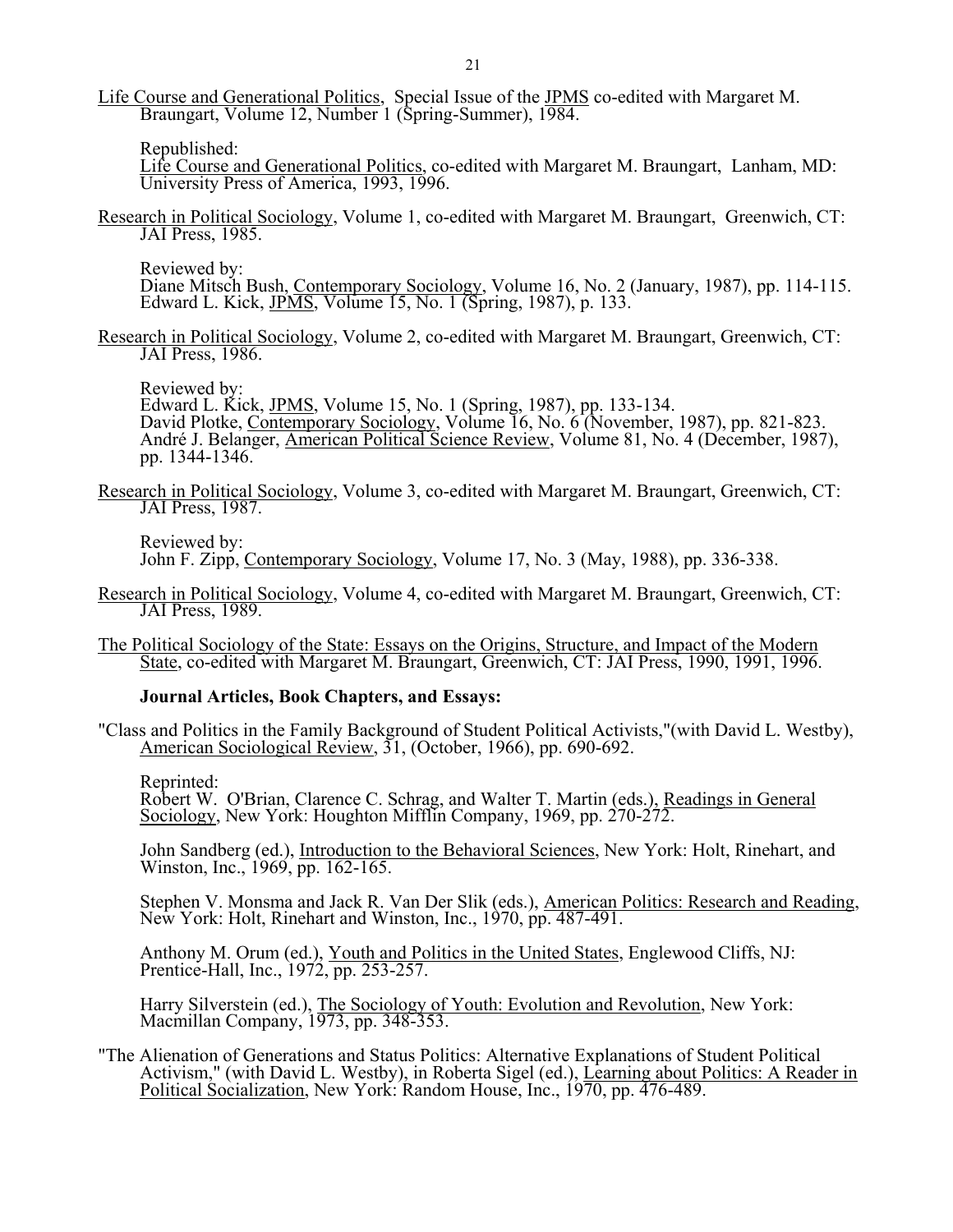- "Activists and the History of the Future," (with David L. Westby), in Julian Foster and Durward Long (eds.), Protest! Student Activism in America, New York: William Morrow and Company, 1970, pp. 158-183.
	- "SDS and YAF: A Comparison of Two Student Radical Groups in the Mid-1960s," Youth and Society, 2, (June, 1971), pp. 441-457.
	- "Family Status, Socialization and Student Politics: A Multivariate Analysis," American Journal of Sociology, 77, (July, 1971), pp. 108-130.

Translated and published as a booklet by: Nobuyoshi Kurita (Chief Editor), Seijiteki-shakaika To Gakusei-undo (World Social Movements and Political Violence, Volume 2): Tokyo: Harvest-sha, forthcoming, in Japanese.

"Parental Identification and Student Politics," Sociology of Education, 64, (Fall, 1971), pp. 463-473.

 Larger version appearing in: Peter K. Manning and Marcello Truzzi (eds.), Youth and Sociology, Englewood Cliffs, NJ: Prentice-Hall, Inc., 1972, pp. 357-366.

- "Status Politics and Student Politics: An Analysis of Left- and Right-Wing Student Activists," Youth and Society, 3, (December, 1971), pp. 195-209.
- "Administration, Faculty and Student Reaction to Campus Unrest," (with Margaret M. Braungart), Journal of College Student Personnel, 13, (March, 1972), pp. 112-119.

 Reprinted: Psychiatric Spectator, 7, (December, 1971), pp. 6-10.

 "Political Sociology: A Proposed Agendum for Theory Construction," Journal of Political and Military Sociology, 2, (Spring, 1974), pp. 1-19.

Reprinted:

 George A. Kourvetaris and Betty A. Dobratz (eds.), Political Sociology: Readings in Research and Theory, New Brunswick, NJ: Rutgers University Transaction Books, 1980, pp. 67-87.

 "The Sociology of Generations and Student Politics: A Comparison of the Functionalist and Generation Unit Models," Journal of Social Issues, 30, (1974), pp. 31-54.

Reprinted:

Richard G. Braungart (ed.), Society and Politics: Readings in Political Sociology, Englewood Cliffs, NJ: Prentice-Hall, 1976, pp. 393-411.

- "Protest Attitudes and Behavior among College Youth: A U.S. Case Study," (with Margaret M. Braungart), Youth and Society,  $\delta$ , (December, 1974), pp. 219-248.
- "Youth and Social Movements," in Sigmund E. Dragastin and Glen H. Elder, Jr. (eds.), Adolescence in the Life Cycle, New York: John Wiley and Sons, 1975, pp. 255-289.

Reprinted:

 "Social Movements," in Dorothy Rogers (ed.), Issues in Adolescent Psychology, Englewood Cliffs, NJ: Prentice-Hall, 1977, pp. 363-374.

- "Path Analysis and Causal Analysis: Variations on a Multivariate Technique of Measuring Student Politics," Research in Higher Education, 3, (1975), pp. 87-97.
- "Family, School, and Personal Political Factors in Student Politics: A Case Study of the 1972 Presidential Election," (with Margaret M. Braungart), Journal of Marriage and the Family, 37, (November, 1975), pp. 823-839.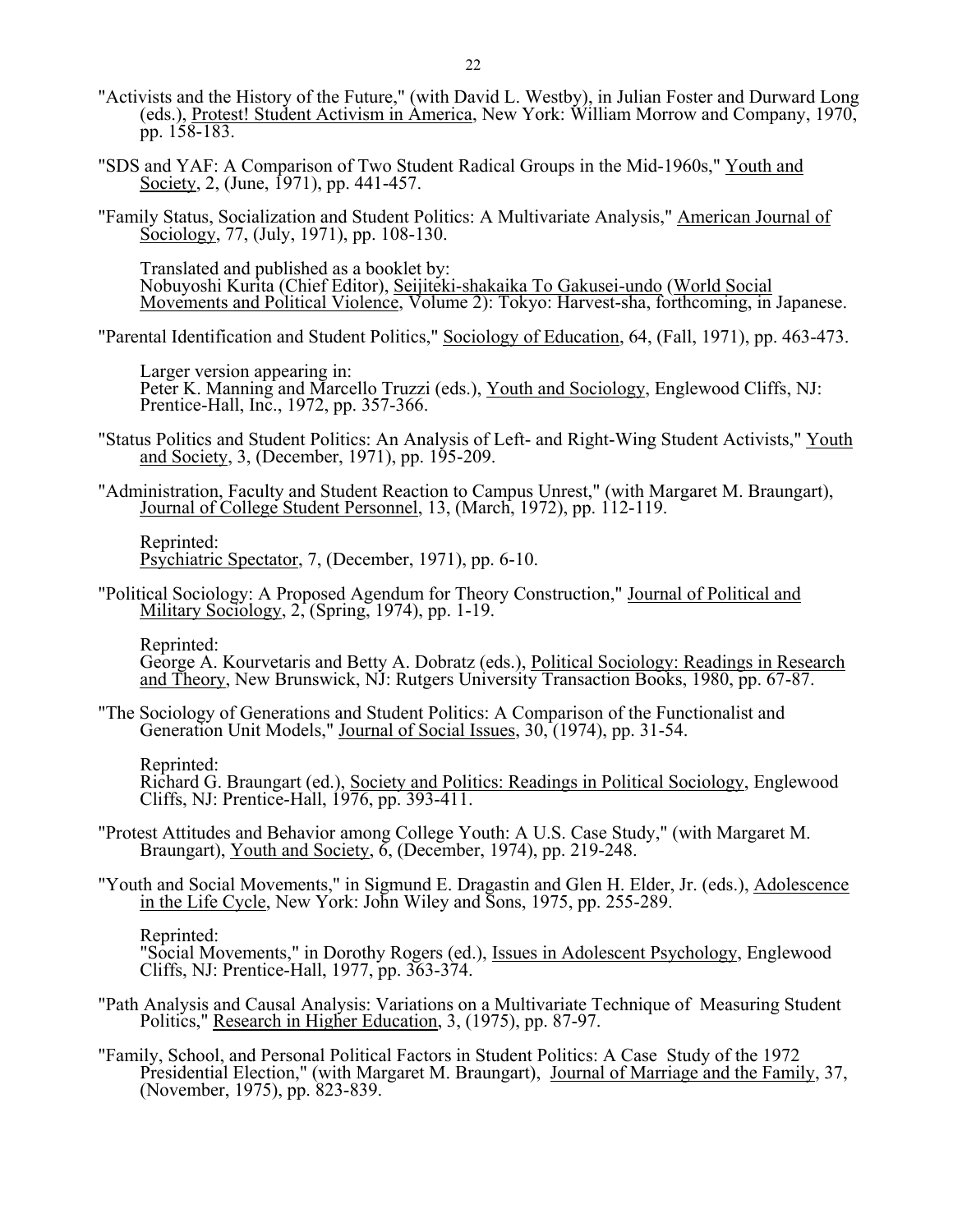- "Society and Politics," in Richard G. Braungart (ed.), Society and Politics: Readings in Political Sociology, Englewood Cliffs, NJ: Prentice-Hall, 1976, pp. 1-37.
	- "A Metatheoretical Note on Max Weber's Political Sociology," International Journal of Contemporary Sociology, 13, (January-April, 1976), pp. 1-13.

Also published in: Peter Hamilton (ed.), Max Weber II: Critical Assessments, Volume 1, London: Taylor & Francis (Routledge), 1991: pp. 220-231.

- "College and Noncollege Youth Politics in 1972: An Application of Mannheim's Generation Unit Model," Journal of Youth and Adolescence, 5, (1976), pp. 325-347.
- "Cults: An American Tradition," (with Margaret M. Braungart), The Syracuse Post-Standard, December 5, 1978, p. 30.
- "Multinational Corporations: New Dimensions in Community Power," Sociological Symposium, 24, (Fall, 1978), pp. 117-135.
- "Changing Electoral Politics in America," Journal of Political and Military Sociology, 6, (Fall, 1978), pp. 261-269.
- "Fear of Crime and the Elderly," (with M.M. Braungart and W.J. Hoyer), in A.P. Goldstein, W.J. Hoyer, and P.J. Monti (eds.), Police and the Elderly, New York: Pergamon Press, Inc., 1979, pp.  $15 - 29.$
- "Reference Group, Social Judgment and Student Politics," (with Margaret M. Braungart), Adolescence, 14, (Spring, 1979), pp. 135-157.
- "Axes of World Structure and Conflict: Multinational Corporations and Nation-States," (with Margaret M. Braungart), Humboldt Journal of Social Relations, 6, (Spring/Summer, 1979), pp.  $4 - 45.$
- "Multinational Corporations, Nation-States, and Labor Unions: Toward A New World Order," Western Sociological Review, 10, (1979), pp. 82-88.
- "Age, Sex, and Social Factors in Fear of Crime," (with M.M. Braungart and W.J. Hoyer), Sociological Focus, 13, (January, 1980), pp. 55-66.
- "Youth Movements," in Joseph Adelson (ed.), Handbook of Adolescent Psychology, New York: John Wiley and Sons, 1980, pp. 560-597.
- "Political Career Patterns of Radical Activists in the 1960s and 1970s: Some Historical Comparisons," (with Margaret M. Braungart), Special Issue of Sociological Focus on "Youth Protest in the 1960s," 13, (August, 1980), pp. 237-254.
- "Multinational Corporate Expansion and Nation-State Development: A Global Perspective," (with Margaret M. Braungart), in Louis Kriesberg (ed.), Research in Social Movements, Conflicts, and Change, Volume 3, Greenwich, CT: JAI Press, Inc., 1980, pp. 169-186.
- "Political Sociology: History and Scope," in Samuel Long (ed.), Handbook of Political Behavior, Volume 3, New York: Plenum Publishing Corp., 1981, pp.1-80.
- "Nation-State Development, Multinational Corporate Growth, and Citizenship: A Theoretical Comparison," (with Margaret M. Braungart), Humboldt Journal of Social Relations, 8, (Spring/Summer, 1981), pp. 48-79.
- "Utopian and Ideological Student Political Activists: A Comparison," Quarterly Journal of Ideology, 5, (Spring, 1981), pp. 25-29.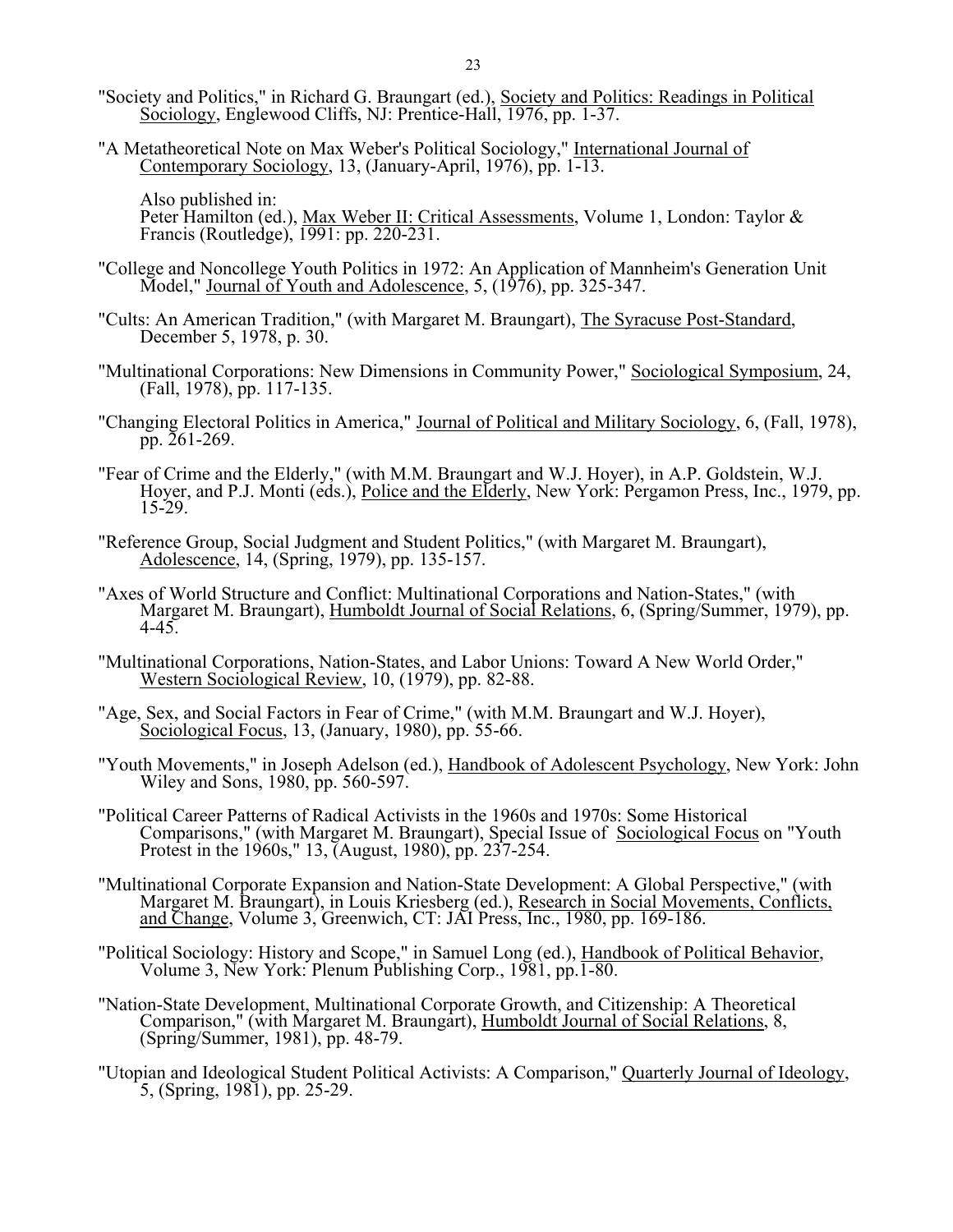- "International Terrorism: Background and Response," (with Margaret M. Braungart), Journal of Political and Military Sociology, 9, (Fall, 1981), pp. 263-288.
- "The Alienation and Politics of Older, Middle-Aged, and Young Adults: An Inter- and Intra-Age Group Analysis," (with Margaret M. Braungart), Micropolitics, 2, (Number 2, 1982), pp. 219-255.

"Cultural Sociology," Contemporary Sociology, 12, (May, 1983), pp. 259-262.

 "Terrorism," (with Margaret M. Braungart) in Syracuse University Center for Research on Aggression, Prevention and Control of Aggression, New York: Pergamon Press, 1983, pp. 299-337.

"Generational Politics," (with Margaret M. Braungart), Micropolitics, 3, (1984), pp. 349-415.

 Also published in: Samuel Long (ed.), Annual Review of Political Science, Volume 2, Norwood, NJ: Ablex Publishers Corporation, 1987, pp. 34-83.

- "Historical and Generational Patterns of Youth Movements: A Global Perspective," in R.F. Tomasson (ed.), Comparative Social Research, Volume 7, Greenwich, CT: JAI Press, 1984, pp. 3-62.
- "Historical Generations and Youth Movements: A Theoretical Perspective," in Richard E. Ratcliff (ed.), Research in Social Movements, Conflict and Change, Volume 6, Greenwich, CT: JAI Press, 1984, pp. 95-141.

Smaller version published in:

 Sociology of Youth: Mexico '82, Volume 1. Collection of materials presented at the Session of R.C. 34 "Sociology of Youth" at the 10th World Congress of Sociology, Sofia: Bulgarian Sociological Association, Institute of Youth Studies, 1983, pp. 153-167.

 "Historical Generations and Generation Units: A Global Pattern of Youth Movements," in R.G. Braungart and M.M. Braungart (eds.), Journal of Political and Military Sociology, Volume 12, Number 1, (Spring-Summer), 1984, pp. 113-135.

Reprinted in:

 Richard G. Braungart and Margaret M. Braungart (eds.), Life Course and Generational Politics, Lanham, MD: University Press of America, 1993, pp.113-135.

- "Conceptual and Methodological Approaches to Studying Life-Course and Generational Politics," (with Margaret M. Braungart), in Richard G. Braungart and Margaret M. Braungart (eds.), Research in Political Sociology, Volume 1, Greenwich, CT: JAI Press, 1985, pp. 269-304.
- "Life-Course and Generational Politics," (with Margaret M. Braungart), in Ralph H. Turner and James F. Short, Jr. (eds.) Annual Review of Sociology, Volume 12, Palo Alto, CA: Annual Reviews, Inc., 1986, pp. 205-231.

 Translated and published in: "Shengming Guo Cheng Yu Daiji Zhengzhi Xue," Dangdai Qingnian Yanjiu (Contemporary Youth Research), 5, (1990), pp. 31-43, in Chinese.

 "Shengming Guo Cheng Yu Daiji Zhengzhi Xue," Xiandai Waiguo Zhexue Shehui Kexue Wenzhai (Digest of Modern Foreign Philosophy and Social Sciences), 12, (1990), pp. 19-21 (abridged), in Chinese.

 "Moderate-Extreme and Left-Right Sources of Youth Politics: A Typology," Journal of Political and Military Sociology, 14, (Fall, 1986), pp. 199-213.

Larger version published in: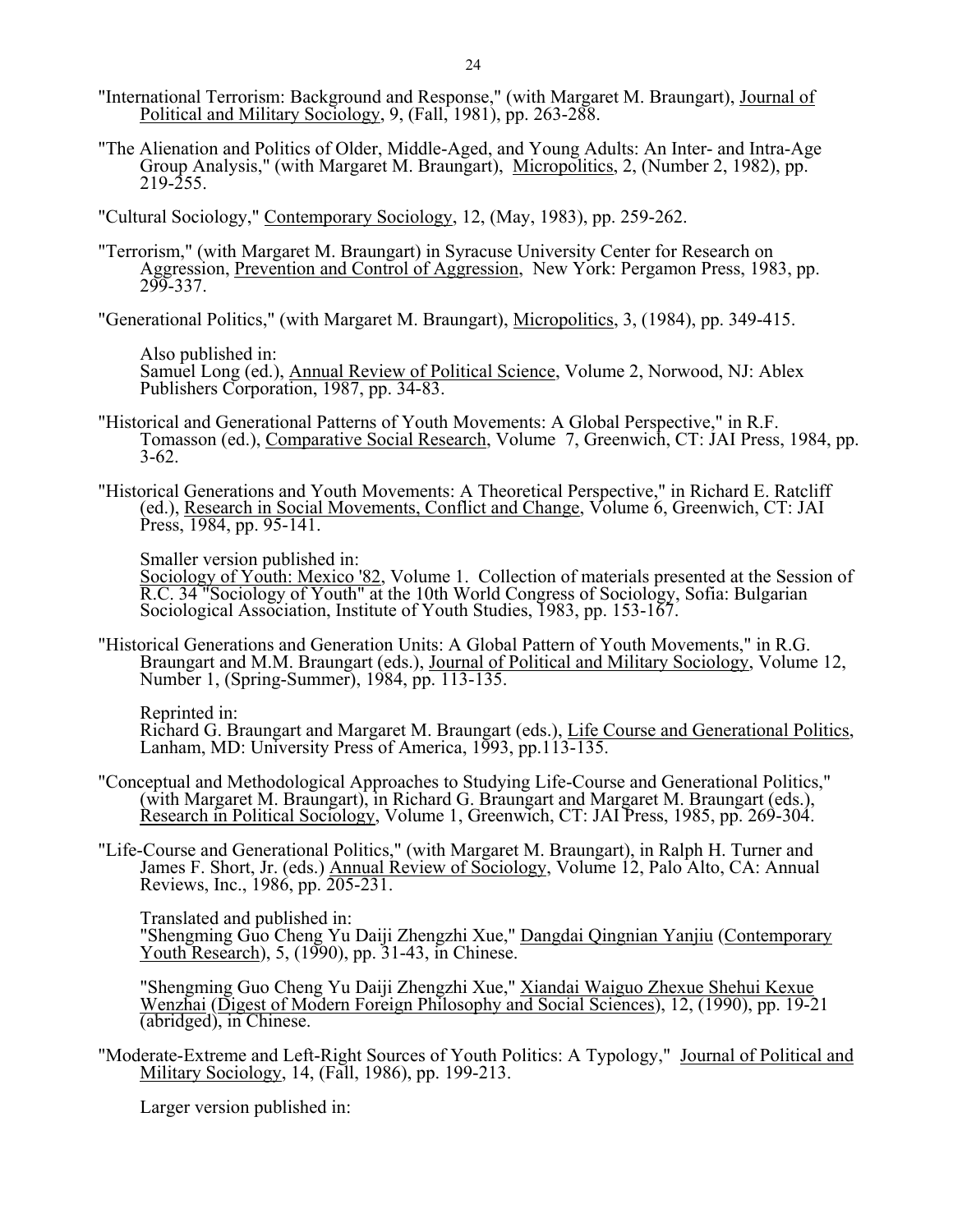Ivan Velev (ed.), Social Indicators in Comparative Youth Studies. Sofia, Bulgaria: Bulgarian Sociological Association, and Institute of Youth Studies, 1985, pp. 50-63.

 "Youth Problems and Politics in the 1980s: Some Multinational Comparisons," (with Margaret M. Braungart), International Sociology, 1, (December, 1986), pp. 359-380.

Translated and published in:

 "Mladezhki Problemi u Politika Pres 80-te Godini: Nyakoi Multinationalhi Sravneniya," (Part 1), Problemi na Mladezhta (Problems of Youth), Vol. 2, 1986, pp. 56-67, in Bulgarian.

"Mladezhki Problemi u Politika Pres 80-te Godini: Nyakoi Multinationalhi Sravneniya," (Part 2), Problemi na Mladezhta (Problems of Youth), Volume 3, 1986, pp. 53-64, in Bulgarian.

"Ifjúsági problémák és politika a nyolcvanas években. Nemzetközi összehasonlitás," Ifjúsági Szemle (Youth Review), Volume 3, 1986, pp. 102-108, in Hungarian.

 Al-Thakafa Al-Alamiya (International Culture, Kuwait), January, 1988, pp. 79-96 by the Council of Culture, Arts and Literature, Kuwait, in Arabic.

 Si Xiang Yu Li Lun Jiao Yu (Ideological and Theoretical Education), 1988, No. 3, pp. 42-48; and No. 4, 1988, pp. 41-49, by the Higher Education Research Institute, Shanghai, China, in Chinese.

 "Peace: A Superordinate Goal," (with Margaret M. Braungart), Awni Abu Ghosh (ed.), ISRC Yearbook 1986, Prague, Czechoslovakia: International Student Research Center, 1987, pp. 103-108.

 Also published in: Rudolf A.M. Mayer (ed.), International Bulletin for Youth Research, Volume 2, Munich: Federal Republic of Germany: Deutsches Jugendinstitut, 1987, pp. 23-27.

 "From Yippies to Yuppies: Twenty Years of Freshmen Attitudes," (with Margaret M. Braungart), Public Opinion, 11, (September/October, 1988, pp. 53-56.

Also published in:

 "Keeping Their Options: Today's College Freshmen in No Rush to Make Commitments," Insight Section, Chicago Sun Times, Sunday, October 2, 1988, pp. 49, 55 (illustrated).

 "Chong Yibishi Dao Ya Pishi--20 Nian Lai Mei Guo Da Xue Xin Sheng De Xin Tai Bian Hua," Haiwai Qingnian Yanjiu (China Youth Study), 2, (1992), pp. 45-47, in Chinese.

"Journey into All-or-Nothing Politics," Contemporary Sociology, 17, (November, 1988), pp. 733-737.

 "Continuities and Discontinuities in American College Freshmen's Attitudes and Norms: 1968-1986," (with Margaret M. Braungart) in Hans Bertram, Renate Borrmann-Müller, Sibylle Hübner-Funk, and Alois Weidacher (eds.), Blickpunkt Jugend und Familie (Youth and Family in Perspective), Munich: Deutsches Jugendinstitut Verlag, 1989, pp. 152-170. (German-English reader)

 "Pokolenia i Ruchy Mlodziezowe: Perspektywa Teoretyczna," ("Generations and Youth Movements: Theoretical Perspective"), Res Litigiosa Kwartalnik Naukowy, 1, (1989):123-131, in Polish.

 "Political Generations," (with Margaret M. Braungart), in Richard G. Braungart and Margaret M. Braungart (eds.), Research in Political Sociology, Volume 4, Greenwich, CT: JAI Press, 1989, pp. 281-319.

Also translated and published in:

 "Les Générations politiques," in Jean Crête and Pierre Favre (eds.), Générations et politique, Paris and Québec: Economica and Les Presses de l'Université Laval, 1989, Chapitre I, pp. 7-51, in French.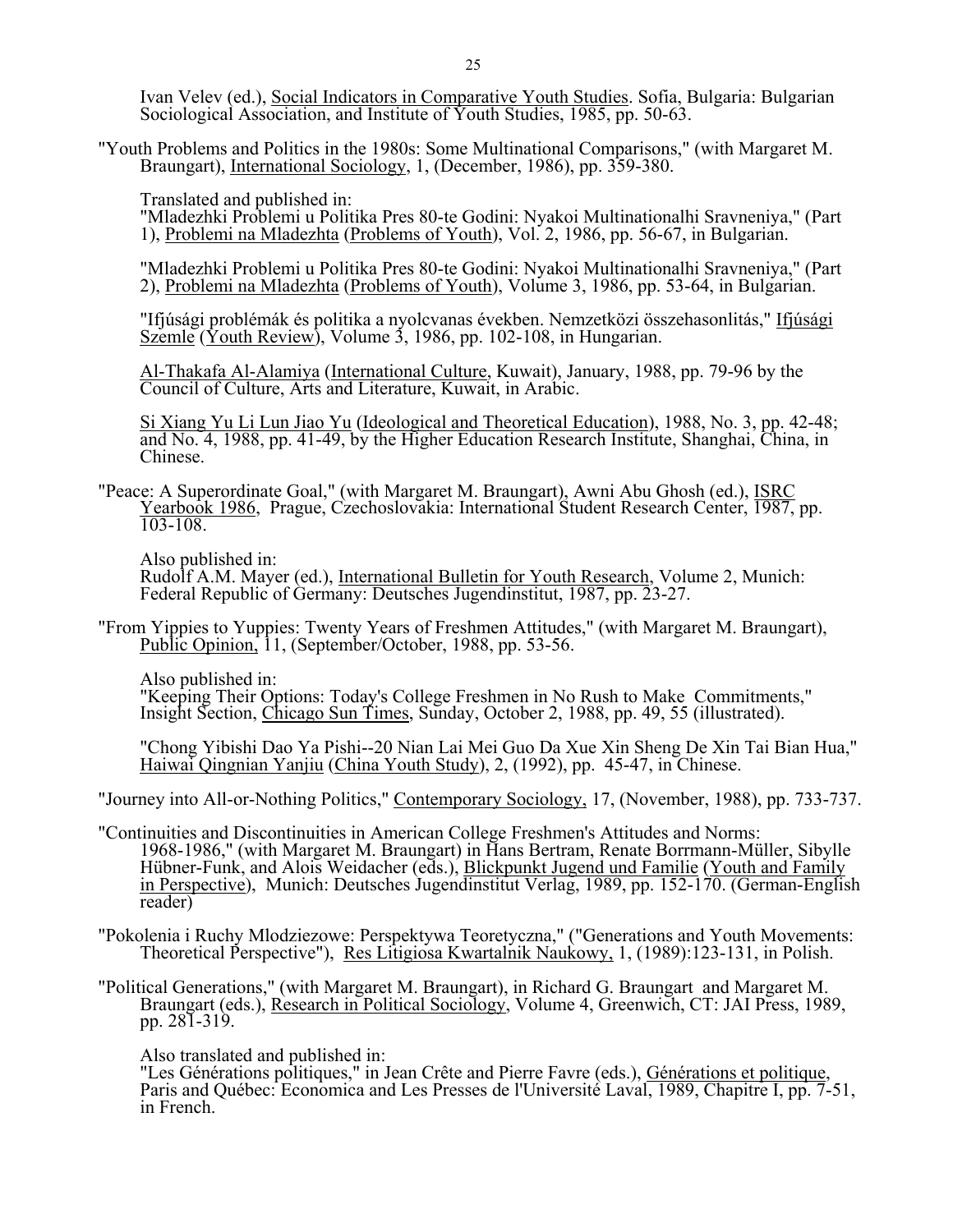"Zhengzhi Dai," Dangdai Qingnian Yanjiu (Contemporary Youth Research), 3, (1990), pp. 41-45 (abridged), in Chinese.

 "Youth Status and National Development: A Global Assessment in the 1980s," (with Margaret M. Braungart), Journal of Youth and Adolescence, 18, (No. 2, 1989), pp. 107-130.

Also published in:

 "Qing Nian he Guo Jia Fa Zhan Guan Yu Shi Dai de Quan Qiu Pin Jia," (with Margaret M. Braungart), Qingnian Xuebao (Youth Journal), Spring, (1993), pp. 39-42 (abridged), in Chinese.

 "Black Colleges: Freshman Attitudes," (with Margaret M. Braungart), Public Opinion, 12, (May/June, 1989), pp. 12-14, 57-58.

Also published in:

 "Mei Guo Hi Ren Dai Xue Xing Sheng De Xing Tai Shan Bian" ("Psychic Transformation of Black Freshman in American Universities"), *Qingnian Tan Suo* (Youth Exploration), 2, (1992), pp. 47-49 (abridged), in Chinese.

- "Atteggiamenti e stili di vita degli studenti Americani negli ultimi 20 anni: 1966-1986," ("The Attitudes and Life Styles of Some American Students in the Last 20 Years: 1966-1986") (with Margaret M. Braungart), Tuttogiovani Notizie (Della Gioventu) (All Youth Report), Luglio-Settembre (1989), pp. 5-17, in Italian.
- "The Post-Victorian Historical Generation," in Yedla C. Simhadri (ed.), Development of Emerging World Youth, New Delhi: Mittal Publications, 1989, pp. 55-100.
- "Zhenzhi Shehuixue De Jiben Dinyi Yu Gainian" ("The Definition and Concept of Political Sociology"), Xiandai Waiguo Zhexue Shehui Kexue Wenzhai (Digest of Modern Foreign Philosophy and Social Sciences), 8, (1989), pp. 36-37, in Chinese.
	- "Generational Conflict and Intergroup Relations as the Foundation for Political Generations," (with Margaret M. Braungart), in Edward J. Lawler and Barry Markovsky (eds.), Advances in Group Processes, Volume 6, Greenwood, CT: JAI Press, 1989, pp. 179-203.

Reprinted:

 Edward J. Lawler and Barry Markovsky (eds.), Social Psychology of Groups: A Reader, Greenwich, CT: JAI Press, 1993, pp. 253-277.

 "Youth Movements in the 1980s: A Global Perspective," (with Margaret M. Braungart), International Sociology, 5, (June, 1990), pp. 157-181.

Also published in:

 "Bashi Niandai Xiou Beimei Qingnian Yundong" ("Youth Movements in West Europe and North America in the 1980s") (with Margaret M. Braungart), *Qingnian Xuebao (Youth Journal)*, Spring, (February 1992), pp. 17-19, in Chinese.

 "Zai Bashi Niandai Lishi Shijian Beihou--Feizhou, Zhongdong, Lamei Qingnian Yundong Huigu" ("Behind the Historical Events of the 1980s--Retrospective on the Youth Movements in Africa, the Middle East, and Latin America") (with Margaret M. Braungart), Dangdai Qingnian Yanjiu (Contemporary Youth Research), 1992, (5), pp. 42-45, in Chinese.

 "The Life-Course Development of Left- and Right-Wing Youth Activist Leaders from the 1960s," (with Margaret M. Braungart), Political Psychology ,11, (1990, No. 2), pp. 243-282.

Also published in:

 "Liu Si Yian Dai Zhuo Yuo Yi Ling Yian Xin Dong Shu Yi Ling Xiu De Shen Ming Jing Chun," Qingnian Xuebao (Youth Journal), 3, (November 10, 1991), pp. 42-47, in Chinese.

 "Studying Youth Politics," (with Margaret M. Braungart), Political Psychology, 11, (1990, No. 2), pp.  $292 - 307$ .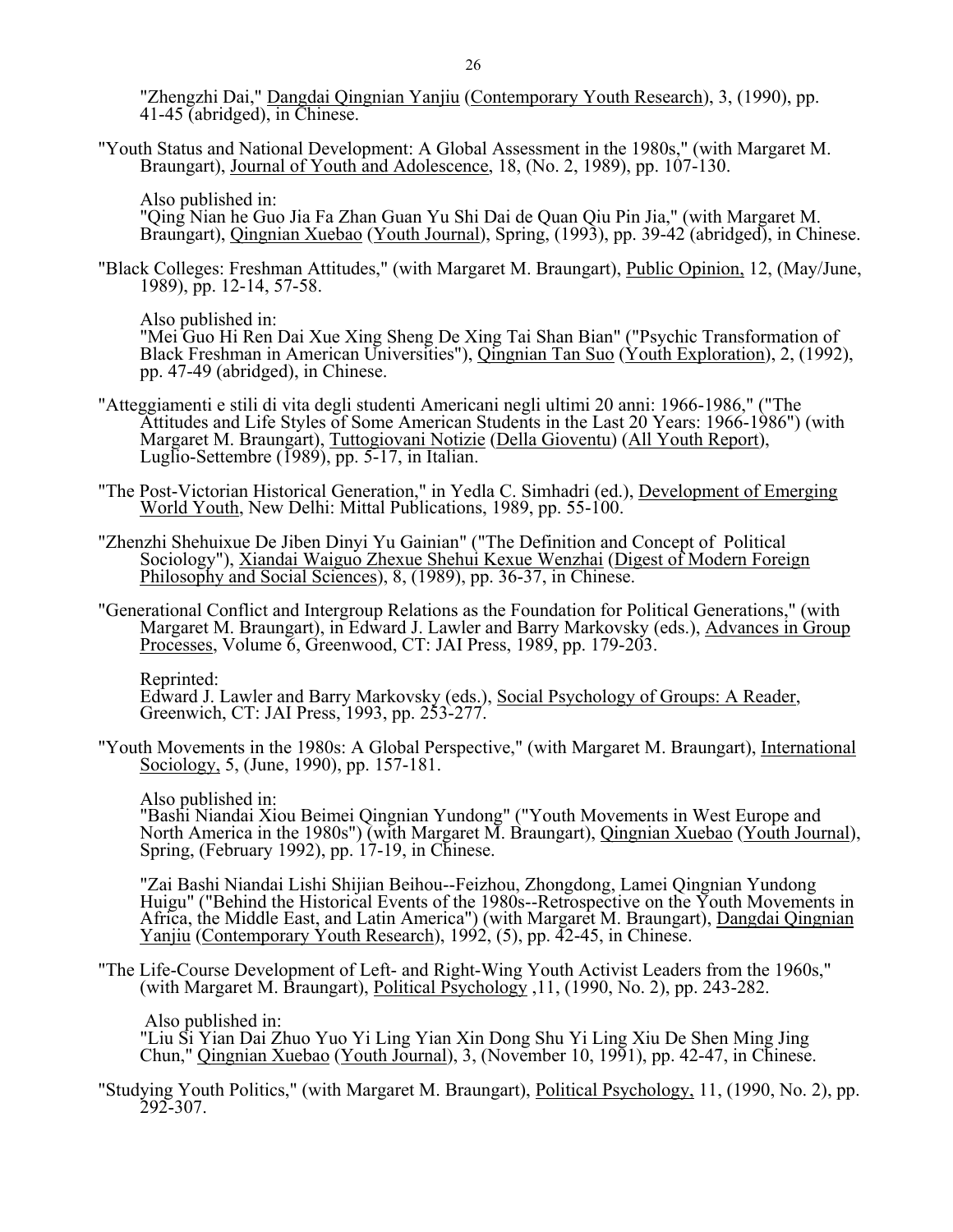- "Political Generational Themes in the American Student Movements of the 1930s and 1960s," (with Margaret M. Braungart), Journal of Political and Military Sociology, 18 , (Summer, 1990), pp.177-230.
- "A Soviet-American Youth Service," (with Donald J. Eberly and Alan Robock), Literary Gazette International (Literaturnaya Gazeta), 1, (February, 1990), p. 17, Moscow.
- "Bashi Nian Dai De Sulian Meiguo Qingnian" ("Soviet and American Youth in the 1980s") (with Margaret M. Braungart), Dangdai Qingnian Yanjiu (Contemporary Youth Research), 1, (1990), pp. 41-53, in Chinese.
- "Sovetsaia i Amerikanskaia Molodezh Vos' midesiatych" ("Soviet and American Youth in the 1980s") (with Margaret M. Braungart), Politicheskie Issledovania (POLIS) (Political Studies, POLIS), 4, (1991), pp. 160-166. Foreword by Dr. Vladimir Shubkin, Russian Academy of Sciences, Moscow, in Russian.
	- "Europäische Jugendbewegungen in den 1980er Jahren: Aus der Perspektive der Politischer Generationen" ("European Youth Movements in the 1980s: A Political Generational Perspective") (with Margaret M. Braungart), **DISKURS: Studien zu Kindheit, Jugend, Familie** und Gesellschaft (DISCOURSE: Studies in Childhood, Youth, Family, and Society), Sommer, (1990), pp. 45-53, in German.
	- "The Effects of the 1960s Political Generation on the Lives of Former Left- and Right-Wing Youth Activist Leaders," (with Margaret M. Braungart), Social Problems, 38, (August, 1991), pp. 297-315.

Also published in:

"60 Nyan-Dai Zheng-Zh-Dai Dwei Qyan Qying-Nyan Xying-Dweng Zhwu-Yi Lying-Xyou De Ying-Xyan" ("The Effects of the 1960 Political Generation on Former Leaders of Youth Activism"), Zhong-Guo Qing-Nian Zheng-Zhi Xue-Yuan Xue-Bao (Journal of China Youth College for Political Science), 2, (1996): 31-32 (abridged), in Chinese.

 "From Protest to Terrorism: The Case of SDS and the Weathermen," (with Margaret M. Braungart), in Donatella della Porta (ed.), International Social Movement Research, Volume 4 (Special Issue devoted to "Social Movements and Political Violence: Participation in Underground Organizations"). Greenwich, CT: JAI Press, 1992, pp. 45-78.

Also published in:

"From Protest to Terrorism: The Case of SDS and the Weathermen," (with Margaret M. Braungart) in Harvey W. Kushner (ed.), **Essential Readings on Political Terrorism**, New York and Lincoln, NE: Gordian Knot Books and University of Nebraska Press, 2002, pp. 78-118.

- "Perceptions of Europe from America," (with Margaret M. Braungart), International Journal of Sociology, Volume 22, (Nos. 1-2, 1992), pp. 130-151. Special Issue entitled "Europe: Beyond Geography," edited by John Fells and Jozef Niznik.
	- "The Young Europe Historical Generation," in Yedla C. Simhadri (ed.), Global Youth, Peace and Development, Volume 1, New Delhi, India, Ajanta Publications International, 1991, pp. 49-70.
- "80 Niandai Qingshaonian Wenti yu Zhengzhi--Duoguo Bijiao Nianjiu" ("Teenagers' Problems and Politics in the 1980s--Multinational Research") (with Margaret M. Braungart) in Wei Qiuling (ed.), Guowai Qingshaonian Jiazhiguan (Youth Values in Foreign Countries), Beijing: Shehui Kexue Wenxuan Press, 1993, pp. 3-37, in Chinese.
- "60 Niandai Shi 80 Niandai Meiguo Xingsheng de Jiazhiguan" ("Freshman Values in the USA from the 1960s to the 1980s") (with Margaret M. Braungart) in Wei Qiuling (ed.), Guowai Qingshaonian Jiazhiguan (Youth Values in Foreign Countries), Beijing: Shehui Kexue Wenxuan Press, 1993, pp. 186-200, in Chinese.

"Historical Generations and Citizenship: 200 Years of Youth Movements," (with Margaret M.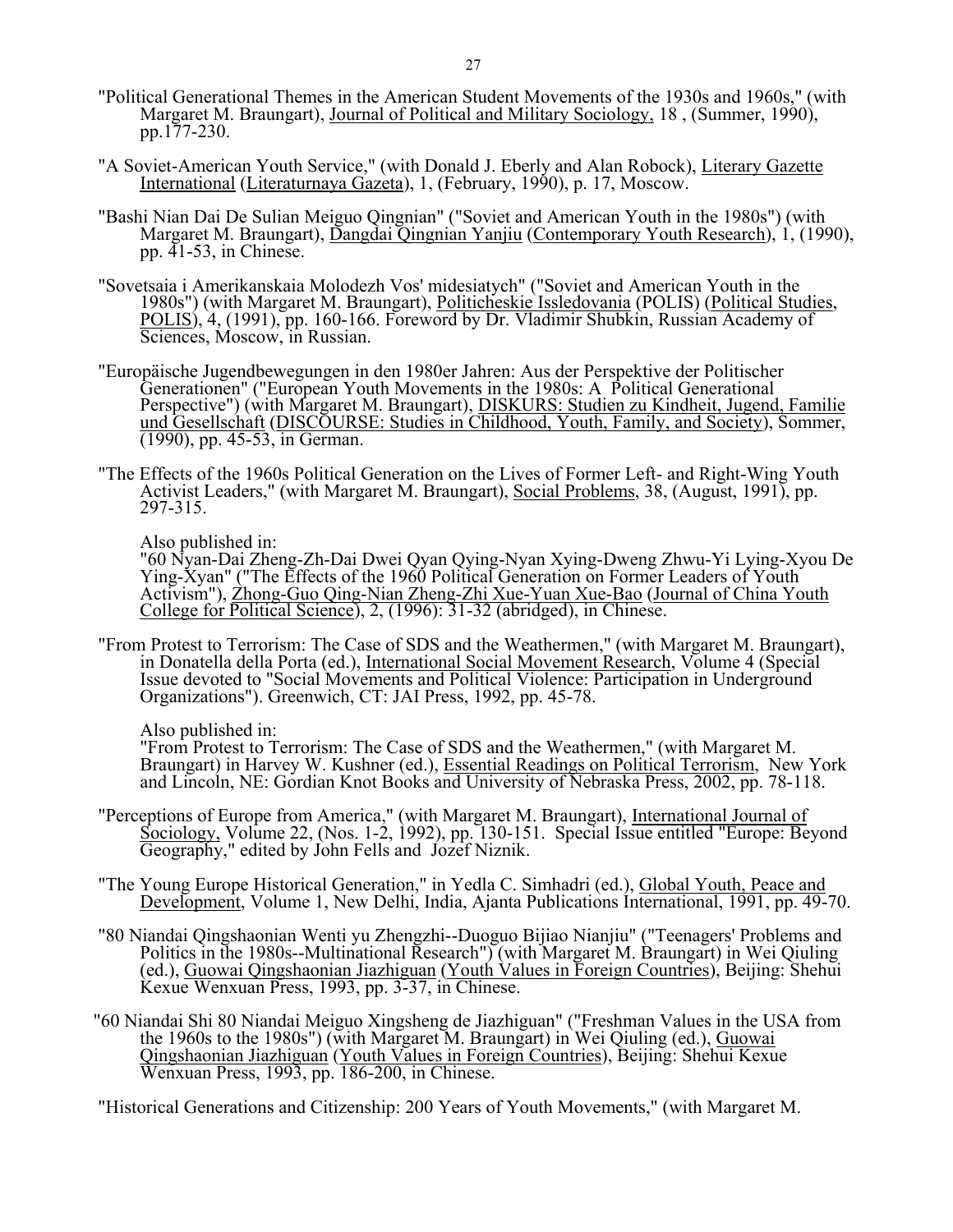Braungart) in Philo C. Wasburn (ed.), Research in Political Sociology, Volume 6, Greenwich, CT: JAI Press, 1993, pp. 139-174.

 "Youth Culture," (with Margaret M. Braungart), in William Outhwaite and Tom Bottomore (eds.), The Blackwell Dictionary of Twentieth-Century Social Thought, Oxford: Basil Blackwell, Ltd., 1993, pp. 722-723.

Reprinted:

 "Cultura da juventude." In William Outhwaite and Tom Bottomore (Eds.) Dicionário do pensamento social do século XX, Rio de Janeiro: Jorge Zahar, 1996, pp. 167-168. Translated into Portuguese by Alvaro Cabral and Eduardo Francisco Alves.

 "Youth Movements," (with Margaret M. Braungart), in William Outhwaite and Tom Bottomore (eds.), The Blackwell Dictionary of Twentieth-Century Social Thought, Oxford: Basil Blackwell, Ltd., 1993, pp. 723-725.

Reprinted:

"Movimento da juventude." In William Outhwaite and Tom Bottomore (Eds.) Dicionário do pensamento social do século XX, Rio de Janeiro: Jorge Zahar, 1996, pp. 448-449. Translated into Portuguese by Alvaro Cabral and Eduardo Francisco Alves.

- "Dang dai Meiguo Qingnian de Shehui Jiegou, Wenti he Duice" ("Contemporary American Youth: Social Structures, Problems, and Politics"), Haiwai Qingnian Yanjiu (China Youth Study), 1, (1993), pp. 45-47, in Chinese.
- "Yan Jiu Qingnian Yun Dong De Dai Ni Lun" ("Generational Theory on Youth Movements"), Qingnian Yan Jiu (Youth Studies), 3, (1993), pp. 44-48, in Chinese.
	- "Mei Guo Qingnian De Tai Du He Xing Wei" ("Attitudes and Behavior of Young People in America"), Bei Jing Qingnian Tan Suo (Beijing Youth Forum), 1, (1993), pp. 43-44, in Chinese.
	- "Political Attitudes and Behavior of Chinese Youth: Interpretations of the 1989 Beijing Uprising," (with Margaret M. Braungart), Politics and the Individual, Volume 4, (Number 1, 1994), pp. 1-29. Published by Kraemer Verlag, Hamburg, Germany.
- "Xian Shi Zhen Zhi: Shen Ming Jin Chen He Shi Dai Quan Cha" ("Practical Politics: Related to Life-Course and Generations") (with Margaret M. Braungart), Wua Guo Zhe Xue Hu She Hui Ke Xue Wen Zhai (Digest of Foreign Philosophy and Social Science), 1994 (July), pp. 22-24.
	- "Political Socialization and Education," (with Margaret M. Braungart), in Torsten Husen and T.N. Postlethwaite (eds.), International Encyclopedia of Education, Volume 8, Second Edition, Oxford, England: Pergamon Press, 1994, pp. 4575-4581.

Revised version published in:

The International Encyclopedia of Education, Second Edition and The Encyclopedia of Higher Education, both updated and accessed in Torsten Husén, T. Neville Postlethwaite, Burton R. Clark, and Guy Neave, Editors-in-Chief, Education: The Complete Encyclopedia CD-ROM. Oxford, England: Pergamon/Elsevier Science, 1998.

- "The Childhood and Youth Experiences of Former Political Activist Leaders from the 1960s," (with Margaret M. Braungart), YOUNG: Nordic Journal of Youth Research, Volume 2, (Number 4, 1994), pp. 2-16.
- "Personal Perceptions and Political Aspirations of Young Americans," (with Margaret M. Braungart), in Romuald Holly (ed.), Political Consciousness and Civic Education During the Transformation of the System, Warsaw: Institute of Political Studies, Polish Academy of Sciences, Warsaw, Poland, 1994, pp. 44-64.
- "Dai Ji Zhen Zhu Xue" ("Generational Politics") (with Margaret M. Braungart), Wua Guo Zhe Xue Hu She Hui Ke Xue Wen Zhai) (Digest of Foreign Philosophy and Social Science), 1995, (April), pp. 20-22.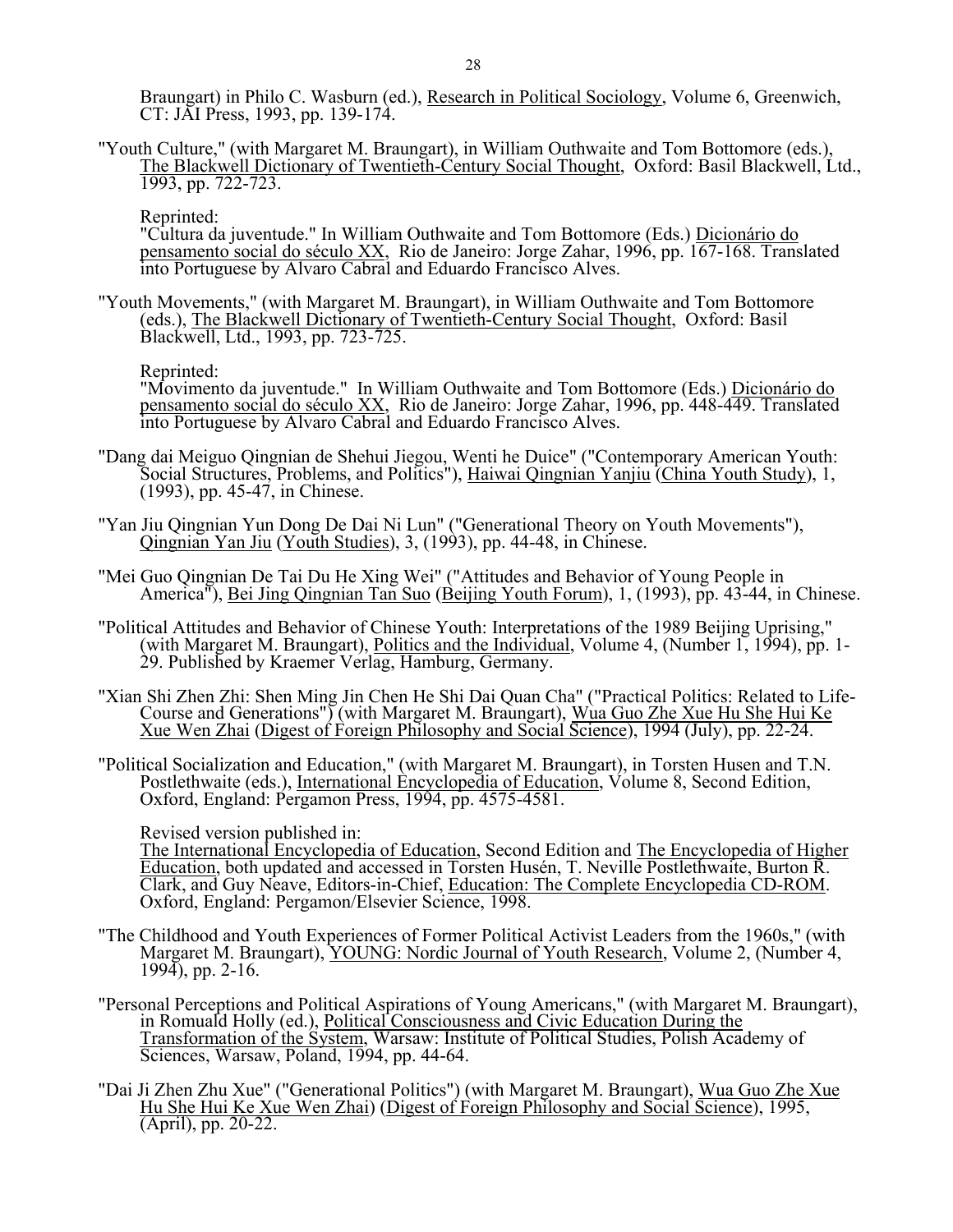"Today's Youth, Tomorrow's Citizens," (with Margaret M. Braungart), The Public Perspective, Volume 6, Number 5, (August/September, 1995), pp. 4-7, 57. A Roper Center for Public Opinion Research journal.

Also published in:

"Ming Tian De Gongming: Guanyu 90 Niandai Meiguo Qingnian De Jielun" ("Tomorrow's Citizens: Summary of American Youth in the 1990s<sup>n</sup>), Haiwai Qingnian Yanjiu (China Youth Study), 1, (1996), pp. 21-24, in Chinese.

 "Black and White South African University Students' Perception of Self and Country," (with Margaret M. Braungart), South African Journal of Sociology, Volume 26, (Number 3, 1995), pp. 77-87.

Also published in:

"Z-Wo Han Gwo-Jya--Yi-Fen Gwan-Yu Nan-Fei Hei-Ren Yu Bai-Ren Da-Xyue-Sheng De Yan-Jyou Bao-Gao" ("Self and State--A Research Report about Black and White College Students in South Africa"), Zhong-Guo Qing-Nian Zheng-Zhi Xue-Yuan Xue Bao (Journal of China Youth College for Political Science), 2, (1996): 26-27 (abridged), in Chinese.

- "Perceptions of Self, the United States, and Europe: A Study of Upstate New York University Students," (with Margaret M. Braungart), Youth and Society, Volume 27, (Number 3, March 1996), pp. 259-290.
- "Learning Theories and Nursing Practices," (with Margaret M. Braungart), in Susan B. Bastable (ed.), Nurses as Educators: Principles of Teaching and Learning, Sudbury, MA: Jones and Bartlett Publishers, 1997, pp. 31-52. Winner of the American Journal of Nursing 1997 Book of the Year Award for the category Nursing Education/Continuing Education. Also chosen by an AJN panel of judges as "one of the most valuable texts of 1997."

Reprinted:

"Teori Pembelajaran dan Praktic Keperawatan," in Susan B. Bastable (ed.), Perawat Sebagi Pendidik: Prinsip-Prinsip Pengajaran Dan Pembelajaran, Jakarta: Penerbit Buku Kedokteran, EGC, 2002, pp. 32-55. Translated into Indonesian (Bahasa Indonesia).

- "Political Socialization in Education," (with Margaret M. Braungart), in Lawrence J. Saha (ed.), International Encyclopedia of the Sociology of Education, Oxford, England: Elsevier Science, Ltd., 1997, pp. 521-527.
- "Why Youth in Youth Movements," (with Margaret M. Braungart), Mind and Human Interaction, Volume 8, (Number 3, Fall 1997): pp. 148-171.
	- "At Century's End: Globalization, Paradoxes, and a New Political Agenda," (with Margaret M. Braungart), Journal of Political and Military Sociology, Volume 25, (Number 2, Winter, 1997): 343-351.
- "Qying-Nyan De Zheng-Zh She-Hwei Hwa Yu Jyau-Yu (Shang)" ("The Political Socialization of Youth and Education [Part 1]") (with Margaret M. Braungart), *Qying-Nyan Yan-Jyou (Journal* of Youth Studies), 232, (1998), pp. 45-48, in Chinese.
- "Qying-Nyan De Zheng-Zh She-Hwei Hwa Yu Jyau-Yu (Xya)" ("The Political Socialization of Youth and Education [Part 2]") (with Margaret M. Braungart), *Qying-Nyan Yan-Jyou (Journal* of Youth Studies), 233, (1998), pp. 45-47, in Chinese.
- "90 Nyan-Dai Mei-Gwo De Gweng-Myin-Qyuan Han Gweng-Myin-Qyuan Jyau-Yu (Shang)" ("The Citizenship and Citizenship Education in the United States in the 1990s [Part 1]") (with Margaret M. Braungart), Qying-Nyan Yan-Jyou (Journal of Youth Studies), 237, (1998), pp. 43- 48, in Chinese.
	- "90 Nyan-Dai Mei-Gwo De Gweng-Myin-Qyuan Han Gweng-Myin-Qyuan Jyau-Yu (Xya)" ("The Citizenship and Citizenship Education in the United States in the 1990s [Part 2]") (with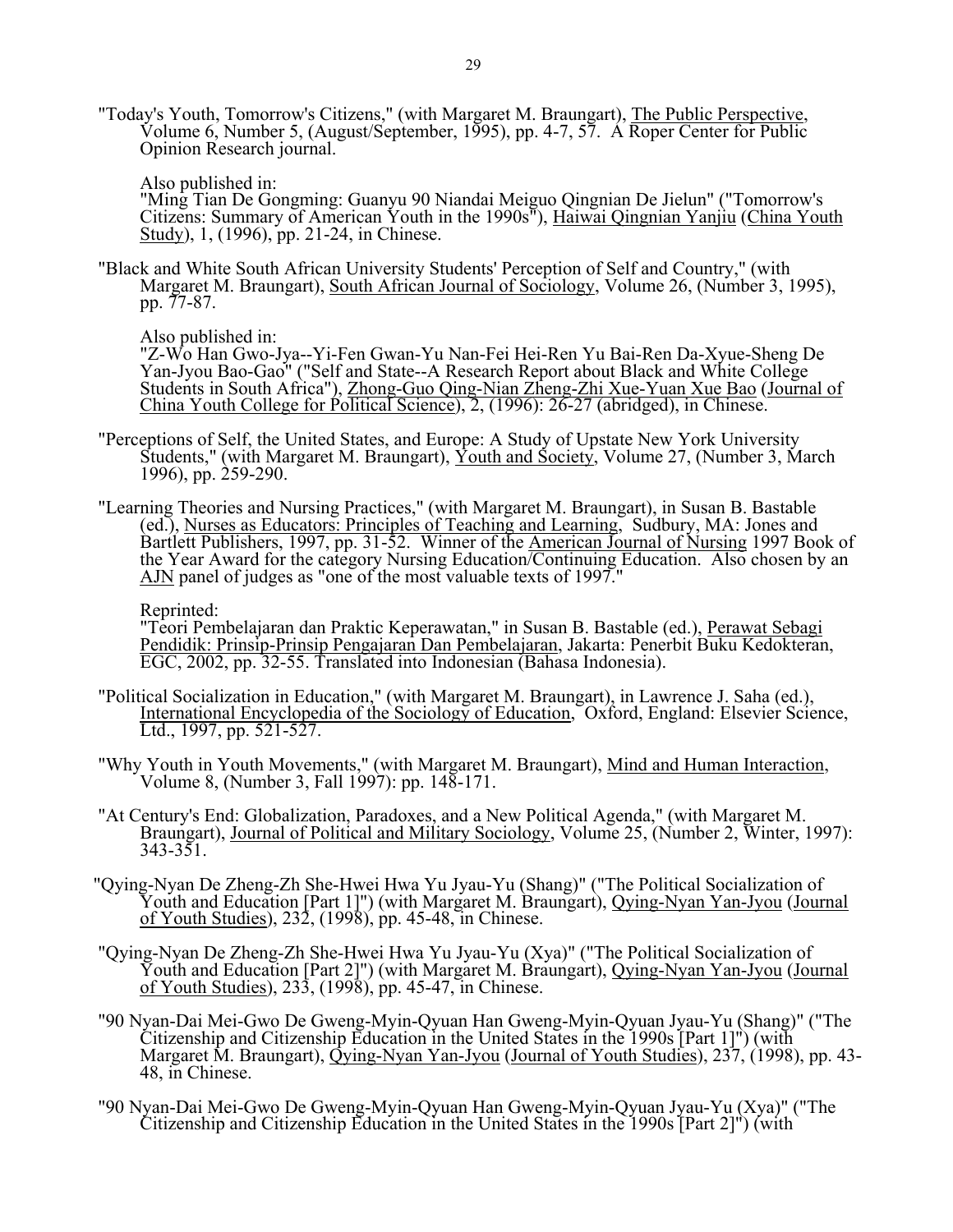Margaret M. Braungart), Qying-Nyan Yan-Jyou (Journal of Youth Studies), 238, (1998), pp. 43- 48, in Chinese.

- "Youth Violence, Citizenship and Citizenship Education in the United States in the 1990s," (with Margaret M. Braungart), in Meredith W. Watts (ed.), Cross-Cultural Perspectives on Youth, Radicalism and Violence, Stamford, CT: JAI Press, 1998, pp. 213-251.
	- "Citizenship and Citizenship Education in the United States," (with Margaret M. Braungart), in Orit Ichilov (ed.), Citizenship and Citizenship Education in a Changing World: International Perspectives, London: Woburn Press (education section of Frank Cass Publications), 1998, pp. 98-129.
- "International Political Sociology," (with Margaret M. Braungart), in Stella Quah and Arnaud Sales (eds.), International Handbook of Sociology, London: SAGE Publications, 2000, pp. 197-217.
	- "Youth Movements," (with Margaret M. Braungart), in Neil J. Smelser and Paul B. Baltes, Editors-in-Chief, International Encyclopedia of the Social and Behavioral Sciences, Oxford, England: Elsevier Science Ltd., 2001, pp. 16668-16671. Online 2002.
	- "Youth Culture," (with Margaret M. Braungart), in William Outhwaite, Editor, Dictionary of Modern Social Thought, 2nd Edition, Oxford, UK: Blackwell, 2002, pp. 747-748.
	- "Youth Movements," (with Margaret M. Braungart), in William Outhwaite, Editor, Dictionary of Modern Social Thought, 2nd Edition, Oxford, UK: Blackwell, 2002, pp. 748-750.
	- "Applying Learning Theories to Health-Care Practice," (with Margaret M. Braungart), in Susan Bastable (ed.), Nurse as Educator, 2nd Edition, Sudbury, MA: Jones and Bartlett Publishers, 2003, pp.  $43-71$ .

Accompanied by Instructors Manual:

"Chapter 3: Applying Learning Theories to Health-Care Practice," (with Margaret M. Braungart), in Susan Bastable (ed.), Instructor's Manual to accompany Nurse as Educator, 2nd Edition, Sudbury, MA: Jones and Barlett Publishers, 2003, pp. 43-67.

 "Applying Learning Theories to Health-Care," (with Margaret M. Braungart), in Susan Bastable (ed.), Essentials of Patient Education, Sudbury, MA: Jones and Bartlett Publishers, 2006, pp. 37-62.

Accompanied by Instructor's Resource Manual: "Chapter 3 Learning Theory and Nursing Practice," (with Margaret M. Braungart), in Susan Bastable (ed.), Essentials of Patient Education (2006) available online at Jones and Bartlett Publisher's website with purchase of textbook.

- "Generational Conflict," (with Margaret M. Braungart), in Lonnie R. Sherrod, Constance A. Flanagan, and Ron Kassimir (eds.), Youth Activism: An International Encyclopedia, Volume 1, Westport, CT: Greenwood Publishing Group, 2006, pp. 272-282.
- "Moral Development,"(with Margaret M. Braungart), in Lonnie R. Sherrod, Constance A. Flanagan, and Ron Kassimir (eds.), Youth Activism: An International Encyclopedia, Volume 2, Westport, CT: Greenwood Publishing Group, 2006, pp. 402-412.
- "Applying Learning Theories to Healthcare Practice," (with Margaret M. Braungart), in Susan Bastable (ed.), Nurse as Educator, 3<sup>rd</sup> Edition, Sudbury, MA: Jones and Bartlett Publishers, 2008, pp. 51-89.

Accompanied by Instructor's resources including PowerPoint slides, a Test Bank, and an Instructor's Manual:

"Chapter 3 Applying Learning Theories to Healthcare Practice," (with Margaret M. Braungart), in Susan Bastable (ed.), Nurse as Educator, 3rd Edition (2008) available online at Jones and Barlett Publisher's website: [http://nursing.jbpub.com/nursingeducation.](http://nursing.jbpub.com/nursingeducation)

Chapter text translated into Portuguese and published: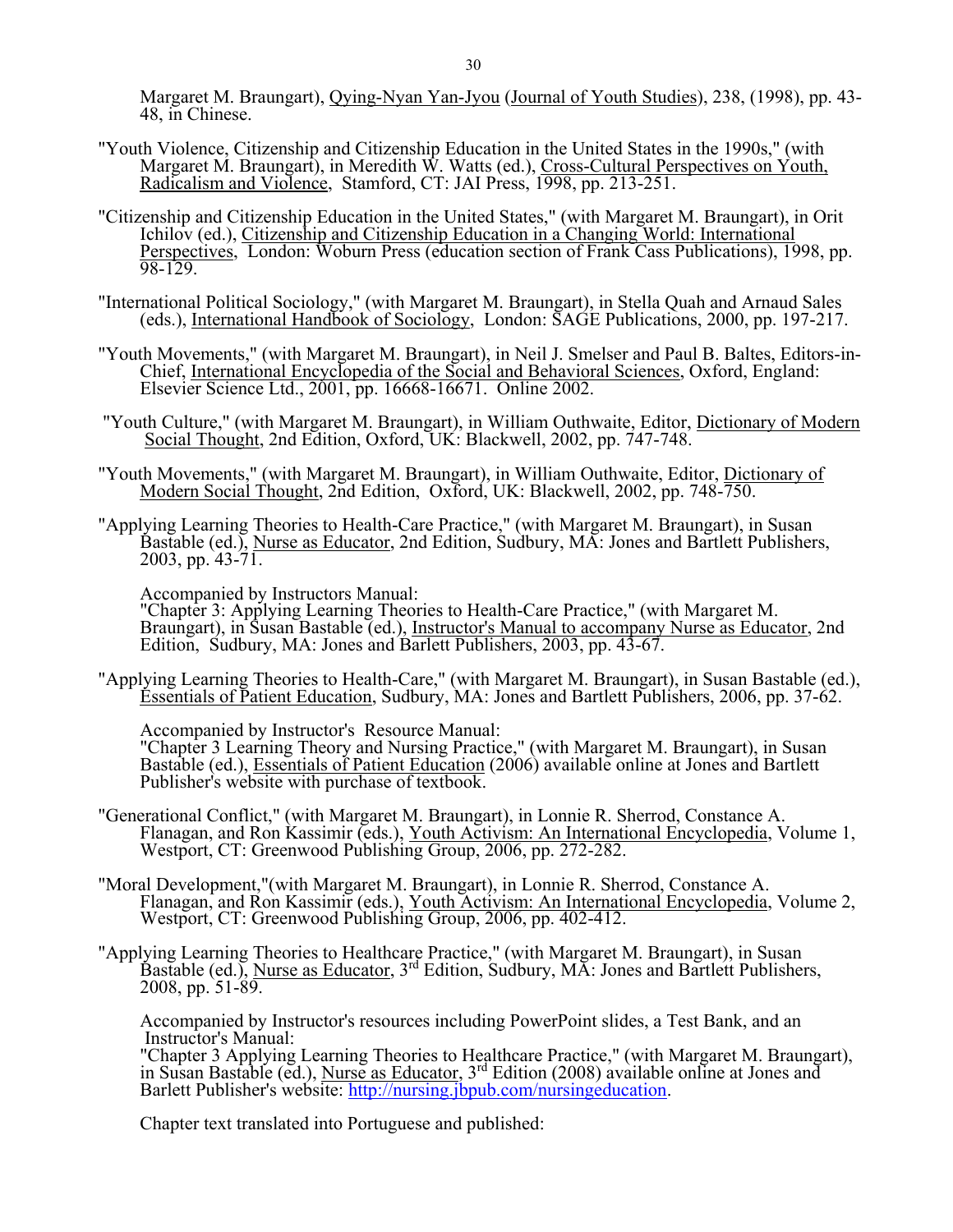"Aplicando Teorias da Aprendizagem à Prática do Cuidado em Saúde," in Susan B. Bastable (ed.), O Enfermeiro como Educador: Princípios de ensino-aprendizagem para a prática de enfermagem, Terceira Edição, Porto Alegre—RS, Brazil: Artmed Editora S. A., 2010, pp. 73-111. Translated into Portuguese by Aline Capelli Vargas.

- "Youth Movements," in Richard A. Shweder (Editor in Chief), The Child: An Encyclopedic Companion, Chicago, IL: University of Chicago Press, 2009, pp. 1052-1053.
- "Educational and Learning Theories," (with Margaret M. Braungart), in Janie B. Butts and Karen L. Rich (eds.), Philosophies and Theories in Advanced Practice Nursing, Sudbury, MA: Jones and Bartlett Publishers, 2011, pp. 203-245. Winner of the American Journal of Nursing 2011 Book of the Year Award for the category Advanced Nursing Practice.
- "Applying Learning Theories to Healthcare Practice," (with Margaret M. Braungart and Pamela Gramet), in Susan Bastable, Pamela Gramet, Karen Jacobs, and Deborah L. Sopczyk (eds.), Health Professionals as Educators: Principles of Teaching and Learning, Sudbury, MA: Jones and Bartless Publishers, 2011, pp. 55-101.
- "Political Generation," in David A. Snow, Donatella Della Porta, Bert Klandermans, and Doug McAdam (eds.), The Wiley-Blackwell Encyclopedia of Social and Political Movements, Volumes 1-3, Oxford, UK: Wiley-Blackwell Publishers, 2013, pp. 949-951.
- "Applying Learning Theories to Healthcare Practice," (with Margaret M. Braungart and Pamela Gramet), in Susan Bastable (ed.), Nurse as Educator: Principles of Teaching and Learning for Nursing Practice, 4<sup>th</sup> Edition, Sudbury, MA: Jones and Bartlett Publishers, 2014, pp. 63-110. Includes Online Access Code.

Also published in Asia:

"Applying Learning Theories to Healthcare Practice," in Susan Bastable (ed.), Nurse as Educator: Principles of Teaching and Learning for Nursing Practice, 4<sup>th</sup> Edition, New Delhi, India: Jones and Bartlett India (Student Edition) and Viva Books Private Limited, 2015, Ch. 3.

- "Educational and Learning Theories," (with Margaret M. Braungart), in Janie B. Butts and Karen L. Rich (eds.), Philosophies and Theories for Advanced Nursing Practice, 2<sup>nd</sup> Edition, Sudbury, MA: Jones and Bartlett Publishers, 2015, Chapter 10, pp. 195-234.
- "Applying Learning Theories to Healthcare Practice," (with Margaret M. Braungart and Pamela Gramet), in Susan Bastable (ed.), *Essentials of Patient Education*,  $2<sup>nd</sup>$  Edition, Sudbury, MA: Jones and Bartlett Learning, 2017, pp. 45-76.
- "Educational and Learning Theories," (with Margaret M. Braungart), in Janie B. Butts and Karen L. Rich (eds.), Philosophies and Theories for Advanced Nursing Practice, 3<sup>rd</sup> Edition, Burlington, MA: Jones and Bartlett Learning, 2018, Chapter 10, pp. 199-239.
- "Applying Learning Theories to Healthcare Practice," (with Margaret M. Braungart and Pamela Gramet ), in Susan Bastable (ed.), Essentials of Patient Education, 3<sup>rd</sup> Edition, Sudbury, MA: Jones and Bartlett Learning, 2018 (in press).
- "Applying Learning Theories to Healthcare Practice," (with Margaret M. Braungart and Pamela Gramet), in Susan Bastable (ed.), Nurse as Educator: Principles of Teaching and Learning for Nursing Practice, 5<sup>th</sup> Edition, Sudbury, MA: Jones and Bartlett Learning, 2018 (in press).
- "Foreword," in Jiaming Sun and Dongmei Cheng, China's Generation Gap. Oxford, UK: Routledge Taylor & Francis Group, 2018 (in press).

## **Syracuse University Service**:

 Served on every major Sociology Department Committee as well as represented the Maxwell School (Global Affairs Institute, International Relations Program, and Department of Political Science) and Syracuse University on many University-wide committees (elected or appointed), including: SU Faculty Senate, Arts and Sciences Tenure and Promotions Committee, SU Curriculum